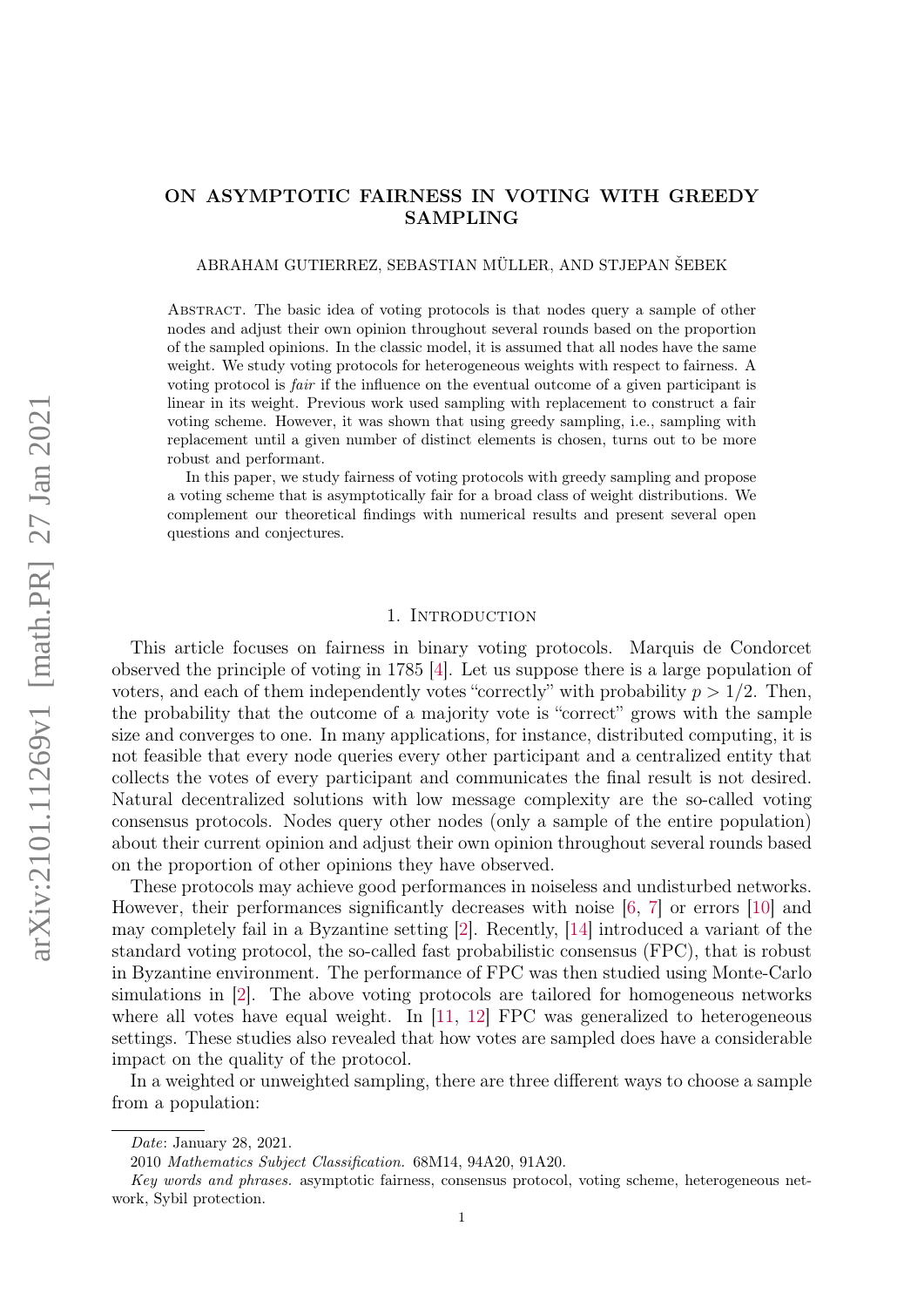- (1) choose with replacement until one has  $m \in \mathbb{N}$  elements;
- (2) choose with replacement until one has  $k \in \mathbb{N}$  distinct elements;
- (3) choose without replacement until one has  $k = m$  (distinct) elements.

The first method is usually referred to as sampling with replacement. While in the 1950s, e.g., [\[16\]](#page-30-8), the second way was called sampling without replacement, sampling without replacement nowadays usually refers to the third possibility. To avoid any further confusion, we call in this paper the second possibility greedy sampling.

Most voting protocols assume that every participant has the same weight. In heterogeneous situations, this does not reflect possible differences in weight or influence of the participants. An essential way in which weights improve voting protocols is by securing that the voting protocol is fair in the sense that the influence of a node on another node's opinion is proportional to its weight. This fairness is an essential feature of a voting protocol both for technical reasons, e.g., defense against Sybil attacks, and social reasons, e.g., participants may decide to leave the network if the voting protocol is unfair. Moreover, an unfair situation may incentivize participants to split their weight among several participants or increase their weight by pooling with other participants. These incentives may lead to undesired effects as fragility against Sybil attacks and centralization.

The construction of a fair voting consensus protocols with weights was recently discussed in  $[11, 12]$  $[11, 12]$  $[11, 12]$ . We consider a network with N nodes (or participants), identified with the integers  $\{1, \ldots, N\}$ . The weights of the nodes are described by  $(m_i)_{i \in \mathbb{N}}$  with  $\sum_{i=1}^{N} m_i = 1, m_i \geq 0$  being the weight of the node *i*. Every node *i* has an initial state or opinion  $s_i \in \{0,1\}$ . Then, at each (discrete) time step, each node chooses  $k \in \mathbb{N}$  random nodes from the network and queries their opinions. This sampling can be done in one of the three ways described above. For instance, [\[11\]](#page-30-6) studied fairness in the case of sampling with replacement. The mathematical treatment of this case is the easiest of the three possibilities. However, simulations in [\[12\]](#page-30-7) strongly suggest that the performance of some consensus protocols are considerably better in the case of greedy sampling. The main object of our work is the mathematical analysis of weighted greedy sampling with respect to fairness.

The weights of the node may enter at two points during the voting: in sampling and in weighting the collected votes or opinions. We consider a first weighting function  $f : [0, \infty) \to [0, \infty)$  that describes the weight of a node in the sampling. More precisely, a node  $i$  is chosen with probability

<span id="page-1-1"></span>
$$
p_i := \frac{f(m_i)}{\sum_{j=1}^{N} f(m_j)}.\tag{1.1}
$$

We call this function f the sampling weight function. A natural weight function is  $f \equiv id$ ; a node is chosen proportional to its weight.

As discussed later in the paper, we are interested in how the weights influence the voting if the number of nodes in the network tends to infinity. Therefore, we often consider the situation with an infinite number of nodes. The weights of these nodes are again described by  $(m_i)_{i\in\mathbb{N}}$  with  $\sum_{i=1}^{\infty} m_i = 1$ . A network of N nodes is then described by setting  $m_i = 0$  for all  $i > N$ .

Once a node has chosen  $k$  distinct elements, by greedy sampling, it calculates a weighted mean opinion of these nodes. Let us denote by  $S_i$  the multi-set of the sample for a given node i. The mean opinion of the sampled node is

<span id="page-1-0"></span>
$$
\eta_i := \frac{\sum_{j \in S_i} g(m_j) s_j}{\sum_{j \in S_i} g(m_j)},\tag{1.2}
$$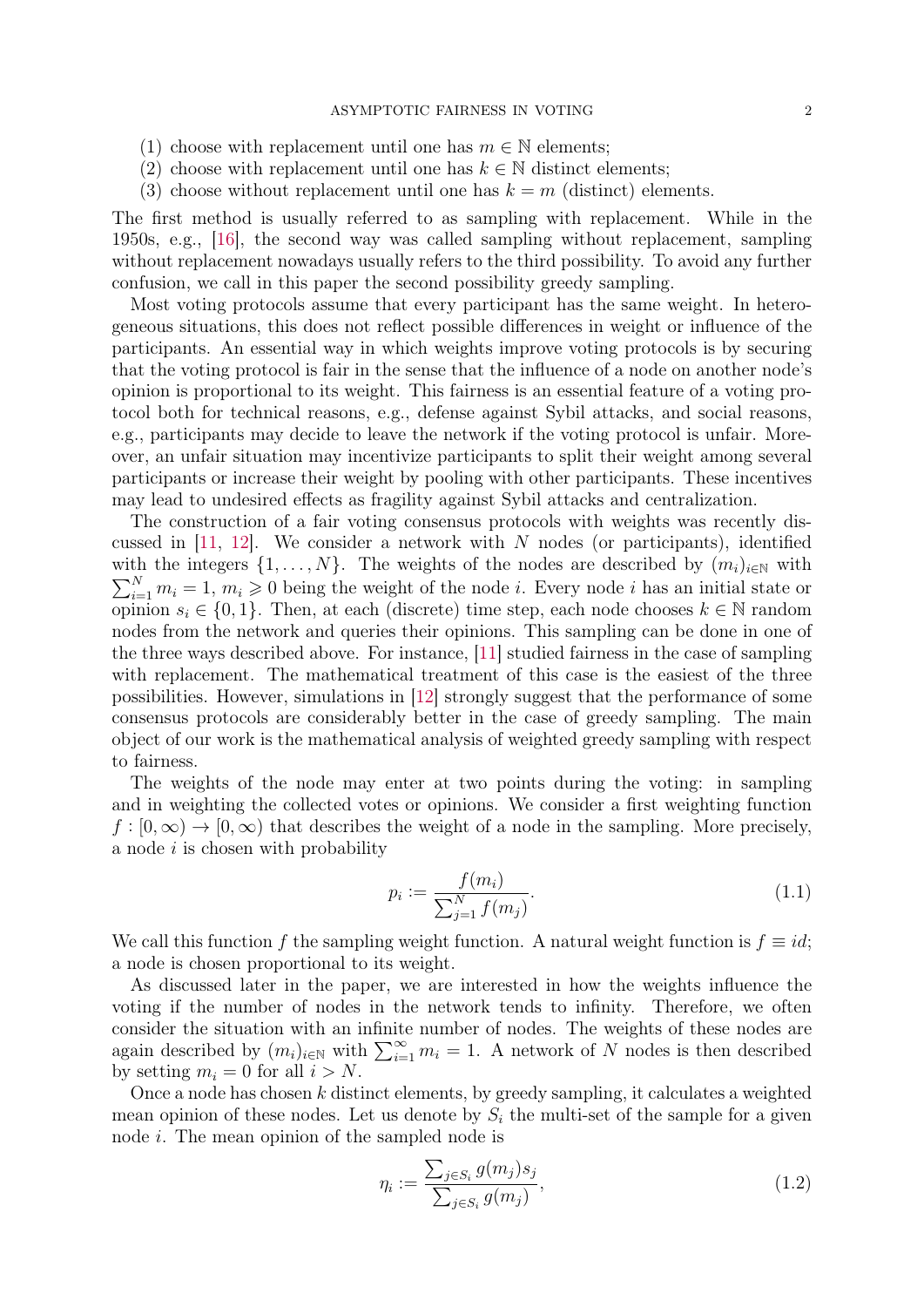where  $q : [0, \infty) \to [0, \infty)$  is a second weight function that we dub the averaging weight function. The pair  $(f, q)$  of the two weight functions is called a voting scheme.

In standard majority voting every node adjusts its opinion as follows: if  $\eta_i < 1/2$  it updates its own opinion  $s_i$  to 0 and if  $\eta_i > 1/2$  to 1. The case of a draw,  $\eta_i = 1/2$ , may be solved by randomization or choosing deterministically one of the options. After the opinion update, every node would re-sample and continue this procedure until some stopping condition is verified. In general, such a protocol aims that all nodes finally agree on one opinion or, in other words, find consensus. As mentioned above, this kind of protocol works well in a non-faulty environment. However, it fails to reach consensus when some nodes do not follow the rules or even try to hinder the other nodes from reaching consensus. In this case, one speaks of honest nodes, the nodes which follow the protocol, and malicious nodes, the nodes that try to interfere. An additional feature was introduced by [\[14\]](#page-30-5) that makes this kind of consensus protocol robust to some given proportion of malicious nodes in the network.

Let us briefly explain this crucial feature. As in [\[2,](#page-30-4) [11,](#page-30-6) [12\]](#page-30-7) we consider a basic version of the FPC introduced in [\[14\]](#page-30-5). Let  $U_t$ ,  $t = 1, 2, \ldots$  be i.i.d. random variables with law Unif( $[\beta, 1 - \beta]$ ) for some parameter  $\beta \in [0, 1/2]$ . Every node *i* has an opinion or state. We note  $s_i(t)$  for the opinion of the node i at time t. Opinions take values in  $\{0, 1\}$ . Every node i has an initial opinion  $s_i(0)$ . The update rules for the opinion of a node i is then given by

$$
s_i(1) = \begin{cases} 1, & \text{if } \eta_i(1) \ge \tau, \\ 0, & \text{otherwise,} \end{cases}
$$

for some  $\tau \in [0,1]$ . For  $t \geq 1$ :

$$
s_i(t+1) = \begin{cases} 1, & \text{if } \eta_i(t+1) > U_t, \\ 0, & \text{if } \eta_i(t+1) < U_t, \\ s_i(t), & \text{otherwise.} \end{cases}
$$

Note that if  $\tau = \beta = 0.5$ , FPC reduces to a standard majority consensus. It is important that the above sequence of random variables  $U_t$  are the same for all nodes. The randomness of the threshold effectively reduces the capabilities of an attacker to control the opinions of honest nodes and it also increases the rate of convergence in the case of honest nodes only. Since in this paper we focus our attention mainly on the construction and analysis of the voting schemes  $(f, g)$  we refer to [\[2,](#page-30-4) [11,](#page-30-6) [12\]](#page-30-7) for more details on FPC.

We concentrate mostly on the case  $f \equiv id$  and  $g \equiv 1$ . For the voting scheme with sampling with replacement, it was shown in [\[11,](#page-30-6) Theorem 1] that for  $q \equiv 1$ , i.e., when the opinions of different nodes are not additionally weighted after the nodes are sampled, the voting scheme  $(f, g)$  is fair, see Definition [2.3,](#page-5-0) if and only if  $f \equiv id$ . For  $f \equiv id$ , the probability of sampling a node j satisfies  $p_j = m_j$  because we assumed that  $\sum_{i=1}^{\infty} m_i = 1$ . In many places we use  $m_j$  and  $p_j$  interchangeably, and both notations refer simultaneously to the weight of the node j and the probability that the node j is sampled.

Our primary goal is to verify whether the voting scheme  $(id, 1)$  is fair in the case of greedy sampling. We show in Proposition [4.1](#page-15-0) that the voting scheme  $(id, 1)$  is in general not fair. For this reason, we introduce the notion of asymptotic fairness, see Definition [2.5.](#page-6-0) Even though the definition of asymptotic fairness is very general, the best example to keep in mind is when the number of nodes grows to infinity. An important question related to the robustness of the protocol against Sybil attacks is if the gain in influence on the voting obtained by splitting one node in "infinitely" many nodes is limited.

We find a sufficient condition on the sequence of weight distributions  $\{(m_i^{(n)}\})$  $\{i^{(n)}\}_{i\in\mathbb{N}}\}_{n\in\mathbb{N}}$ for asymptotic fairness, see Theorem [4.5.](#page-19-0) In particular, this ensures robustness against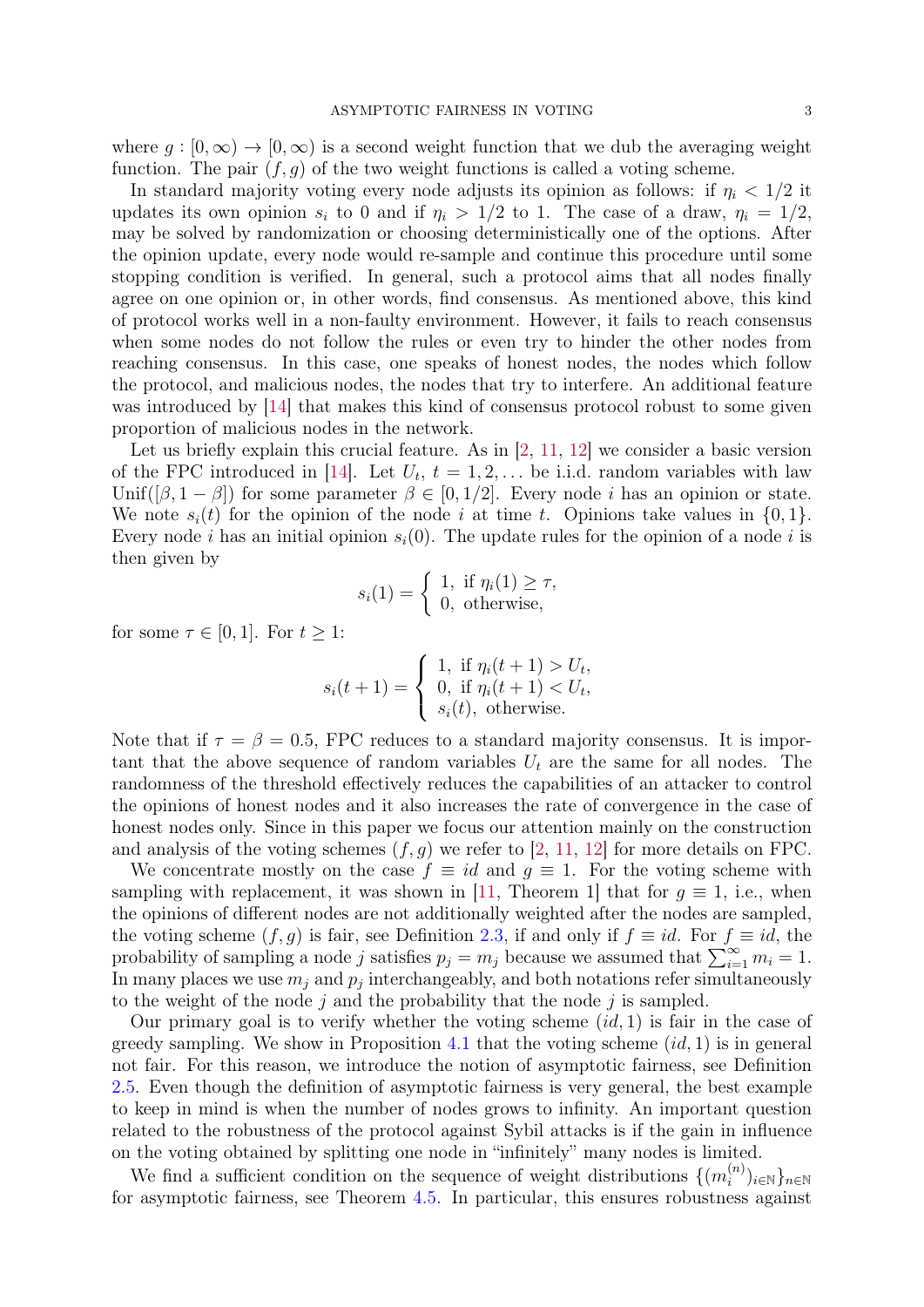Sybil attacks for wide classes of weight distributions. However, we also note that there are situations that are not asymptotically fair, see Corollary [4.3](#page-18-0) and Remark [4.4.](#page-19-1)

A key ingredient of our proof is a preliminary result on greedy sampling. This is a generalization of some of the results of [\[16\]](#page-30-8). More precisely, we obtain a formula for the joint distribution of the random vector  $(A_k(i), v_k)$ . Here, the random variable  $v_k$ , defined in  $(2.1)$ , counts the number of samplings needed to sample k different elements, and the random variable  $A_k(i)$ , defined in  $(2.2)$ , counts how many times in those  $v_k$  samplings, the node i was sampled. The result of asymptotic fairness, Corollary  $4.3$ , relies on a stochastic coupling that compares the nodes' influence before and after splitting. We use this coupling also in the simulations in Section [5;](#page-21-0) it considerably improves the convergence of our simulations by reducing the variance.

Fairness plays a prominent role in many areas of science and applications. It is, therefore, not astonishing that it plays its part also in distributed ledger technologies. For instance, proof-of-work in Nakamoto consensus ensures that the probability of creating a new block is proportional to the computational power of a node; see [\[3\]](#page-30-9) for an axiomatic approach to block rewards and further references. In proof-of-stake blockchains, the probability of creating a new block is usually proportional to the node's balance. However, this does not always have to be the optimal choice, [\[8,](#page-30-10) [13\]](#page-30-11).

Our initial motivation for this paper was to show that the consensus protocol used in the next generation protocol of IOTA, see [\[15\]](#page-30-12), is robust against splitting and merging. Both effects are not desirable in a decentralized and permissionless distributed system. We refer to [\[11,](#page-30-6) [12\]](#page-30-7) for more details. Besides this, we believe that the study of the different voting schemes is of theoretical interest and that many natural questions are still open, see Section [5.](#page-21-0)

We organize the article as follows. Section [2](#page-3-0) defines the key concepts of this paper: voting power, fairness, and asymptotic fairness. We also recall Zipf's law that we use to model the weight distribution of the nodes. Even though our results are obtained in a general setting, we discuss in several places how these results apply to the case of Zipf's law, see Subsection [2.2](#page-6-1) and Figure [1.](#page-7-0) Section [3](#page-7-1) is devoted to studying greedy sampling on its own. We find the joint probability distribution of sample size and occurrences of the nodes,  $(A_k(i), v_k)$ , and develop several asymptotic results we use in the rest of the paper. In Section [4](#page-15-1) we show that the voting scheme  $(id, 1)$  is in general not fair. However, we give a sufficient condition on the sequence of weight distributions that ensures asymptotic fairness. We provide an example where, without this condition, the voting scheme  $(id, 1)$ is not asymptotically fair. Section [5](#page-21-0) contains a short simulation study. Besides illustrating the theoretical results developed in the paper, we investigate the cases when some of the assumptions we impose in our theoretical results are not met. Last but not least, we present some open problems and conjectures in [5.](#page-21-0) To keep the presentation as clear as possible, we present some technical results in the Appendix [6.](#page-27-0)

### 2. Preliminaries

<span id="page-3-0"></span>2.1. Main definitions. We now introduce this paper's key concepts: greedy sampling, voting scheme, voting power, fairness, and asymptotic fairness.

We start with defining greedy sampling. We consider a probability distribution  $P =$  $(p_i)_{i\in\mathbb{N}}$  on N and an integer  $k\in\mathbb{N}$ . We sample with replacement until k different nodes (or integers) are chosen. The number of samplings needed to choose  $k$  different nodes is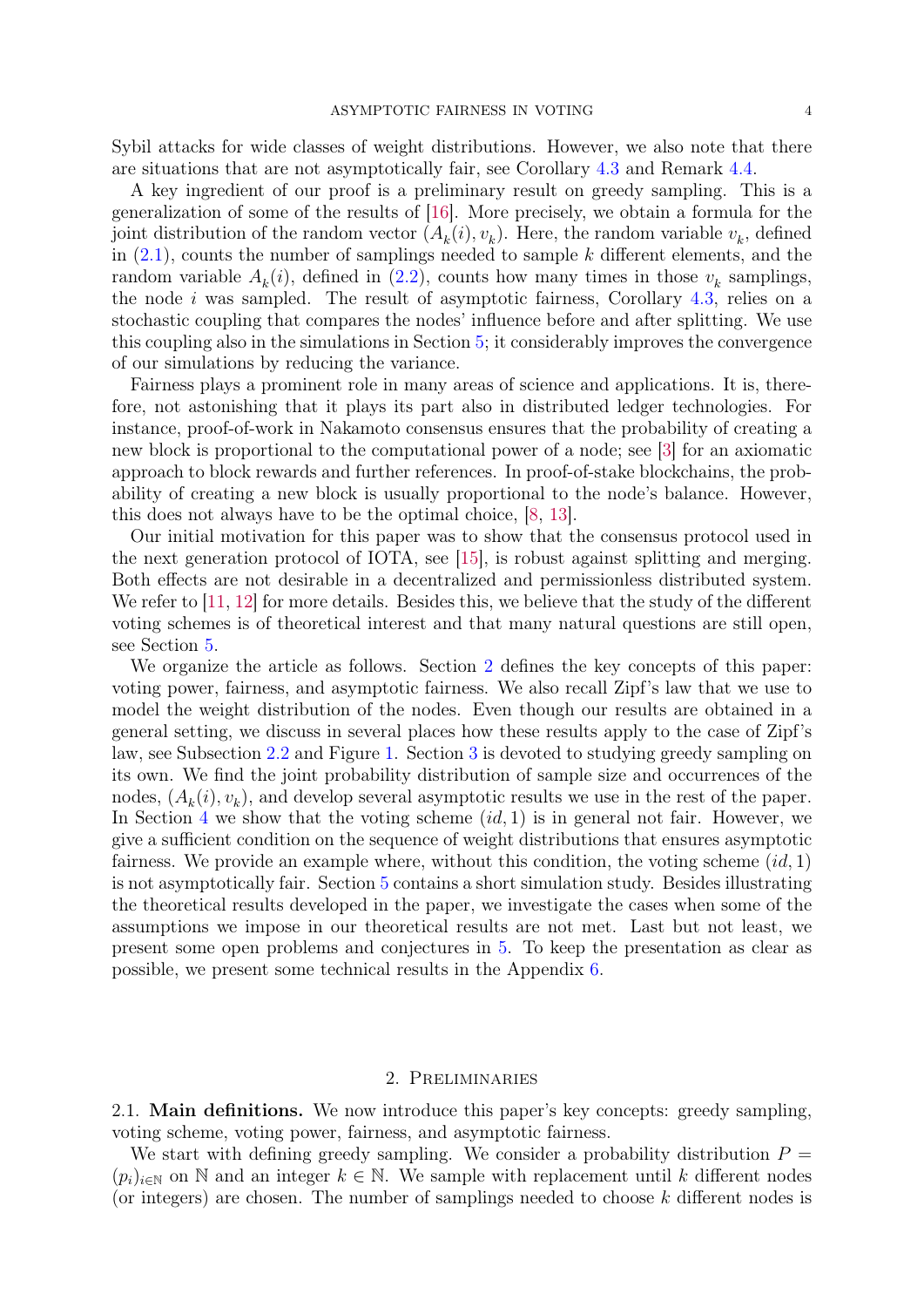given by

$$
v_k := v_k^{(P)} :=
$$
 the number of samplings with replacement from  
distribution P until k different nodes are sampled. (2.1)

The outcome of a sampling will be denoted by the multi-set

<span id="page-4-0"></span>
$$
S := \{a_1, a_2, \dots, a_{v_k}\};
$$

here the  $a_i$ 's take values in N. Furthermore, for any  $i \in \mathbb{N}$ , let

<span id="page-4-1"></span>
$$
A_k(i) := A_k^{(P)}(i) := \# \{ j \in \{ 1, 2, \dots, v_k \} : a_j = i \}
$$
\n
$$
(2.2)
$$

be the number of occurrences of *i* in the multi-set  $S = \{a_1, a_2, \ldots, a_{v_k}\}.$ 

Every node *i* is assigned a weight  $m_i$ . Together with a function  $f : [0, \infty) \to [0, \infty)$ , that we call sampling weight function, the weights define a probability distribution  $P = (p_i)_{i \in \mathbb{N}}$ on N by

$$
p_i = \frac{f(m_i)}{\sum_{j=1}^{\infty} f(m_j)}.
$$

We consider a second weight function  $g : [0, \infty) \to [0, \infty)$ , the averaging weight function, that weighs the samples opinions, see Equation  $(1.2)$ . The couple  $(f, g)$  is called a voting scheme. We first consider general voting schemes but focus later on the voting scheme  $(f, g)$  with  $f \equiv id$  and  $g \equiv 1$ .

Let us denote by  $S_i$  the multi-set of the sample for a given node i. To define the voting powers of the nodes, we recall the definition of the mean opinion, Equation [\(1.2\)](#page-1-0),

$$
\eta_i = \frac{\sum_{j \in S_i} g(m_j) s_j}{\sum_{j \in S_i} g(m_j)}.
$$

The multi-set  $S_i$  is a random variable. Taking expectation leads to

$$
\mathbb{E}[\eta_i] = \mathbb{E}\left[\sum_{j\in\mathbb{N}}\frac{g(m_j)A_k(j)s_j}{\sum_{\ell\in\mathbb{N}}g(m_\ell)A_k(\ell)}\right] = \sum_{j\in\mathbb{N}}\mathbb{E}\left[\frac{g(m_j)A_k(j)s_j}{\sum_{\ell\in\mathbb{N}}g(m_\ell)A_k(\ell)}\right].
$$

Hence, the influence of the node  $j$  on another node's mean opinion is measured by the corresponding coefficient in the above series.

Definition 2.1 (Voting power). The voting power of a node i is defined as

$$
V_k(i) := V_k^{(P)}(m_i) := \mathbb{E}\left[\frac{g(m_i)A_k(i)}{\sum_{\ell \in \mathbb{N}} g(m_\ell)A_k(\ell)}\right].
$$

If  $q \equiv 1$ , the voting power reduces to

$$
V_k(i) = V_k^{(P)}(i) = \mathbb{E}\left[\frac{A_k(i)}{v_k}\right].
$$

**Definition 2.2** (r-splitting). Let  $(m_i)_{i\in\mathbb{N}}$  be the weight distribution of the nodes and let  $k \in \mathbb{N}$  be a positive integer. We fix some node i and  $r \in \mathbb{N}$ . We say that  $m_{i_1^{(r)}}, \ldots, m_{i_r^{(r)}} > 0$ is an r-splitting of node i if  $m_i = \sum_{j=1}^r m_{i_j^{(r)}}$ . The probability distribution  $P = (p_i)_{i \in \mathbb{N}}$ , given in  $(1.1)$ , changes to the probability distribution of the weights with r-splitting of node i given by

$$
\widehat{P}_{r,i} := (\widehat{p}_1, \ldots, \widehat{p}_{i-1}, \widehat{p}_{i_1^{(r)}}, \ldots, \widehat{p}_{i_r^{(r)}}, \widehat{p}_{i+1}, \ldots)
$$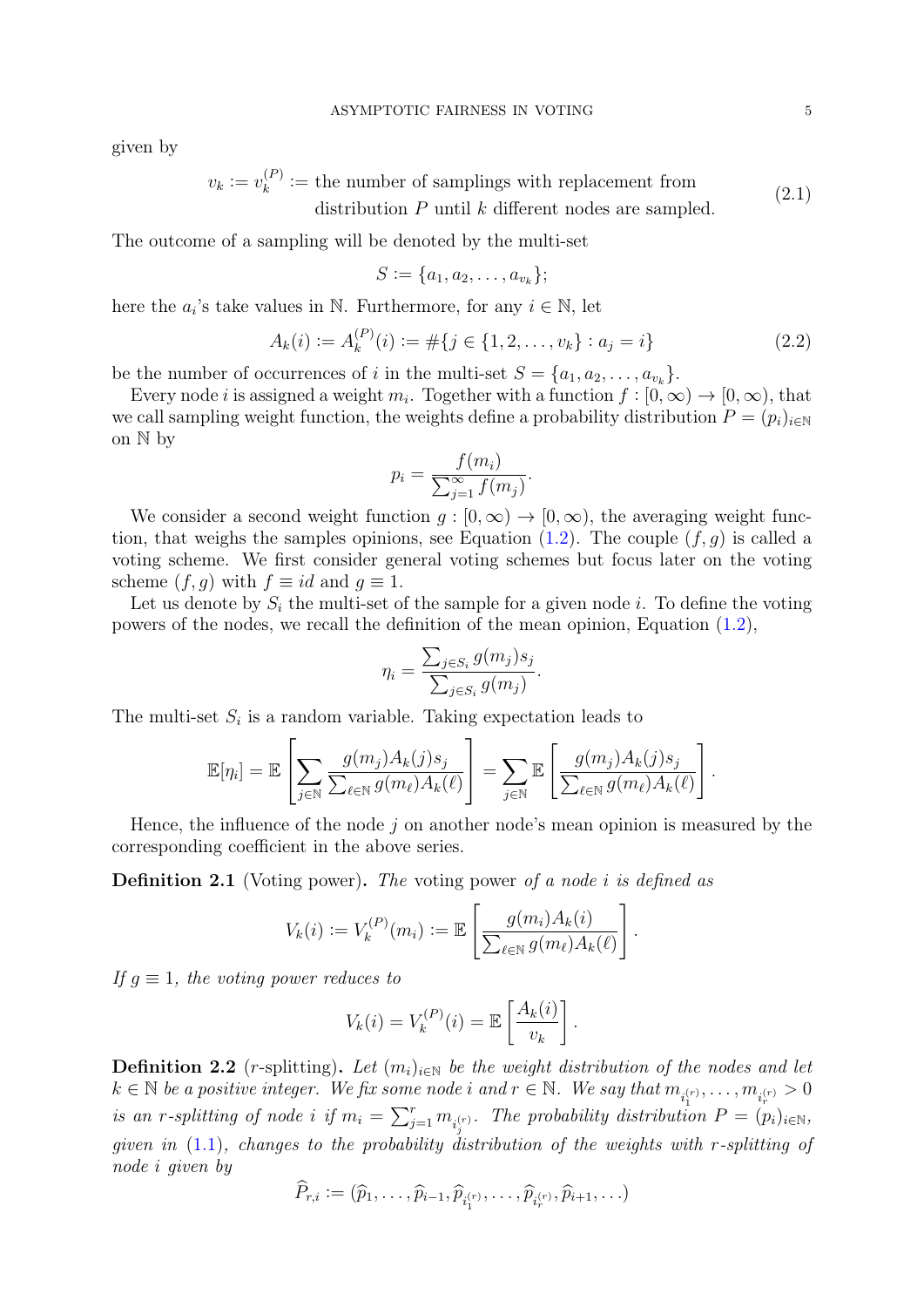on  $\{1, \ldots, i-1, i_1^{(r)}, \ldots, i_r^{(r)}, i+1, \ldots\}$ , where

$$
\widehat{p}_j = \frac{f(m_j)}{\sum_{u \in \mathbb{N} \setminus \{i\}} f(m_u) + \sum_{u=1}^r f(m_{i_u^{(r)}})}, \qquad j \neq i,
$$
\n
$$
\widehat{p}_{i_j^{(r)}} = \frac{f(m_{i_j^{(r)}})}{\sum_{u \in \mathbb{N} \setminus \{i\}} f(m_u) + \sum_{u=1}^r f(m_{i_u^{(r)}})}, \qquad j \in \{1, 2, \dots, r\}.
$$

<span id="page-5-0"></span>**Definition 2.3** (Fairness). We say that a voting scheme  $(f, g)$  is

(*i*) robust to splitting into *r* nodes *if for all nodes i and all r-splittings*  $m_{i_1^{(r)}}, \ldots, m_{i_r^{(r)}}$ we have

<span id="page-5-1"></span>
$$
V_k^{(P)}(m_i) \geqslant \sum_{j=1}^r V_k^{(\hat{P}_{r,i})}(m_{i_j^{(r)}}); \tag{2.3}
$$

(*ii*) robust to merging of r nodes *if for all nodes i and all r-splittings*  $m_{i_1^{(r)}}, \ldots, m_{i_r^{(r)}}$ we have

<span id="page-5-2"></span>
$$
V_k^{(P)}(m_i) \leqslant \sum_{j=1}^r V_k^{(\hat{P}_{r,i})}(m_{i_j^{(r)}}). \tag{2.4}
$$

If Relation [\(2.3\)](#page-5-1) holds for every  $r \in \mathbb{N}$ , we say that the voting scheme  $(f, q)$  is robust to splitting and if Relation [\(2.4\)](#page-5-2) holds for every  $r \in \mathbb{N}$ , we say that the voting scheme  $(f, q)$ is robust to merging. If a voting scheme  $(f, g)$  is robust to splitting and robust to merging, that is, if for every node i and every  $r \in \mathbb{N}$  and every r-splitting  $m_{i_1^{(r)}}, \ldots, m_{i_r^{(r)}} > 0$  it holds that

$$
V_k^{(P)}(m_i) = \sum_{j=1}^r V_k^{(\widehat{P}_{r,i})}(m_{i_j^{(r)}}),
$$

we say that the voting scheme  $(f, g)$  is fair.

To generalize the above definitions to sequences of weights and to define asymptotic fairness, we first define sequence of r-splittings.

**Definition 2.4** (Sequence of r-splittings). Let  $k \in \mathbb{N}$  be a positive integer and let  $\{(m_i^{(n)}\)}$  $\{S^{(n)}_{i}\}_{n\in\mathbb{N}}$  be a sequence of weight distributions. Furthermore, for a fixed positive integer  $r \in \mathbb{N}$  and a fixed node i, we say that  $m^{(n)}_{(r)}$  $\hat{m}^{(n)}_{i_1^{(r)}},\ldots, \hat{m}^{(n)}_{i_r^{(r)}}$ 1  $\binom{n}{i_r^{(r)}} > 0$  is a sequence of r-splittings of node i if  $m_i^{(n)} = \sum_{j=1}^r m_{i^{(r)}}^{(n)}$  $\sum_{i,j}^{(n)}$ . We define the sequence of probability distributions on the set  $\{1, \ldots, i-1, i_1^{(r)}, \ldots, i_r^{(r)}, i+1, \ldots\}, \; by$ 

$$
\widehat{P}_{r,i}^{(n)} := (\widehat{p}_1^{(n)}, \ldots, \widehat{p}_{i-1}^{(n)}, \widehat{p}_{i_1^{(r)}}^{(n)}, \ldots, \widehat{p}_{i_r^{(r)}}^{(n)}, \widehat{p}_{i+1}^{(n)}, \ldots),
$$

with

$$
\widehat{p}_{j}^{(n)} = \frac{f(m_{j}^{(n)})}{\sum_{u \in \mathbb{N} \setminus \{i\}} f(m_{u}^{(n)}) + \sum_{u=1}^{r} f(m_{i_{u}^{(n)}}^{(n)})}, \qquad j \neq i,
$$
\n
$$
\widehat{p}_{i_{j}^{(r)}}^{(n)} = \frac{f(m_{i_{j}^{(r)}}^{(n)})}{\sum_{u \in \mathbb{N} \setminus \{i\}} f(m_{u}^{(n)}) + \sum_{u=1}^{r} f(m_{i_{u}^{(r)}}^{(n)})}, \qquad j \in \{1, 2, \dots, r\}.
$$

 $\mathcal{L}$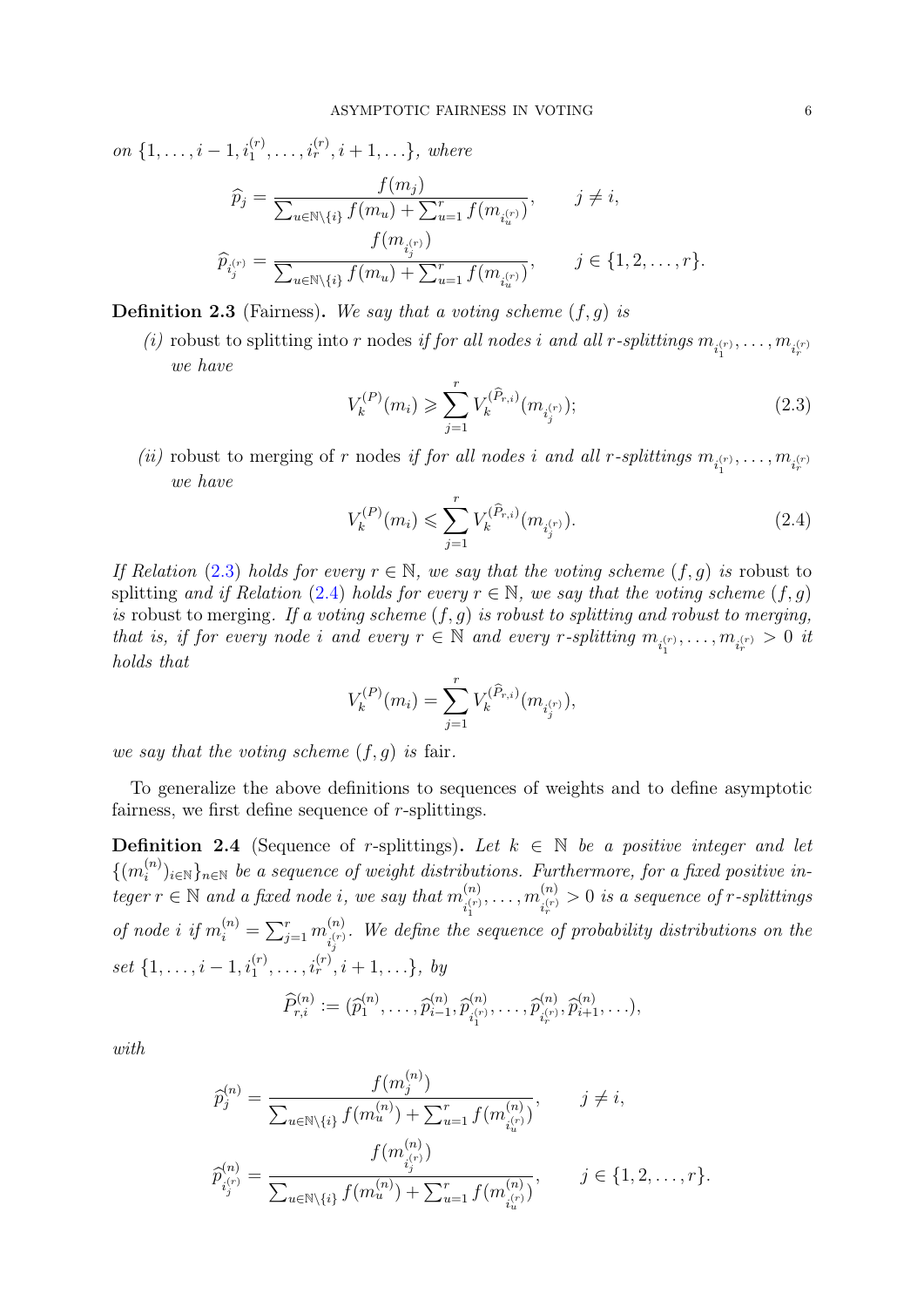<span id="page-6-0"></span>**Definition 2.5** (Asymptotic fairness). We say that a voting scheme  $(f, q)$  is asymptotically fair for the sequence  $\{(m_i^{(n)}\})$  $\{u^{(n)}_{i}\}_{i\in\mathbb{N}}$  of weight distributions if for all r and all nodes i,

$$
\left| \sum_{j=1}^{r} V_k^{(\widehat{P}_{r,i}^{(n)})} (m_{i_j^{(r)}}^{(n)}) - V_k^{(P^{(n)})} (m_i^{(n)}) \right| \xrightarrow[n \to \infty]{} 0,
$$

for all sequences of r-splittings of node i.

**Remark 2.6.** The canonical class of examples of the sequence  $\{(m_i^{(n)}\})$  $\binom{n}{i}$ <sub>i∈N</sub>}<sub>n∈N</sub> of weight distributions is the one where  $m_i^{(n)} = 0$  for all  $i > n$ . With these type of sequences of weight distributions, we can model the scenario where the number of nodes in the network grows to infinity.

<span id="page-6-1"></span>2.2. **Zipf's law.** We do not assume any particular weight distribution in our theoretical results. However, for examples and numerical simulation, it is essential to consider specific weight distributions.

Probably the most appropriate modelings of weight distributions rely on universality phenomena. The most famous example of this universality phenomenon is the central limit theorem. While the central limit theorem is suited to describe statistics where values are of the same order of magnitude, it is not appropriate to model more heterogeneous situations where the values might differ in several orders of magnitude. A Zipf law may describe heterogeneous weight distributions. Zipf's law was first observed in quantitative linguistics, stating that any word's frequency is inversely proportional to its rank in the corresponding frequency table. Nowadays, many fields claim that specific data fits a Zipf law; e.g., city populations, internet traffic data, the formation of peer-to-peer communities, company sizes, and science citations. We refer to [\[9\]](#page-30-13) for a brief introduction and more references, and to [\[1\]](#page-30-14) for the appearance of Zipf's law in the internet and computer networks. We also refer to [\[17\]](#page-30-15) for a more mathematical introduction to this topic.

There is a "rule of thumb" for situations when a Zipf law may govern the asymptotic distribution of a data or statistic: variables

- (1) take values as positive numbers;
- (2) range over many different orders of magnitude;
- (3) arise from a complicated combination of largely independent factors; and
- (4) have not been artificially rounded, truncated, or otherwise constrained in size.

We consider a situation with n elements or nodes. Zipf's law predicts that the (normalized) frequency of the node of rank  $k$  is given by

<span id="page-6-2"></span>
$$
y(k) := \frac{k^{-s}}{\sum_{i=1}^{n} i^{-s}},\tag{2.5}
$$

where  $s \in [0,\infty)$  is the Zipf parameter. Since the value  $y(k)$  in  $(2.5)$  only depends on two parameters, s and n, this provides a convenient model to investigate the performance of a voting protocol in a wide range of network situations. For instance, nodes with equal weight can be modeled by choosing  $s = 0$ , while more centralized networks can be described with parameters  $s > 1$ .

A convenient way to observe a Zipf law is by plotting the data on a log-log graph, with the axes being  $log(\text{rank order})$  and  $log(\text{value})$ . The data conforms to a Zipf law to the extent that the plot is linear, and the value of s may be estimated using linear regression. We note that this visual inspection of the log-log plot of the ranked data is not a rigorous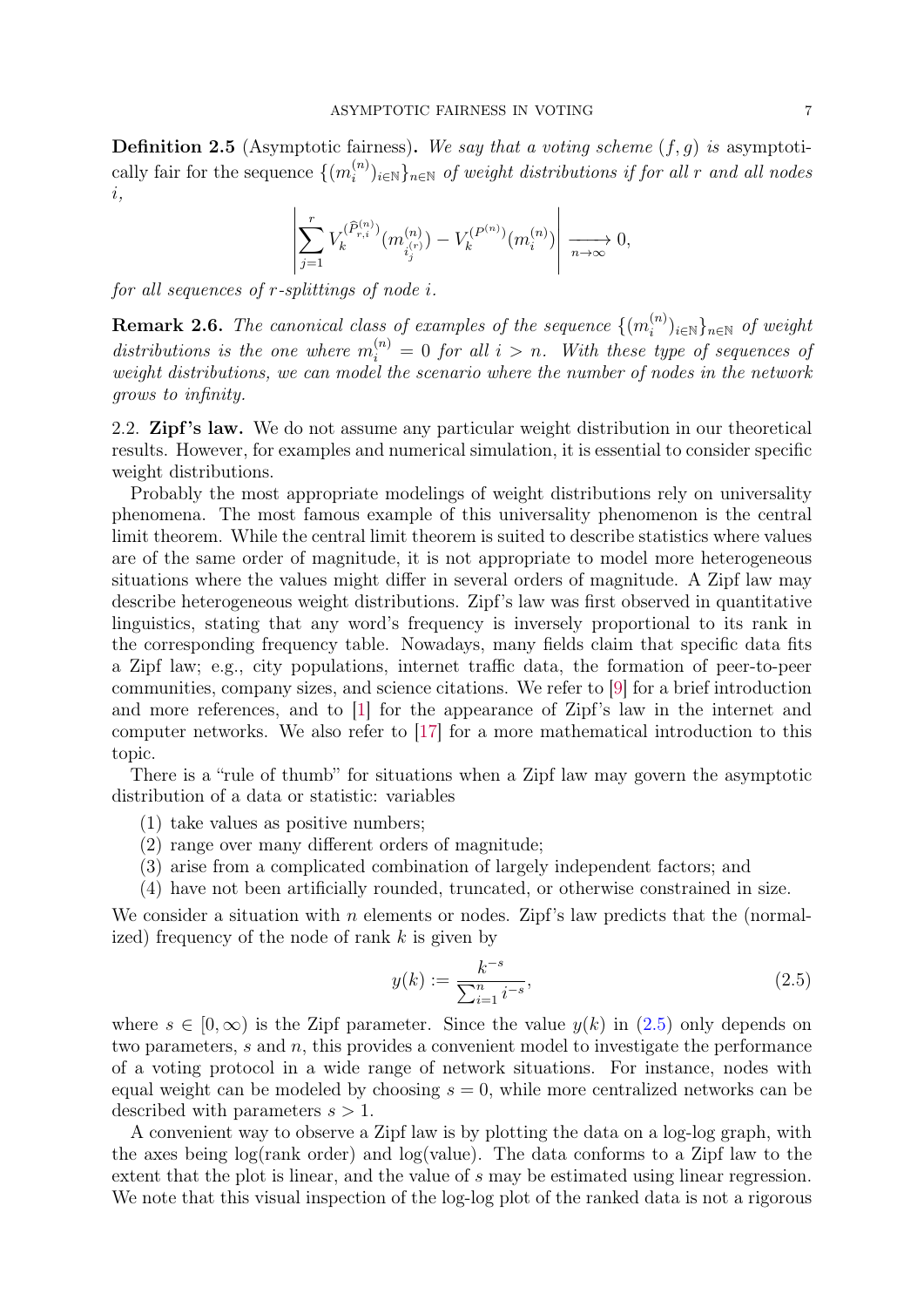procedure. We refer to the literature on how to detect systematic modulation of the basic Zipf law and on how to fit more accurate models. In this work, we deal with distributions that are "Zipf like" without verifying certain test conditions.

<span id="page-7-0"></span>For instance, Figure [1](#page-7-0) shows the distribution of IOTA for the top 10.000 richest addresses with a fitted Zipf law.



Figure 1. Relative distribution of top 10.000 IOTA addresses with a fitted Zipf distribution with  $s = 1.1$ , July 2020.

Due to the universality phenomenon, the plausibility of hypotheses 1) - 4) above, and Figure [1,](#page-7-0) we assume the weight distribution to follow a Zipf law if we want to specify a weight distribution. To be more precise, we assume that for every  $n \in \mathbb{N}$  and some parameter  $s > 0$ 

<span id="page-7-3"></span>
$$
p_j^{(n)} := \begin{cases} \frac{1/j^s}{\sum_{i=1}^n (1/i^s)}, & j \le n, \\ 0, & j > n, \end{cases}
$$
 (2.6)

where  $P^{(n)} = (p_i^{(n)})$  $j^{(n)}_{j}$ <sub>j∈N</sub> is the weight distribution among the nodes in the network when the total number of nodes is n. Notice that, for a fixed j, the sequence  $(p_i^{(n)})$  $(j^{(n)})_{n\in\mathbb{N}}$  is decreasing in *n*. Furthermore, since  $\sum_{i=1}^{\infty} (1/i^s)$  diverges for  $s \leq 1$  the sequence  $(p_j^{(n)})$  $\binom{n}{j}$ n $\in \mathbb{N}$ converges to 0 in this case (when  $n$  goes to infinity). On the other hand, if the parameter s is strictly larger than 1, the sequence  $(p_i^{(n)})$  $\mathcal{L}_{j}^{(n)}$ <sub>n∈N</sub> converges to a positive number (when n goes to infinity).

## 3. Greedy weighted sampling

<span id="page-7-1"></span>We consider sampling with replacement until  $k$  different elements are chosen. The actual size of the sample is described by the random variable  $v_k$ .

<span id="page-7-2"></span>**Proposition 3.1.** Let  $P = (p_i)_{i \in \mathbb{N}}$  be a probability distribution on  $\mathbb{N}, k \in \mathbb{N}$  a positive integer and  $v_k = v_k^{(P)}$  $\lambda_k^{(P)}$  the random variable defined in [\(2.1\)](#page-4-0). For every  $v \in \{k, k+1, k+1\}$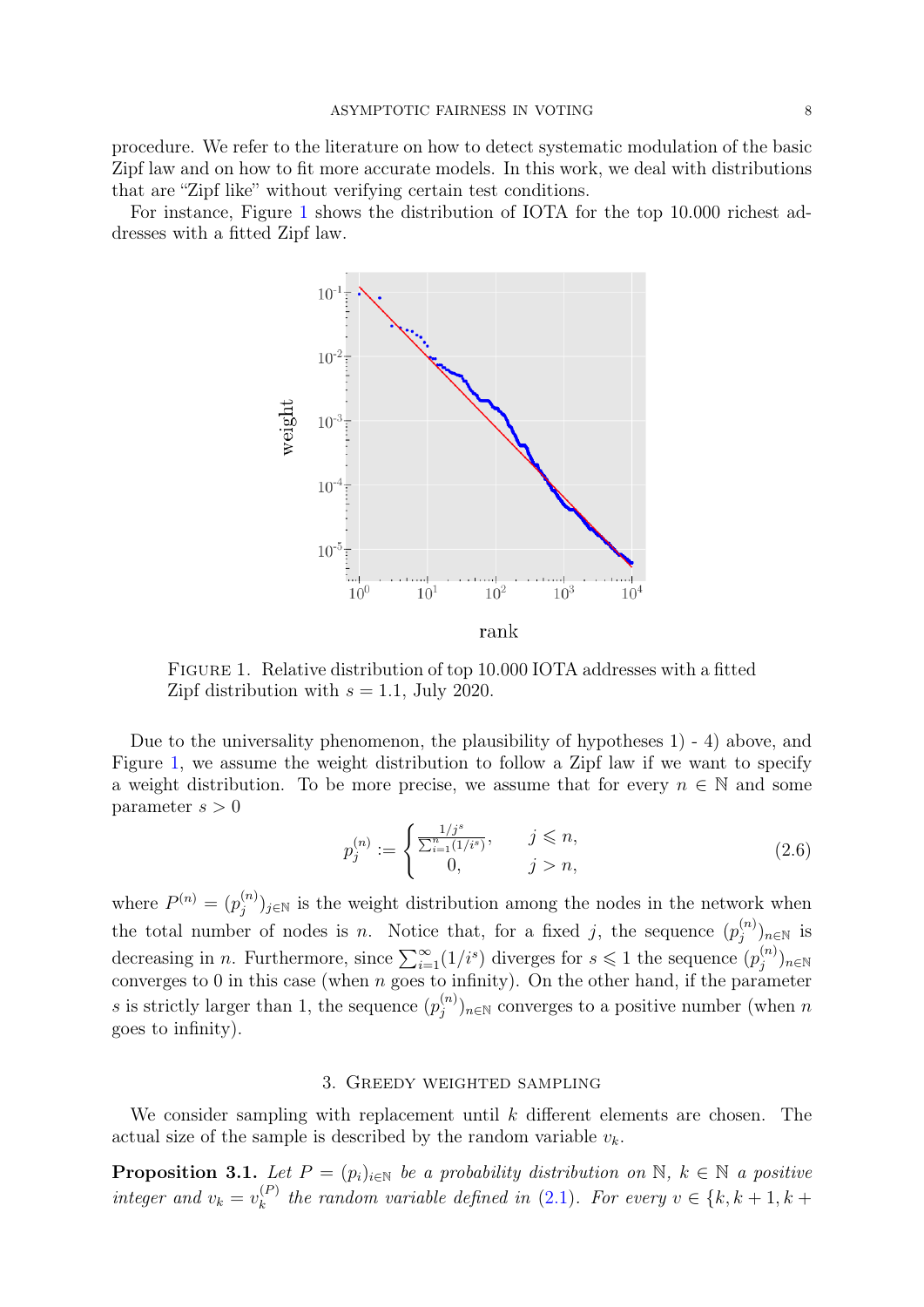$2, \ldots$ } we have

<span id="page-8-0"></span>
$$
\mathbb{P}(v_k = v) = \sum_{i=1}^{\infty} p_i \sum_{\substack{x_1 + \dots + x_{k-1} = v-1 \\ x_1, \dots, x_{k-1} \ge 1}} \binom{v-1}{x_1, \dots, x_{k-1}} \sum_{\substack{A \subset \mathbb{N} \setminus \{i\} \\ |A| = k-1}} (p_{a_1})^{x_1} \cdots (p_{a_{k-1}})^{x_{k-1}}, \quad (3.1)
$$

where

$$
\begin{pmatrix} v-1 \ x_1, x_2, \dots, x_{k-1} \end{pmatrix} = \begin{cases} \frac{(v-1)!}{x_1! x_2! \dots x_{k-1}!}, & x_1 + x_2 + \dots + x_{k-1} = v-1, \\ 0, & \text{otherwise.} \end{cases}
$$
(3.2)

*Proof.* We are sampling from the distribution P until we sample k different nodes. A first observation is that the last node will be sampled only once. All the nodes that appear before the last one can be sampled more than once. We can construct such a sampling in the following way: first we choose a node  $i \in \mathbb{N}$  that will be sampled the last, then we choose k – 1 different nodes  $a_1, a_2, \ldots, a_{k-1}$  from the set  $\mathbb{N} \setminus \{i\}$  that will appear in the sequence before the last node and we choose positive integers  $x_1, x_2, \ldots, x_{k-1} \in \mathbb{N}$  that represent how many times each of the  $k-1$  nodes from the set  $\{a_1, a_2, \ldots, a_{k-1}\}\$  will appear in the sampled sequence. Notice that  $\sum_{i=1}^{k-1} x_i$  has to be equal to  $v-1$  because the total length of the sequence, including the last node  $i$ , has to be  $v$ . The last thing we need to choose is the permutation of the first  $v-1$  elements in the sequence which can be done in  $\binom{v-1}{v}$  $\binom{v-1}{x_1,x_2,...,x_{k-1}}$  ways. Summarizing, the probability of sampling a sequence where the last node is i and first  $k-1$  nodes are  $a_1, a_2, \ldots, a_{k-1}$  and they appear  $x_1, x_2, \ldots, x_{k-1}$ times is

$$
p_i\binom{v}{x_1, x_2, \ldots, x_{k-1}} (p_{a_1})^{x_1} (p_{a_2})^{x_2} \cdots (p_{a_{k-1}})^{x_{k-1}}.
$$

Now, we need to sum this up with respect to all the possible values of the element  $i$ , all the possible sequences of  $k-1$  positive integers  $x_1, x_2, \ldots, x_{k-1}$  that sum up to  $v-1$  (i.e., all the partitions of the integer  $v - 1$  into  $k - 1$  parts) and all the subsets of  $\mathbb{N} \setminus \{i\}$  of cardinality  $k - 1$ . This gives us exactly the expression from Equation [\(3.1\)](#page-8-0).

**Remark 3.2.** The random variable  $v_k^{(P)}$  was studied in [\[16\]](#page-30-8) in the case where the population is finite and elements have equal weight. Therefore, Formula [\(3.1\)](#page-8-0) is a generalization of  $[16,$  Formula  $(16)$ .

Another random variable studied in [\[16\]](#page-30-8) is the number of different elements in a sample with replacement of a fixed size. To be precise, let  $k \in \mathbb{N}$  be a positive integer and  $P = (p_i)_{i \in \mathbb{N}}$  be a probability distribution on N. Denote with

> $u_k^{(P)}$  = the number of different nodes sampled in k samplings with replacement from distribution P.

The authors in [\[16\]](#page-30-8) calculated the distribution of the random variable  $u_k^{(P)}$  $\binom{P}{k}$ , but again under the assumptions that the set from which the elements are sampled is finite and that all the elements are sampled with the same probability. Using analogous reasoning as in the proof of Proposition [3.1,](#page-7-2) for  $u \in \{1, 2, \ldots, k\}$ , we get

$$
\mathbb{P}(u_k^{(P)} = u) = \sum_{\substack{x_1 + \dots + x_u = k \\ x_1, \dots, x_u \ge 1}} {k \choose x_1, \dots, x_u} \sum_{\substack{A \subset \mathbb{N} \\ |A| = u}} (p_{a_1})^{x_1} \cdots (p_{a_u})^{x_u}.
$$

This formula generalizes [\[16,](#page-30-8) Formula (8)].

Using Proposition [3.1,](#page-7-2) we now find the distribution of the random vector  $(A_k(i), v_k)$ for all  $i \in \mathbb{N}$ .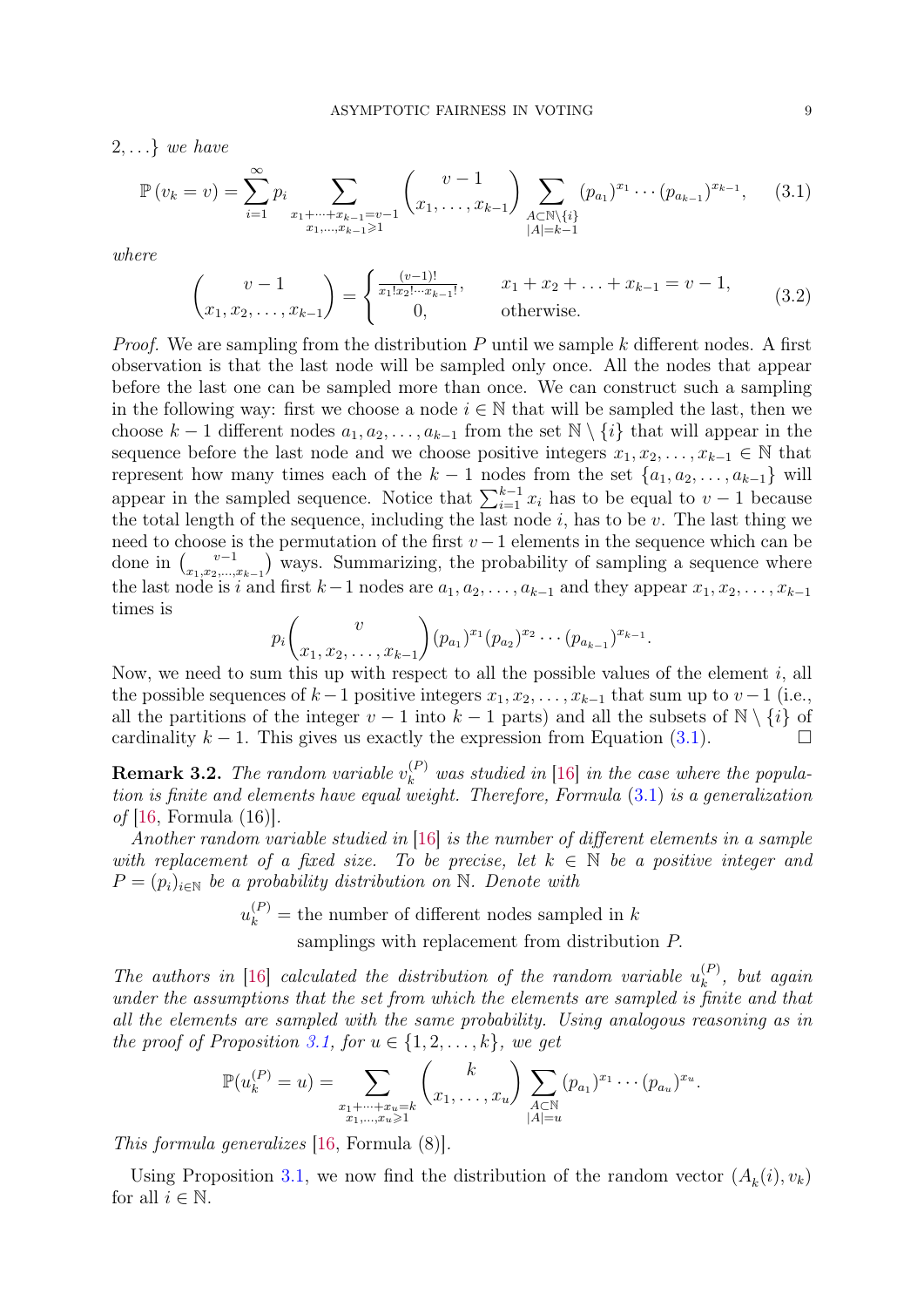<span id="page-9-0"></span>**Proposition 3.3.** Let  $P = (p_i)_{i \in \mathbb{N}}$  be a probability distribution on  $\mathbb{N}, k \in \mathbb{N}$  a positive integer,  $v_k = v_k^{(P)}$  $\mathcal{L}_{k}^{(P)}$  the random variable defined in [\(2.1\)](#page-4-0) and  $A_{k}(i) = A_{k}^{(P)}$  $k^{(P)}(i)$  the random variable defined in  $(2.2)$ . The support of the random vector  $(A_k(i), v_k)$  is

$$
\{(0,v):v\geqslant k\}\cup\{(\ell,v):1\leqslant \ell\leqslant v-k+1\}.
$$

For every node  $i \in \mathbb{N}$  and every  $(\ell, v)$  in the support of  $(A_k(i), v_k)$  we have

<span id="page-9-1"></span>
$$
\mathbb{P}(A_{k}(i) = \ell, v_{k} = v) = \begin{cases} \sum_{j=1}^{\infty} p_{j} \sum_{\substack{x_{1} + \dots + x_{k-1} = v-1 \\ j \neq i}} {x_{1} + \dots + x_{k-1} \geq 1} {x_{1} + \dots + x_{k-1} \geq 1} \\ \sum_{j=1}^{\infty} p_{j} {x_{1} + \dots + x_{k-2} \geq 1} \\ \sum_{j=1}^{\infty} p_{j} {x_{1} + \dots + x_{k-2} \geq 1} \\ p_{i} \sum_{\substack{x_{1} + \dots + x_{k-1} = v-1 \\ x_{1} + \dots + x_{k-1} = v-1}} {x_{1} + \dots + x_{k-1} \geq 1} \\ p_{i} \sum_{\substack{x_{1} + \dots + x_{k-1} = v-1 \\ x_{1} + \dots + x_{k-1} \geq 1}} {x_{1} + \dots + x_{k-1} \geq 1} \\ p_{j} \sum_{\substack{x_{1} + \dots + x_{k-1} = v-1 \\ x_{1} + \dots + x_{k-2} = v - \ell - 1}} {x_{1} + \dots + x_{k-2} \geq 1} \\ p_{j} \sum_{\substack{j=1 \\ j \neq i}} {x_{1} + \dots + x_{k-2} = v - \ell - 1} \\ x_{1} + \dots + x_{k-2} \geq 1} \\ p_{j} \sum_{\substack{x_{1} + \dots + x_{k-2} = v - \ell - 1 \\ x_{1} + \dots + x_{k-2} \geq 1}} {x_{1} + \dots + x_{k-2} \geq 1} \\ p_{j} \sum_{\substack{j=1 \\ |A| = k-2}}^{x_{1} + \dots + x_{k-2} \geq 1} \\ p_{j} \sum_{\substack{j=1 \\ x_{1} + \dots + x_{k-2} \geq 1}}^{x_{1} + \dots + x_{k-2} \geq 1} \\ p_{j} \sum_{\substack{j=1 \\ x_{1} + \dots + x_{k-2} \geq 1}}^{x_{1} + \dots + x_{k-2} \geq 1} \\ p_{j} \sum_{\substack{j=1 \\ |A| = k-2}}^{x_{1} + \dots + x_{k-2} \geq 1} \\ p_{j} \sum_{\sub
$$

*Proof.* Notice first that  $(0, v)$  is in the support of  $(A_k(i), v_k)$ . Now, if  $\ell \geq 1$  then for all  $v < \ell + k - 1$  we have that  $\mathbb{P}(A_k(i) = l, v_k = v) = 0$  since we need at least  $\ell + k - 1$ samplings to sample  $\ell$  times node i and the other  $k - 1$  different nodes at least once. Let us consider separately different values of non-negative integer  $\ell \in \mathbb{N} \cup \{0\}$ .

 $\ell = 0$ : This case is an immediate consequence of Proposition [3.1.](#page-7-2) We just need to restrict the set of all nodes that can be sampled to  $\mathbb{N} \setminus \{i\}.$ 

 $\ell = 1$ : Here we need to distinguish two disjoint scenarios. First one is when the node i is not sampled as the last node (i.e., node  $i$  is not the  $k$ -th different node that has been sampled). This means that the node i was sampled in the first  $v - 1$  samplings. Hence, we first choose node  $j \in \mathbb{N} \setminus \{i\}$  that will be sampled the last. Then we choose  $k-2$ different nodes  $a_1, a_2, \ldots, a_{k-2}$  from the set  $\mathbb{N} \setminus \{i, j\}$  that will appear (together with the node  $i$ ) in the sampled sequence before the last node and we choose positive integers  $x_1, x_2, \ldots, x_{k-2} \in \mathbb{N}$  that represent how many times each of the  $k-2$  nodes from the set  $\{a_1, a_2, \ldots, a_{k-2}\}\$  will appear in the sampled sequence. Notice that  $\sum_{i=1}^{k-2} x_i$  has to be equal to  $v - 2$  because the total length of the sequence, including one appearance of node j (on the last place) and one appearance of node i (somewhere in the first  $v - 1$ samplings), has to be  $v$ . The last thing we need to choose is the permutation of the first  $v-1$  nodes in the sequence which can be done in  $\binom{v-1}{r}$  $\binom{v-1}{x_1,\dots,x_{k-2},1}$  ways (taking into consideration that node i appears only once). Summarizing, the probability of sampling a sequence where the last node is  $j \neq i$ , node i appears exactly once in the first  $v - 1$ sampled nodes and the rest  $k - 2$  nodes that appear together with the node i before the last node j are  $a_1, a_2, \ldots, a_{k-2}$  and they appear  $x_1, x_2, \ldots, x_{k-2}$  times is

$$
p_j\binom{v-1}{x_1,\ldots,x_{k-2},1}p_i\prod_{r=1}^{k-2}(p_{a_r})^{x_r}.
$$

As in Proposition [3.1,](#page-7-2) we now sum this up with respect to all the possible values of the node j, all the possible sequences of  $k-2$  positive integers  $x_1, x_2, \ldots, x_{k-2}$  that sum up to v − 2 and all the subsets of  $\mathbb{N} \setminus \{i, j\}$  of cardinality  $k - 2$ . This way we obtain the first term in the expression for  $\mathbb{P}(A_k(i) = 1, v_k = v)$ . The second scenario is the one where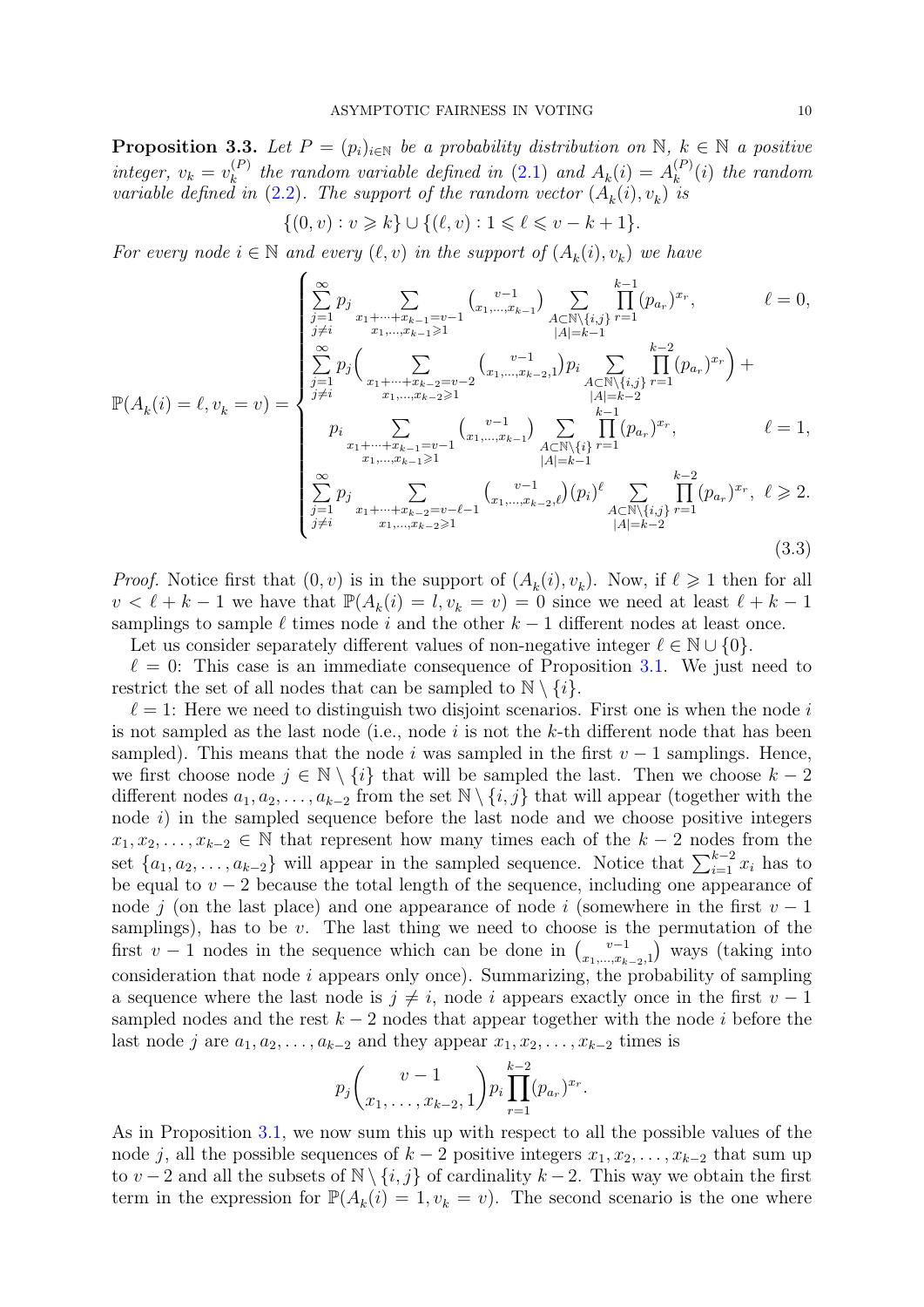the node  $i$  is sampled the last. Here the situation is much simpler. The last node is fixed to be  $i \in \mathbb{N}$  and then we choose  $k-1$  nodes that appear before, and the number of times they appear analogously as in Proposition [3.1.](#page-7-2) We immediately get the second term in the expression for  $\mathbb{P}(A_k(i) = 1, v_k = v)$ .

 $\ell \geq 2$ : Notice that in this case we don't have two different scenarios because it is impossible that the node  $i$  was sampled the last. As we explained in Proposition [3.1,](#page-7-2) the last node can be sampled only once since we terminate sampling when we reach  $k$ different nodes. Now we reason analogously as in the first scenario of the case  $\ell = 1$ . The only difference is that here node i appears  $\ell$  times (in the first  $v - 1$  samplings) so the integers  $x_1, x_2, \ldots, x_{k-2}$  have to satisfy  $\sum_{i=1}^{k-2} x_i = v - \ell - 1$ . Together with  $\ell$  appearances of the node i and one appearance of the last node, this gives v sampled nodes in total.  $\square$ 

Let  $b = (b_i)_{i \in \mathbb{N}} \subset \mathbb{R}$  be a sequence of real numbers. Denote with  $||b||_{\infty} = \sup_{i \in \mathbb{N}} |b_i|$ the supremum norm of the sequence b. The next result shows that if the probabilities of sampling each of the nodes converge uniformly to zero then the number of samplings needed to sample k different elements converges to k.

<span id="page-10-0"></span> $\textbf{Lemma 3.4.} \, \, Let \, (P^{(n)})_{n \in \mathbb{N}}, \, P^{(n)} = (p_i^{(n)})$  $\binom{n}{i}$ <sub>i</sub> $\in$ <sup>N</sup>, be a sequence of probability distributions on  $\mathbb N$  and let  $(k_n)_{n\in\mathbb N}$  be a sequence of positive integers such that  $k_n^2||P^{(n)}||_{\infty} \longrightarrow 0$ . Then,  $v_{k_n}^{(P^{(n)})}$  $\frac{P^{(P^{(n)})}}{R_n}$  /k<sub>n</sub>  $\frac{\mathbb{P}}{n\to\infty}$  1. In particular, if for some fixed positive  $k \in \mathbb{N}$  we have  $k_n = k$  for all  $n \in \mathbb{N}$ , and  $||P^{(n)}||_{\infty} \longrightarrow 0$ , then we have that  $v_k^{(P^{(n)})}$ k  $\frac{\mathbb{P}}{n\to\infty}k.$ 

*Proof.* For simplicity, we denote  $v_{k_n}^{(n)}$  $v_{k_n}^{(n)} := v_{k_n}^{(P^{(n)})}$  $\binom{(P^{(n)})}{k_n}$ . Since  $v_{k_n}^{(n)}$  $k_n^{(n)}$  is larger than or equal to  $k_n$ , it is sufficient to show that  $\mathbb{P}(v_{k_n}^{(n)})$  $\binom{n}{k_n}/k_n > 1$   $\longrightarrow \infty$  0. Denote by  $X_i^{(n)}$  $i^{(n)}$  the random variable representing the node sampled in the *i*-th sampling. Since the event  ${v_{k_n}^{(n)}}$  $\binom{n}{k_n}/k_n > 1$ happens if and only if some of the nodes sampled in the first  $k_n$  samplings appear more that once, we have

$$
\mathbb{P}(v_{k_n}^{(n)}/k_n > 1)
$$
\n
$$
= \mathbb{P}(X_1^{(n)} = X_2^{(n)}) + \mathbb{P}(X_1^{(n)} \neq X_2^{(n)}, X_3^{(n)} \in \{X_1^{(n)}, X_2^{(n)}\}) + \cdots
$$
\n
$$
\cdots + \mathbb{P}(X_1^{(n)} \neq X_2^{(n)}, X_3^{(n)} \notin \{X_1^{(n)}, X_2^{(n)}\}, \dots, X_{k_n}^{(n)} \in \{X_1^{(n)}, X_2^{(n)}, \dots, X_{k_n-1}^{(n)}\})
$$
\n
$$
= \sum_{i_1 \in \mathbb{N}} (p_{i_1}^{(n)})^2 + \sum_{i_1 \in \mathbb{N}} \sum_{\substack{i_2 \in \mathbb{N} \\ i_2 \neq i_1}} p_{i_1}^{(n)} p_{i_2}^{(n)} (p_{i_1}^{(n)} + p_{i_2}^{(n)})
$$
\n
$$
+ \cdots + \sum_{i_1 \in \mathbb{N}} \sum_{\substack{i_2 \in \mathbb{N} \\ i_2 \neq i_1}} \cdots \sum_{\substack{i_{k_n-1} \in \mathbb{N} \\ i_{k_n-1} \neq i_1}} p_{i_1}^{(n)} p_{i_2}^{(n)} \cdots p_{i_{k_{n-1}}}^{(n)} \sum_{j=1}^{k_n-1} p_{i_j}^{(n)}
$$
\n
$$
\leq ||P^{(n)}||_{\infty} \sum_{i_1 \in \mathbb{N}} p_{i_1}^{(n)} + 2||P^{(n)}||_{\infty} \sum_{i_1 \in \mathbb{N}} \sum_{i_2 \in \mathbb{N}} p_{i_1}^{(n)} p_{i_2}^{(n)}
$$
\n
$$
+ \cdots + (k_n - 1)||P^{(n)}||_{\infty} \sum_{i_1 \in \mathbb{N}} \sum_{i_2 \in \mathbb{N}} \cdots \sum_{i_{k_n-1} \in \mathbb{N}} p_{i_1}^{(n)} p_{i_2}^{(n)} \cdots p_{i_{k_{n-1}}}^{(n)}
$$
\n
$$
= ||P^{(n)}||_{\infty} (1 + 2 + \cdots + k_n - 1
$$

By the assumption, the last term converges to zero when  $n$  goes to infinity, which is exactly what we wanted to prove.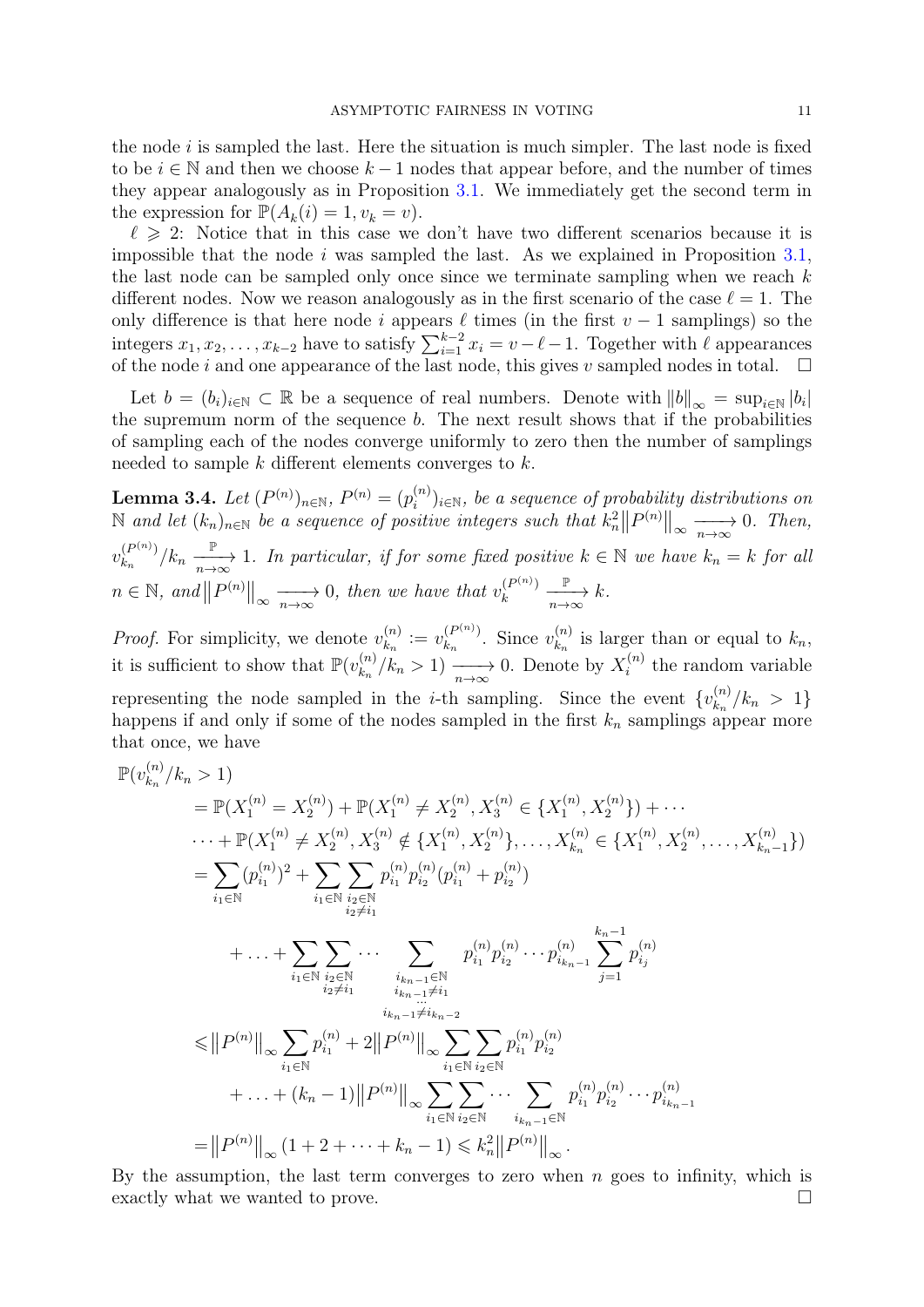**Remark 3.5.** Let us investigate what happens when the sequence  $(P^{(n)})_{n\in\mathbb{N}}$  is defined by a Zipf law (see [\(2.6\)](#page-7-3)) with parameter  $s > 0$ . Since each of the sequences  $(p_i^{(n)})$  $(i^{(n)})_{i\in\mathbb{N}}$  is decreasing in i we have

$$
||P^{(n)}||_{\infty} = p_1^{(n)} = \frac{1}{\sum_{i=1}^n \frac{1}{i^s}}.
$$

Notice that for all  $s \leq 1$  we have  $||P^{(n)}||_{\infty} \longrightarrow 0$  because the series  $\sum_{i=1}^{\infty}$ 1  $rac{1}{i^s}$  diverges for those values of the parameter s. Hence, for a fixed integer  $k \in \mathbb{N}$ , we have that  $v_k^{(P^{(n)})}$ k  $\frac{\mathbb{P}}{n\to\infty}$  k whenever  $s\leqslant 1$ . Another important example is when sequence  $(k_n)_{n\in\mathbb{N}}$  is given by

$$
k_n = \lfloor \log(n) \rfloor,
$$

where for  $x \in \mathbb{R}$ ,  $|x|$  is the largest integer less than or equal to x. Using

$$
\sum_{i=1}^{n} \frac{1}{i^s} \sim \begin{cases} n^{1-s}, & s < 1, \\ \log(n), & s = 1, \end{cases}
$$

we get, for  $s < 1$ ,  $k_n^2 \|P^{(n)}\|_{\infty} \longrightarrow 0$  so we can apply Lemma [3.4](#page-10-0) for this particular choice of sequences  $(k_n)_{n \in \mathbb{N}}$  and  $(P^{(n)})_{n \in \mathbb{N}}$ .

In Lemma [3.4](#page-10-0) we dealt with the behavior of the sequence of random variables  $(v_k^{P^{(n)}})$  $h_n^{P^{(n)}})_{n\in\mathbb{N}}$ if the sequence  $(P^{(n)})_{n\in\mathbb{N}}$  satisfies  $||P^{(n)}||_{\infty} \longrightarrow 0$ . Next, we study the case when the sequence  $(P^{(n)})_{n\in\mathbb{N}}$  converges in the supremum norm to another probability distribution  $P^{(\infty)}$  on N. As before, for  $b = (b_i)_{i \in \mathbb{N}} \subset \mathbb{R}$ , we use the notation  $||b||_{\infty} = \sup_{i \in \mathbb{N}} |b_i|$  and we write  $||b||_1 = \sum_{i=1}^{\infty} |b_i|$ .

<span id="page-11-0"></span>**Proposition 3.6.** Let  $(P^{(n)})_{n\in\mathbb{N}},\ P^{(n)}=(p_i^{(n)})_{n\in\mathbb{N}}$  $(i^{(n)})_{i\in\mathbb{N}}$ , be a sequence of probability distributions on N and let  $P^{(\infty)} = (p_i^{(\infty)})$  $\binom{(\infty)}{i}_{i\in\mathbb{N}}$  be a probability distribution on  $\mathbb{N}$ . If

$$
||P^{(n)} - P^{(\infty)}||_{\infty} = \sup_{i \in \mathbb{N}} |p_i^{(n)} - p_i^{(\infty)}| \xrightarrow[n \to \infty]{} 0
$$

then, for all fixed  $k \in \mathbb{N}$ ,

$$
(A_k^{(P^{(n)})}(i), v_k^{(P^{(n)})}) \xrightarrow[n \to \infty]{(d)} (A_k^{(P^{(\infty)})}(i), v_k^{(P^{(\infty)})}),
$$

where  $\stackrel{(d)}{\longrightarrow}$  denotes convergence in distribution.

*Proof.* For simplicity, we denote  $v_k^{(n)}$  $y_k^{(n)} := v_k^{(P^{(n)})}$  $v_k^{(P^{(n)})},\ v_k^{(\infty)}$  $y_k^{(\infty)} := v_k^{(P^{(\infty)})}$  $\lambda^{(P^{(\infty)})}_k, A^{(n)}_k$  $\binom{n}{k}(i) := A_k^{(P^{(n)})}$  $\binom{(P^{(n)})}{k}(i)$  and  $A_k^{(\infty)}$  $\binom{\infty}{k}(i) := A_k^{(P^{(\infty)})}$  $\binom{(P^{(\infty)})}{k}(i)$ . Since we consider discrete random variables, the statement

$$
(A_k^{(n)}(i), v_k^{(n)}) \xrightarrow[n \to \infty]{(d)} (A_k^{(\infty)}(i), v_k^{(\infty)})
$$

is equivalent to

$$
\mathbb{P}(A_k^{(n)}(i) = \ell, v_k^{(n)} = v) \xrightarrow[n \to \infty]{} \mathbb{P}(A_k^{(\infty)}(i) = \ell, v_k^{(\infty)} = v)
$$

for all  $\ell \in \mathbb{N}\cup\{0\}$  and all  $v \in \mathbb{N}$ . As in the proof of Proposition [3.3,](#page-9-0) we consider separately different values of the non-negative integer  $\ell \in \mathbb{N} \cup \{0\}$ .

 $\ell = 0$ : Using Proposition [3.3,](#page-9-0) we have

$$
|\mathbb{P}(A_k^{(n)}(i) = 0, v_k^{(n)} = v) - \mathbb{P}(A_k^{(\infty)}(i) = 0, v_k^{(\infty)} = v)|
$$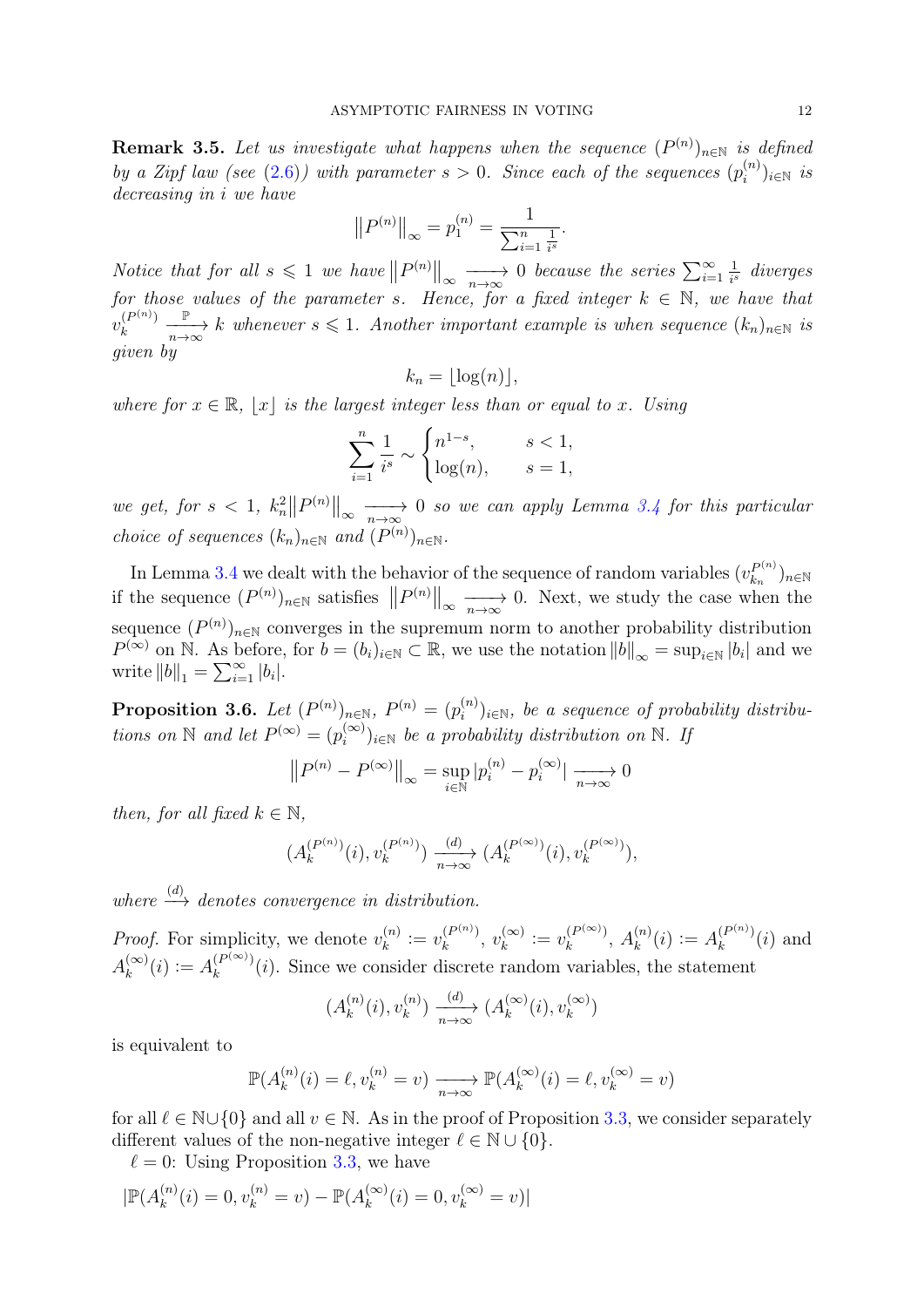$$
= \left| \sum_{\substack{j=1 \ j \neq i}}^{\infty} p_j^{(n)} \sum_{\substack{x_1 + \dots + x_{k-1} = v-1 \ x_1, \dots, x_{k-1} \geq 1}} \binom{v-1}{x_1, \dots, x_{k-1}} \sum_{\substack{A \subset \mathbb{N} \setminus \{i,j\} \\ |A| = k-1}} (p_{a_1}^{(n)})^{x_1} \cdots (p_{a_{k-1}}^{(n)})^{x_{k-1}} - \sum_{\substack{j=1 \ j \neq i}}^{\infty} p_j^{(\infty)} \sum_{\substack{x_1 + \dots + x_{k-1} = v-1 \\ x_1, \dots, x_{k-1} \geq 1}} \binom{v-1}{x_1, \dots, x_{k-1}} \sum_{\substack{A \subset \mathbb{N} \setminus \{i,j\} \\ |A| = k-1}} (p_{a_1}^{(\infty)})^{x_1} \cdots (p_{a_{k-1}}^{(\infty)})^{x_{k-1}} \right|
$$
  

$$
\leq \sum_{\substack{x_1 + \dots + x_{k-1} = v-1 \\ x_1, \dots, x_{k-1} \geq 1}} \binom{v-1}{x_1, \dots, x_{k-1}} \left| \sum_{\substack{j=1 \ j \neq i}}^{\infty} p_j^{(n)} \sum_{\substack{A \subset \mathbb{N} \setminus \{i,j\} \\ |A| = k-1}} (p_{a_1}^{(n)})^{x_1} \cdots (p_{a_{k-1}}^{(n)})^{x_{k-1}} \right|
$$
  

$$
- \left( \sum_{\substack{j=1 \ j \neq i}}^{\infty} p_j^{(\infty)} \sum_{\substack{A \subset \mathbb{N} \setminus \{i,j\} \\ |A| = k-1}} (p_{a_1}^{(\infty)})^{x_1} \cdots (p_{a_{k-1}}^{(\infty)})^{x_{k-1}} \right) \left| \right|
$$
  

$$
= \sum_{\substack{x_1 + \dots + x_{k-1} = v-1 \\ x_1, \dots, x_{k-1} \geq 1}} \binom{v-1}{x_1, \dots, x_{k-1}} |I^{(n)}(x_1, \dots, x_{k-1}) - I^{(\infty)}(x_1, \dots, x_{
$$

with

$$
I^{(n)}(x_1, \ldots x_{k-1}) := \sum_{\substack{j=1 \ j \neq i}}^{\infty} p_j^{(n)} \sum_{\substack{A \subset \mathbb{N} \setminus \{i,j\} \\ |A|=k-1}} (p_{a_1}^{(n)})^{x_1} \cdots (p_{a_{k-1}}^{(n)})^{x_{k-1}},
$$
  

$$
I^{(\infty)}(x_1, \ldots x_{k-1}) := \sum_{\substack{j=1 \ j \neq i}}^{\infty} p_j^{(\infty)} \sum_{\substack{A \subset \mathbb{N} \setminus \{i,j\} \\ |A|=k-1}} (p_{a_1}^{(\infty)})^{x_1} \cdots (p_{a_{k-1}}^{(\infty)})^{x_{k-1}}.
$$

It remains to prove that  $|I^{(n)}(x_1,\ldots x_{k-1})-I^{(\infty)}(x_1,\ldots x_{k-1})| \xrightarrow[n \to \infty]{} 0$ , uniformly for all possible values of positive integers  $x_1, x_2, \ldots x_{k-1}$ . This is sufficient since the number of partitions of integer  $v - 1$  into  $k - 1$  parts is finite and independent of n. Notice that for every  $i, j \in \mathbb{N}$ 

<span id="page-12-0"></span>
$$
\sum_{\substack{A\subset\mathbb{N}\backslash\{i,j\}\\|A|=k-1}} (p_{a_1}^{(\infty)})^{x_1}\cdots(p_{a_{k-1}}^{(\infty)})^{x_{k-1}} \leqslant \sum_{\substack{A\subset\mathbb{N}\\|A|=k-1}} p_{a_1}^{(\infty)}\cdots p_{a_{k-1}}^{(\infty)} \leqslant \sum_{a_1=1}^{\infty} p_{a_1}^{(\infty)}\cdots \sum_{a_{k-1}=1}^{\infty} p_{a_{k-1}}^{(\infty)} = 1.
$$
\n(3.4)

Clearly, the same is true when, instead of distribution  $P^{(\infty)}$ , we consider the distribution  $P^{(n)}$ . Due to convergence of these series, we can rewrite

$$
I^{(n)}(x_1, \ldots, x_{k-1}) - I^{(\infty)}(x_1, \ldots, x_{k-1}) = \Big( \sum_{\substack{j=1 \ j \neq i}}^{\infty} (p_j^{(n)} - p_j^{(\infty)}) \sum_{\substack{A \subset \mathbb{N} \setminus \{i,j\} \\ |A| = k-1}} (p_{a_1}^{(n)})^{x_1} \cdots (p_{a_{k-1}}^{(n)})^{x_{k-1}} \Big)
$$
  
+ 
$$
\Big( \sum_{\substack{j=1 \ j \neq i}}^{\infty} p_j^{(\infty)} \sum_{\substack{A \subset \mathbb{N} \setminus \{i,j\} \\ |A| = k-1}} \Big( (p_{a_1}^{(n)})^{x_1} \cdots (p_{a_{k-1}}^{(n)})^{x_{k-1}} - (p_{a_1}^{(\infty)})^{x_1} \cdots (p_{a_{k-1}}^{(\infty)})^{x_{k-1}} \Big) \Big)
$$
  
=: 
$$
S_1^{(n)}(x_1, \ldots, x_{k-1}) + S_2^{(n)}(x_1, \ldots, x_{k-1}).
$$

For simplicity, we write  $S_1^{(n)} = S_1^{(n)}$  $S_1^{(n)}(x_1,\ldots,x_{k-1})$  and  $S_2^{(n)}=S_2^{(n)}$  $x_2^{(n)}(x_1,\ldots,x_{k-1})$ . It remains to prove that  $S_1^{(n)}$  $S_1^{(n)}$  and  $S_2^{(n)}$  $n_2^{(n)}$  converge to 0 when *n* goes to infinity. Using Inequality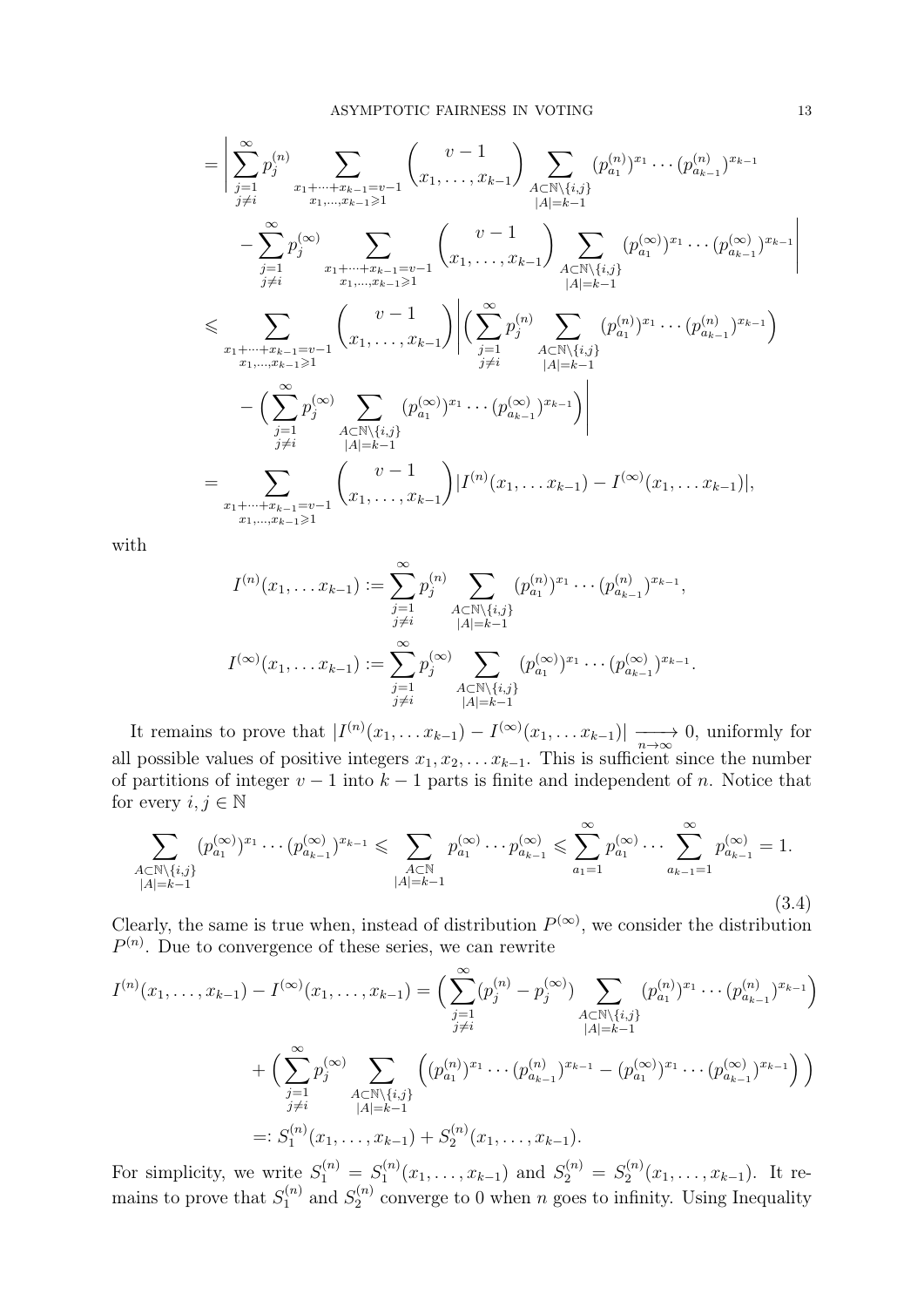[\(3.4\)](#page-12-0) and Proposition [6.2](#page-27-1) we have that

$$
|S_1^{(n)}| \leqslant \sum_{j=1}^\infty |p_j^{(n)}-p_j^{(\infty)}| \cdot 1 \xrightarrow[n \to \infty]{} 0.
$$

To treat the term  $S_2^{(n)}$  we use Lemma [6.1,](#page-27-2) in the second line, and Proposition [6.2,](#page-27-1) in the last line, to obtain

$$
|S_{2}^{(n)}| \leqslant \sum_{j=1}^{\infty} p_{j}^{(\infty)} \sum_{\substack{A \subset \mathbb{N} \setminus \{i,j\} \\ |A|=k-1}} \left| (p_{a_{1}}^{(n)})^{x_{1}} \cdots (p_{a_{k-1}}^{(n)})^{x_{k-1}} - (p_{a_{1}}^{(\infty)})^{x_{1}} \cdots (p_{a_{k-1}}^{(\infty)})^{x_{k-1}} \right|
$$
  

$$
\leqslant \sum_{j=1}^{\infty} p_{j}^{(\infty)} \sum_{\substack{A \subset \mathbb{N} \\ |A|=k-1}} \left| \sum_{r=1}^{k-1} (p_{a_{1}}^{(n)})^{x_{1}} \cdots (p_{a_{r-1}}^{(n)})^{x_{r-1}} \left( (p_{a_{r}}^{(n)})^{x_{r}} - (p_{a_{r}}^{(\infty)})^{x_{r}} \right) \cdot \right|
$$
  

$$
\leqslant \sum_{r=1}^{k-1} \sum_{a_{1}=1}^{\infty} \cdots \sum_{a_{k-1}=1}^{\infty} (p_{a_{1}}^{(n)})^{x_{1}} \cdots (p_{a_{r-1}}^{(n)})^{x_{r-1}} \left| (p_{a_{r}}^{(n)})^{x_{r}} - (p_{a_{r}}^{(\infty)})^{x_{r}} \right|.
$$
  

$$
\leqslant \sum_{r=1}^{k-1} \sum_{a_{r}=1}^{\infty} \left| (p_{a_{r}}^{(n)})^{x_{r}} - (p_{a_{r}}^{(\infty)})^{x_{r}} \right|
$$
  

$$
= \sum_{r=1}^{k-1} \sum_{a_{r}=1}^{\infty} \left| p_{a_{r}}^{(n)} - p_{a_{r}}^{(\infty)} \right| \left| (p_{a_{r}}^{(n)})^{x_{r-1}} + (p_{a_{r}}^{(n)})^{x_{r}-2} (p_{a_{r}}^{(\infty)}) + \cdots + (p_{a_{r}}^{(\infty)})^{x_{r-1}} \right|
$$

$$
\leq (k-1)x_r \sum_{j=1}^{\infty} \left| p_j^{(n)} - p_j^{(\infty)} \right| \leqslant vk \sum_{j=1}^{\infty} \left| p_j^{(n)} - p_j^{(\infty)} \right| \xrightarrow[n \to \infty]{} 0.
$$

 $\ell \geq 2$ : Again using Proposition [3.3,](#page-9-0) we have

$$
\begin{split}\n&|\mathbb{P}(A_{k}^{(n)}(i) = \ell, v_{k}^{(n)} = v) - \mathbb{P}(A_{k}^{(\infty)}(i) = \ell, v_{k}^{(\infty)} = v)| \\
&= \left| \sum_{\substack{j=1 \ j \neq i}}^{\infty} p_{j}^{(n)} \sum_{\substack{x_{1} + \dots + x_{k-2} = v - \ell - 1}}^{\infty} {v - 1 \choose x_{1}, \dots, x_{k-2}, \ell} (p_{i}^{(n)})^{\ell} \sum_{\substack{A \subset \mathbb{N} \setminus \{i,j\} \\ |A| = k-2}}^{\infty} (p_{a_{1}}^{(n)})^{x_{1}} \cdots (p_{a_{k-2}}^{(n)})^{x_{k-2}} \right. \\
&\left. - \sum_{\substack{j=1 \ j \neq i}}^{\infty} p_{j}^{(\infty)} \sum_{\substack{x_{1} + \dots + x_{k-2} = v - \ell - 1 \\ x_{1}, \dots, x_{k-2} \geq 1}}^{\infty} \left( x_{1}, \dots, x_{k-2}, \ell \right) (p_{i}^{(\infty)})^{\ell} \sum_{\substack{A \subset \mathbb{N} \setminus \{i,j\} \\ |A| = k-2}}^{\infty} (p_{a_{1}}^{(\infty)})^{x_{1}} \cdots (p_{a_{k-2}}^{(\infty)})^{x_{k-2}} \right| \\
&\leq & \sum_{\substack{x_{1} + \dots + x_{k-2} = v - \ell - 1 \\ x_{1}, \dots, x_{k-2} \geq 1}}^{\infty} \left( v - 1 \sum_{\substack{j=1 \\ j \neq i}}^{\infty} (p_{j}^{(n)}(p_{i}^{(n)})^{\ell} - p_{j}^{(\infty)}(p_{i}^{(\infty)})^{\ell} \sum_{\substack{A \subset \mathbb{N} \setminus \{i,j\} \\ |A| = k-2}}^{\infty} (p_{a_{1}}^{(n)})^{x_{1}} \cdots (p_{a_{k-2}}^{(n)})^{x_{k-2}} \right). \n\end{split}
$$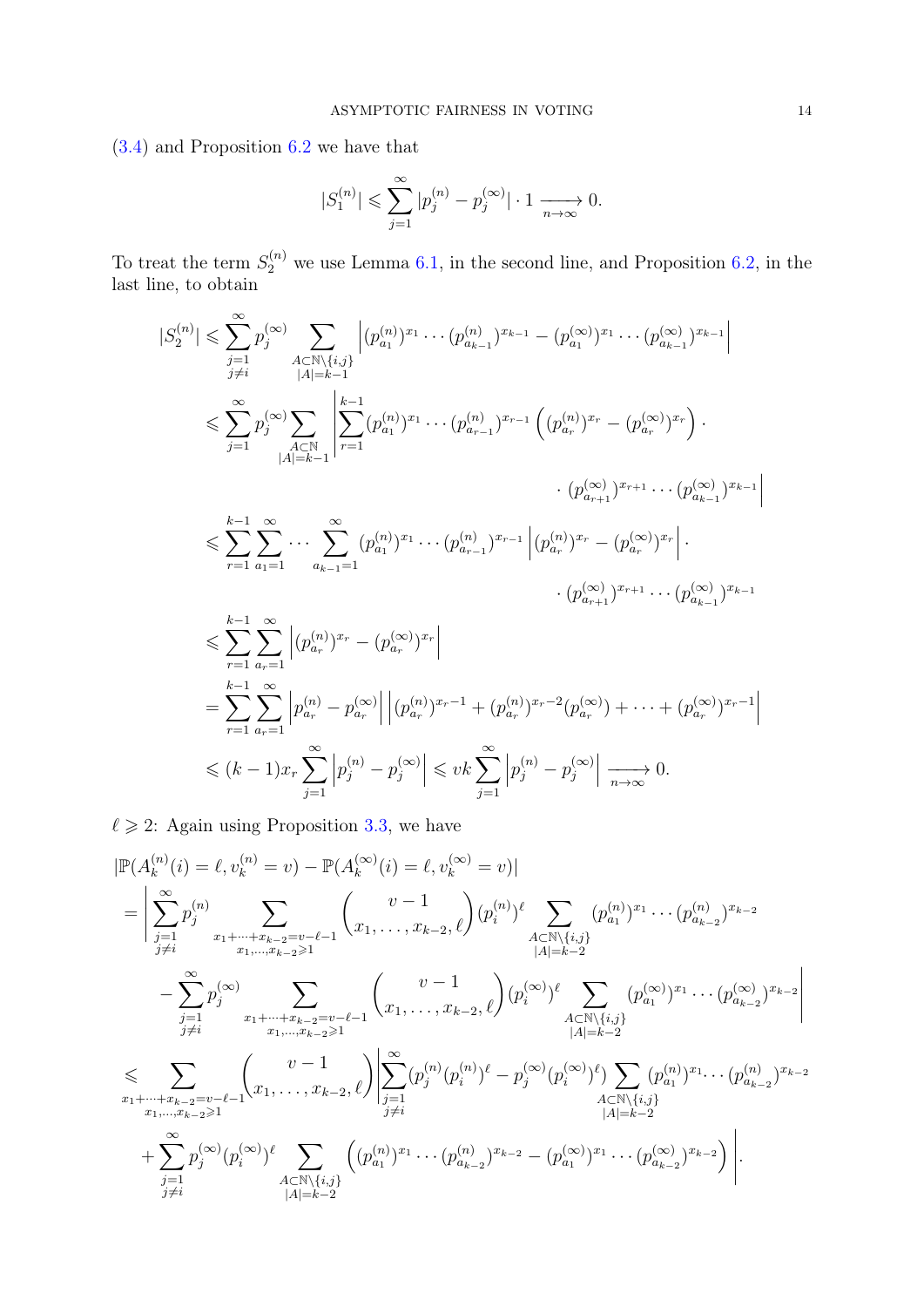To show that the above expression converges to zero as  $n$  tends to infinity it remains to verify that

$$
\sum_{\substack{j=1 \ j \neq i}}^{\infty} |p_j^{(n)}(p_i^{(n)})^{\ell} - p_j^{(\infty)}(p_i^{(\infty)})^{\ell}| \xrightarrow[n \to \infty]{} 0.
$$

To obtain this, we can use the same arguments as in the previous case. Again, introducing a middle term leads to

$$
\sum_{\substack{j=1 \ j \neq i}}^{\infty} |p_j^{(n)}(p_i^{(n)})^{\ell} - p_j^{(\infty)}(p_i^{(\infty)})^{\ell}| = \sum_{\substack{j=1 \ j \neq i}}^{\infty} |p_j^{(n)}(p_i^{(n)})^{\ell} - p_j^{(n)}(p_i^{(\infty)})^{\ell} + p_j^{(n)}(p_i^{(\infty)})^{\ell} - p_j^{(\infty)}(p_i^{(\infty)})^{\ell}|
$$
\n
$$
\leq |(p_i^{(n)})^{\ell} - (p_i^{(\infty)})^{\ell}| \sum_{j=1}^{\infty} p_j^{(n)} + (p_i^{(\infty)})^{\ell} \sum_{j=1}^{\infty} |p_j^{(n)} - p_j^{(\infty)}|
$$
\n
$$
\leq |p_i^{(n)} - p_i^{(\infty)}| |(p_i^{(n)})^{\ell-1} + (p_i^{(n)})^{\ell-2} p_i^{(\infty)} + \dots + (p_i^{(\infty)})^{\ell-1}| + \sum_{j=1}^{\infty} |p_j^{(n)} - p_j^{(\infty)}|
$$
\n
$$
\leq \ell \cdot ||P^{(n)} - P^{(\infty)}||_{\infty} + ||P^{(n)} - P^{(\infty)}||_{1}.
$$

Applying again Proposition [6.2](#page-27-1) we get the desired result.

 $\ell = 1$ : The above argument stays the same for  $\ell = 1$ . Hence, the difference of the first terms in the expressions for  $\mathbb{P}(A_k^{(n)})$  $k_k^{(n)}(i) = 1, v_k^{(n)} = v$  and  $\mathbb{P}(A_k^{(\infty)})$  $k^{(\infty)}(i) = 1, v_k^{(\infty)} = v$  (see [\(3.3\)](#page-9-1)) goes to zero. The difference of the second terms can be handled similarly as in the case  $\ell = 0$ ; the situation is even simpler due to the absence of the initial sum. This concludes the proof of this proposition.

<span id="page-14-4"></span>Corollary 3.7. Let  $(P^{(n)})_{n \in \mathbb{N}}$ ,  $P^{(n)} = (p_i^{(n)})$  $\mathcal{E}_i^{(n)}\big)_{i\in\mathbb{N}}$ , be a sequence of probability distributions on N and let  $P^{(\infty)} = (p_i^{(\infty)})$  $\binom{(\infty)}{i}$ <sub>i</sub>∈N be a probability distribution on N. We assume that  $g \equiv 1$ .  $\inf \|P^{(n)} - P^{(\infty)}\|_{\infty} = \sup_{i \in \mathbb{N}} |p_i^{(n)} - p_i^{(\infty)}|$  $\sum_{i}^{(\infty)}$  |  $\longrightarrow$  0, then for all  $i \in \mathbb{N}$  and all fixed  $k \in \mathbb{N}$ 

<span id="page-14-0"></span>
$$
A_k^{(P^{(n)})}(i) \xrightarrow[n \to \infty]{(d)} A_k^{(P^{(\infty)})}(i),
$$
\n(3.5)

<span id="page-14-1"></span>
$$
v_k^{(P^{(n)})} \xrightarrow[n \to \infty]{(d)} v_k^{(P^{(\infty)})},\tag{3.6}
$$

<span id="page-14-2"></span>
$$
V_k^{(P^{(n)})}(p_i^{(n)}) \xrightarrow[n \to \infty]{} V_k^{(P^{(\infty)})}(p_i^{(\infty)}),\tag{3.7}
$$

where  $V_k^{(P^{(n)})}$  $\tilde{h}_k^{(P^{(n)})}(p_i^{(n)})$  $\mathbb{E}[A_k^{(P^{(n)})}]$  $\binom{(P^{(n)})}{k}(i)/v_k^{(P^{(n)})}$  $\binom{P^{(n)}}{k}$ ,  $n \in \mathbb{N} \cup \{\infty\}$ , is the voting power of the node i in the case  $q \equiv 1$ .

Proof. Convergence in [\(3.5\)](#page-14-0) and [\(3.6\)](#page-14-1) follows directly from Proposition [3.6](#page-11-0) using the continuous mapping theorem (see [\[5,](#page-30-16) Theorem 3.2.4]) applied to projections  $\Pi_1, \Pi_2$ :  $\mathbb{R}^2 \to \mathbb{R}, \Pi_i(x_1, x_2) = x_i, i = 1, 2.$  To prove the convergence in [\(3.7\)](#page-14-2), let us first define the bounded and continuous function

$$
\phi : [0, \infty) \times [1, \infty) \to \mathbb{R}, \quad \phi(x, y) = \min \left\{ \frac{x}{y}, 1 \right\}.
$$

Therefore, combining Proposition [3.6](#page-11-0) with [\[5,](#page-30-16) Theorem 3.2.3] we get

<span id="page-14-3"></span>
$$
\mathbb{E}\left[\phi\left(A_k^{(P^{(n)})}(i), v_k^{(P^{(n)})}\right)\right] \xrightarrow[n \to \infty]{} \mathbb{E}\left[\phi\left(A_k^{(P^{(\infty)})}(i), v_k^{(P^{(\infty)})}\right)\right].
$$
\n(3.8)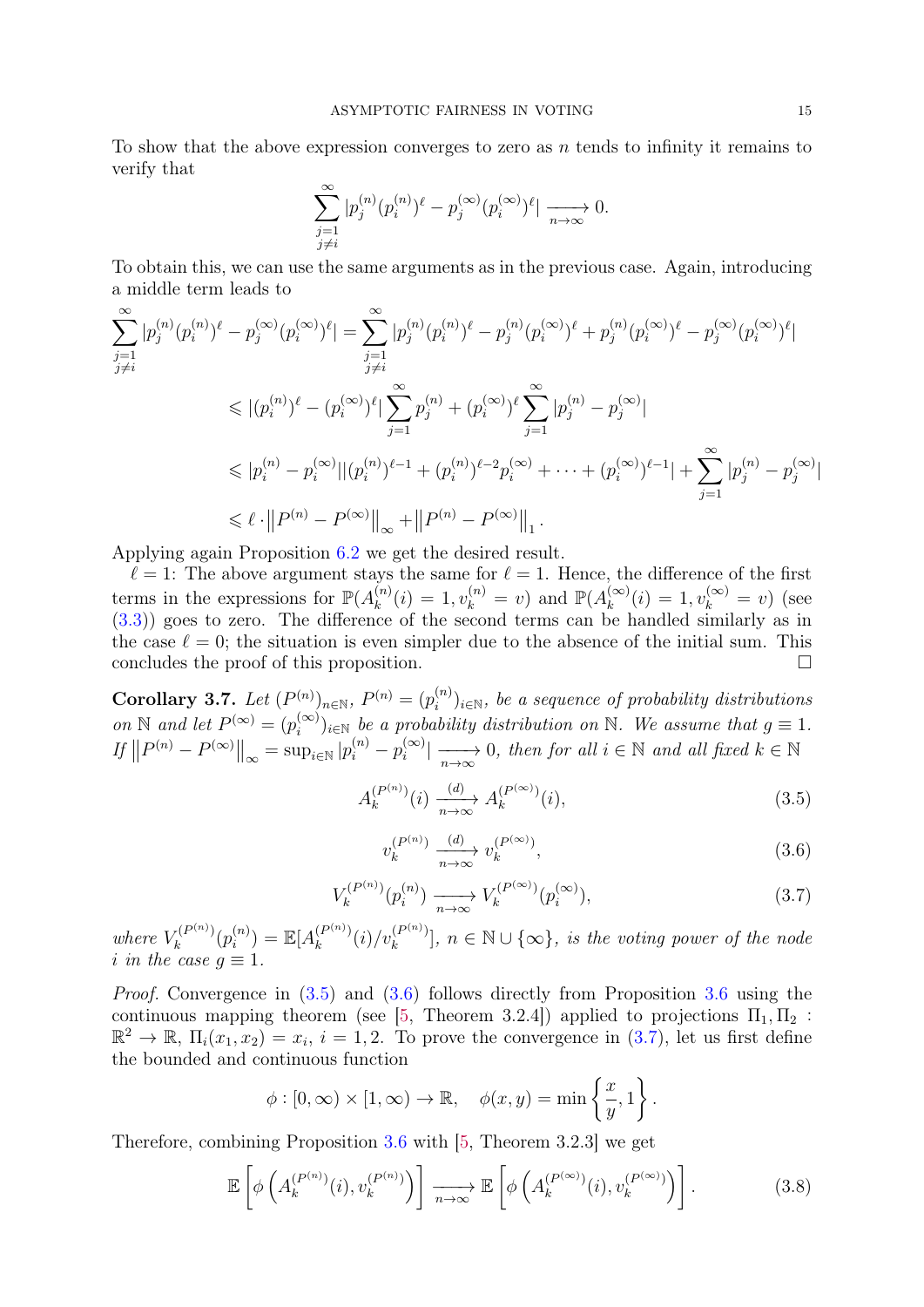Notice that we always have  $A_k^{(P)}$  $\binom{P}{k}(i) \leq v_k^{(P)}$  $\binom{P}{k}$  since the random variable  $A_k^{(P)}$  $\binom{F}{k}(i)$  counts the number of times the node  $i$  was sampled until  $k$  different nodes were sampled and the random variable  $v_k^{(P)}$  $k<sup>(F)</sup>$  counts the total number of samplings until k distinct elements were sampled. Hence,

$$
\phi\left(A_k^{(P)}(i), v_k^{(P)}\right) = \frac{A_k^{(P)}(i)}{v_k^{(P)}}.
$$

Combining the latter with  $(3.8)$  and using  $V_k^{(P^{(n)})}$  $\tilde{h}_k^{(P^{(n)})}(p_i^{(n)})$  $\mathbb{E}[A_k^{(P^{(n)})}]$  $\binom{(P^{(n)})}{k} (i) / v_k^{(P^{(n)})}$  $\binom{(P^{(n)})}{k}, n \in \mathbb{N} \cup$  $\{\infty\}$ , we obtain [\(3.7\)](#page-14-2).

## 4. ASYMPTOTIC FAIRNESS

<span id="page-15-1"></span>We start this section with the case  $k = 2$ , i.e., we sample until we get two different nodes. This small choice of k allows us to perform analytical calculations and prove some facts rigorously. We prove that the voting scheme  $(id, 1)$  is robust to merging but not fair. We also show that the more the node splits, the more voting power it can gain. However, with this procedure, the voting power does not grow to 1, but a limit strictly less than 1.

<span id="page-15-0"></span>**Proposition 4.1.** We consider the voting scheme (id, 1) and let  $(m_i)_{i\in\mathbb{N}}$  be the weight distribution of the nodes. Let  $P = (p_i)_{i \in \mathbb{N}}$  be the corresponding probability distribution on  $\mathbb{N}, \text{ let } r \in \mathbb{N}, \text{ i a node, and } k = 2. \text{ Then, for every } r\text{-splitting } m_{i_1^{(r)}}, \ldots, m_{i_r^{(r)}} > 0 \text{ of the } r$ node i, we have that

$$
V_k^{(P)}(m_i) < \sum_{j=1}^r V_k^{(\hat{P}_{r,i})}(m_{i_j^{(r)}}). \tag{4.1}
$$

In other words, the voting scheme  $(id, 1)$  is robust to merging, but not robust to splitting. The difference of the voting power after splitting and before splitting reaches its maximum for

$$
m_{i_j^{(r)}} = \frac{m_i}{r}, \qquad j \in \{1, 2, \dots, r\}.
$$

Furthermore, for this particular r-splitting, we have that the sequence

$$
\left(\left(\sum_{j=1}^rV^{(\widehat{P}_{r,i})}_{k}(m_{i_j^{(r)}})\right)-V^{(P)}_{k}(m_i)\right)_{r\in\mathbb{N}}
$$

is strictly increasing and has a limit strictly less than 1.

*Proof.* Denote with  $Y_i = A_2^{(P)}$  $2^{(P)}(i)$  the number of times that the node i was sampled from the distribution P until we sampled 2 different nodes, and with  $Y_{i_j} = A_2^{(P_{r,i})}(i_j^{(r)})$  $j^{(r)}$ ),  $j \in$  $\{1, 2, \ldots, r\}$ , the number of times the node  $i_j^{(r)}$  was sampled from the distribution  $\widehat{P}_{r,i}$ until we sampled 2 different nodes. We also write  $V(m_i) := V_k^{(P)}$  $V_k^{(P)}(m_i)$  and  $V^{(r)}(m_{i_j^{(r)}}) :=$  $V_k^{(P_{r,i})}(m_{i_j^{(r)}})$ . Using these notations, we have

$$
V(m_i) = \sum_{u \in \mathbb{N} \setminus \{i\}} \sum_{y_u=1}^{\infty} \mathbb{P}(Y_i = 1, Y_u = y_u) \cdot \frac{1}{1 + y_u} + \sum_{u \in \mathbb{N} \setminus \{i\}} \sum_{y_i=1}^{\infty} \mathbb{P}(Y_i = y_i, Y_u = 1) \cdot \frac{y_i}{1 + y_i}
$$
  
= 
$$
p_i \sum_{u \in \mathbb{N} \setminus \{i\}} \sum_{y_u=1}^{\infty} p_u^{y_u} \cdot \frac{1}{1 + y_u} + \sum_{u \in \mathbb{N} \setminus \{i\}} p_u \sum_{y_i=1}^{\infty} p_i^{y_i} \cdot \frac{y_i}{1 + y_i}
$$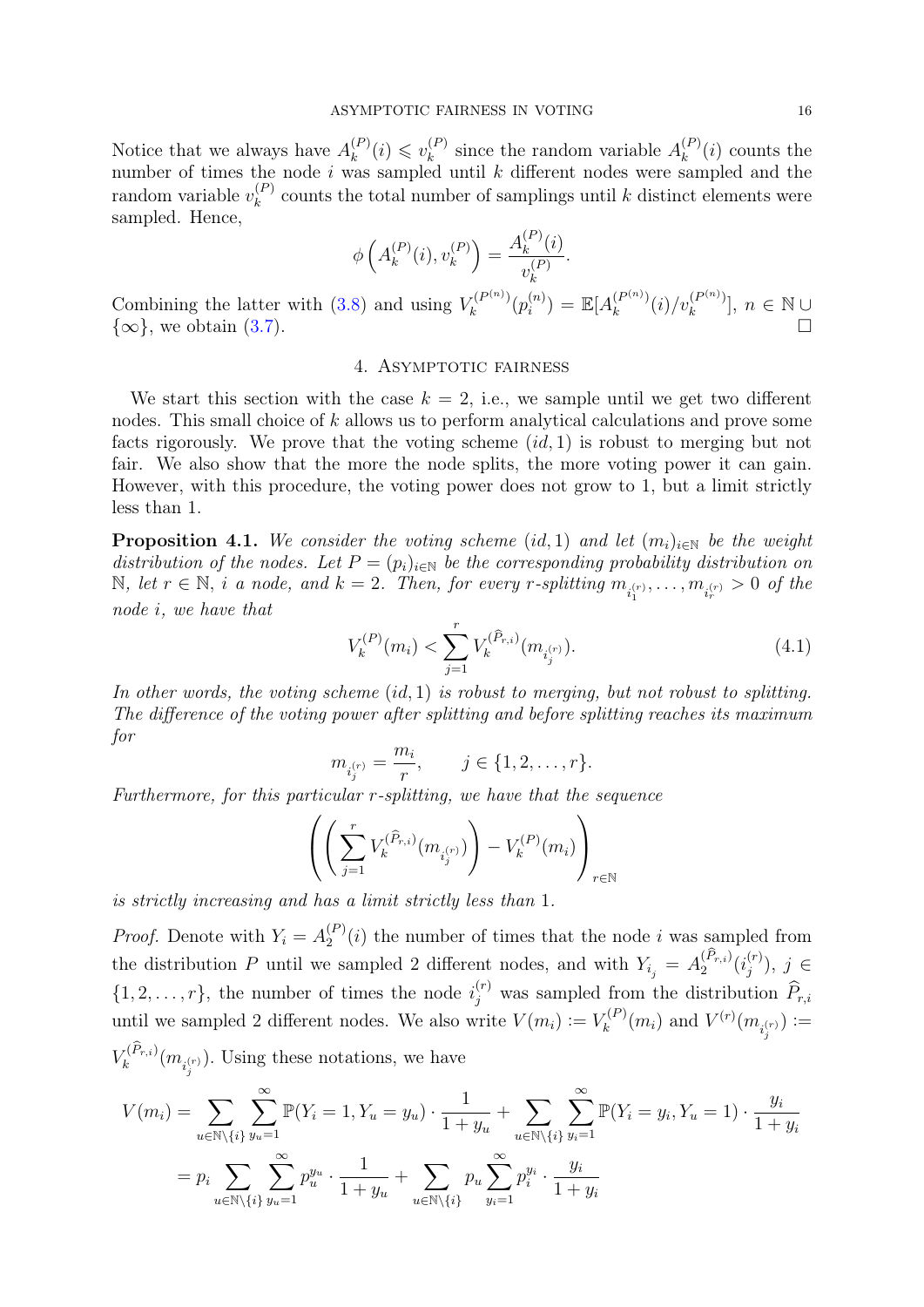$$
= p_i \sum_{u \in \mathbb{N} \setminus \{i\}} \left( \frac{-\log(1 - p_u)}{p_u} - 1 \right) + (1 - p_i) \cdot \frac{\frac{p_i}{1 - p_i} + \log(1 - p_i)}{p_i}
$$
  
= 
$$
-p_i \sum_{u \in \mathbb{N} \setminus \{i\}} \left( \frac{\log(1 - p_u)}{p_u} + 1 \right) + \frac{(1 - p_i) \log(1 - p_i)}{p_i} + 1.
$$

Similarly, for  $j \in \{1, 2, \ldots, r\}$  we have

$$
V^{(r)}(m_{i_j^{(r)}}) = \sum_{u \in \mathbb{N}\setminus\{i\}} \sum_{y_u=1}^{\infty} \mathbb{P}(Y_{i_j} = 1, Y_u = y_u) \cdot \frac{1}{1 + y_u}
$$
  
+ 
$$
\sum_{\substack{\ell=1 \\ \ell \neq j}}^r \sum_{y_{i_\ell}=1}^{\infty} \mathbb{P}(Y_{i_j} = 1, Y_{i_l} = y_{i_\ell}) \cdot \frac{1}{1 + y_{i_\ell}}
$$
  
+ 
$$
\sum_{u \in \mathbb{N}\setminus\{i\}} \sum_{y_{i_j}=1}^{\infty} \mathbb{P}(Y_{i_j} = y_{i_j}, Y_u = 1) \cdot \frac{y_{i_j}}{1 + y_{i_j}}
$$
  
+ 
$$
\sum_{\substack{\ell=1 \\ \ell \neq j}}^r \sum_{y_{i_j}=1}^{\infty} \mathbb{P}(Y_{i_j} = y_{i_j}, Y_{i_l} = 1) \cdot \frac{y_{i_j}}{1 + y_{i_j}}
$$
  
= 
$$
-\hat{p}_{i_j^{(r)}} \sum_{u \in \mathbb{N}\setminus\{i\}} \left( \frac{\log(1 - p_u)}{p_u} + 1 \right) - \hat{p}_{i_j^{(r)}} \sum_{\substack{\ell=1 \\ \ell \neq j}}^r \left( \frac{\log(1 - \hat{p}_{i_l^{(r)}})}{\hat{p}_{i_l^{(r)}}} + 1 \right)
$$
  
+ 
$$
\frac{(1 - \hat{p}_{i_j^{(r)}}) \log(1 - \hat{p}_{i_j^{(r)}})}{\hat{p}_{i_j^{(r)}}} + 1.
$$

Combining the above calculations, we obtain

$$
\sum_{j=1}^{r} V^{(r)}(m_{i_j^{(r)}}) - V(m_i) = -\sum_{j=1}^{r} p_{i_j^{(r)}} \sum_{u \in \mathbb{N} \setminus \{i\}} \left( \frac{\log(1 - p_u)}{p_u} + 1 \right) - \sum_{j=1}^{r} \sum_{\substack{\ell=1 \\ \ell \neq j}}^{r} \frac{\widehat{p}_{i_j^{(r)}} \log(1 - \widehat{p}_{i_j^{(r)}})}{\widehat{p}_{i_j^{(r)}}}
$$

$$
- \sum_{j=1}^{r} p_{i_j^{(r)}}(r - 1) + \sum_{j=1}^{r} \frac{(1 - \widehat{p}_{i_j^{(r)}}) \log(1 - \widehat{p}_{i_j^{(r)}})}{\widehat{p}_{i_j^{(r)}}} + r
$$

$$
+ p_i \sum_{u \in \mathbb{N} \setminus \{i\}} \left( \frac{\log(1 - p_u)}{p_u} + 1 \right) - \frac{(1 - p_i) \log(1 - p_i)}{p_i} - 1
$$

$$
= \sum_{j=1}^{r} \frac{\log(1 - \widehat{p}_{i_j^{(r)}})}{\widehat{p}_{i_j^{(r)}}} \left( 1 - \widehat{p}_{i_j^{(r)}} - \sum_{\substack{\ell=1 \\ \ell \neq j}}^{r} \widehat{p}_{i_k^{(r)}} \right) + r - 1 - p_i(r - 1)
$$

$$
- \frac{(1 - p_i) \log(1 - p_i)}{p_i}
$$

$$
= (1 - p_i) \left[ (r - 1) + \sum_{j=1}^{r} \frac{\log(1 - \widehat{p}_{i_j^{(r)}})}{\widehat{p}_{i_j^{(r)}}} - \frac{\log(1 - p_i)}{p_i} \right].
$$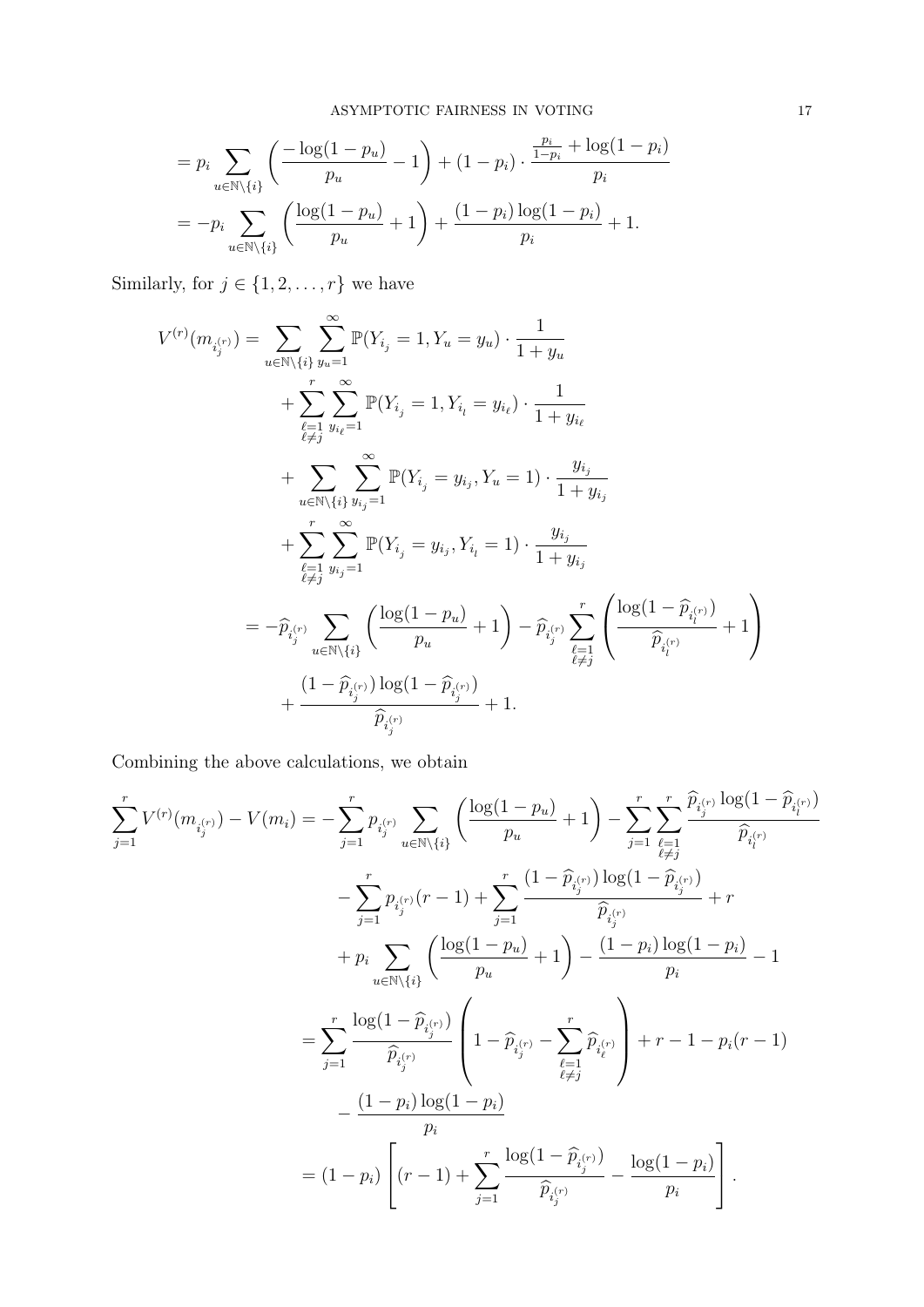We take  $x_1, x_2, \ldots x_r \in (0, 1)$  such that  $\sum_{j=1}^r x_j = 1$  and set  $\widehat{p}_{i_j^{(r)}} = p_i \cdot x_j, \quad j \in \{1, \ldots, r\}.$ 

This gives us

$$
\sum_{j=1}^{r} V^{(r)}(m_{i_j^{(r)}}) - V(m_i) = (1-p_i) \left[ (r-1) + \sum_{j=1}^{r} \frac{\log(1-p_i x_j)}{p_i x_j} - \frac{\log(1-p_i)}{p_i} \right].
$$

Define

$$
\phi(x_1,\ldots,x_r) := (r-1) + \sum_{j=1}^r \frac{\log(1-p_i x_j)}{p_i x_j} - \frac{\log(1-p_i)}{p_i}.
$$

 $\sum_{j=1}^{r} x_j = 1$ . Using Proposition [6.3](#page-28-0) repeatedly  $(r-1)$  times), we get First, we need to show that  $\phi(x_1, x_2, \ldots, x_r) > 0$  for all  $x_1, x_2, \ldots, x_r \in (0, 1)$  such that

$$
\phi(x_1, \ldots, x_r) = (r - 2) + \left(1 + \frac{\log(1 - p_i x_1)}{p_i x_1} + \frac{\log(1 - p_i x_2)}{p_i x_2}\right)
$$
  
+ 
$$
\sum_{j=3}^r \frac{\log(1 - p_i x_j)}{p_i x_j} - \frac{\log(1 - p_i)}{p_i}
$$
  
> 
$$
(r - 2) + \frac{\log(1 - p_i (x_1 + x_2))}{p_i (x_1 + x_2)} + \sum_{j=3}^r \frac{\log(1 - p_i x_j)}{p_i x_j} - \frac{\log(1 - p_i)}{p_i}
$$
  
= 
$$
(r - 3) + \left(1 + \frac{\log(1 - p_i (x_1 + x_2))}{p_i (x_1 + x_2)} + \frac{\log(1 - p_i x_3)}{p_i x_3}\right)
$$
  
+ 
$$
\sum_{j=4}^r \frac{\log(1 - p_i x_j)}{p_i x_j} - \frac{\log(1 - p_i)}{p_i}
$$
  
> 
$$
(r - 3) + \frac{\log(1 - p_i (x_1 + x_2 + x_3))}{p_i (x_1 + x_2 + x_3)} + \sum_{j=4}^r \frac{\log(1 - p_i x_j)}{p_i x_j} - \frac{\log(1 - p_i)}{p_i}
$$
  
: 
$$
\vdots \qquad \vdots \qquad \vdots
$$
  
> 
$$
1 + \frac{\log(1 - p_i \sum_{j=1}^{r-1} x_j)}{p_i \sum_{j=1}^{r-1} x_j} + \frac{\log(1 - p_i x_r)}{p_i x_r} - \frac{\log(1 - p_i)}{p_i} > 0.
$$

The second claim of this proposition is that the expression

$$
\sum_{j=1}^r V^{(r)}(m_{i_j^{(r)}}) - V(m_i)
$$

reaches its maximum for  $\widehat{p}_{i_j^{(r)}} = \frac{p_i}{r}$  $r_i^{p_i}, j \in \{1, 2, \ldots, r\}$ . This follows directly from Lemma [6.4,](#page-28-1) where we show that  $\phi$  attains its unique maximum for  $(x_1, \ldots, x_r) = (\frac{1}{r}, \ldots, \frac{1}{r})$  $(\frac{1}{r})$ . Denote with

$$
\tau_r(p_i) = (1 - p_i)\phi\left(\frac{1}{r}, \dots, \frac{1}{r}\right) = (1 - p_i) \left[ (r - 1) + \sum_{j=1}^r \frac{\log(1 - \frac{p_i}{r})}{\frac{p_i}{r}} - \frac{\log(1 - p_i)}{p_i} \right]
$$

$$
= (1 - p_i) \left[ r + \frac{r^2 \log(1 - \frac{p_i}{r})}{p_i} - \frac{\log(1 - p_i)}{p_i} - 1 \right].
$$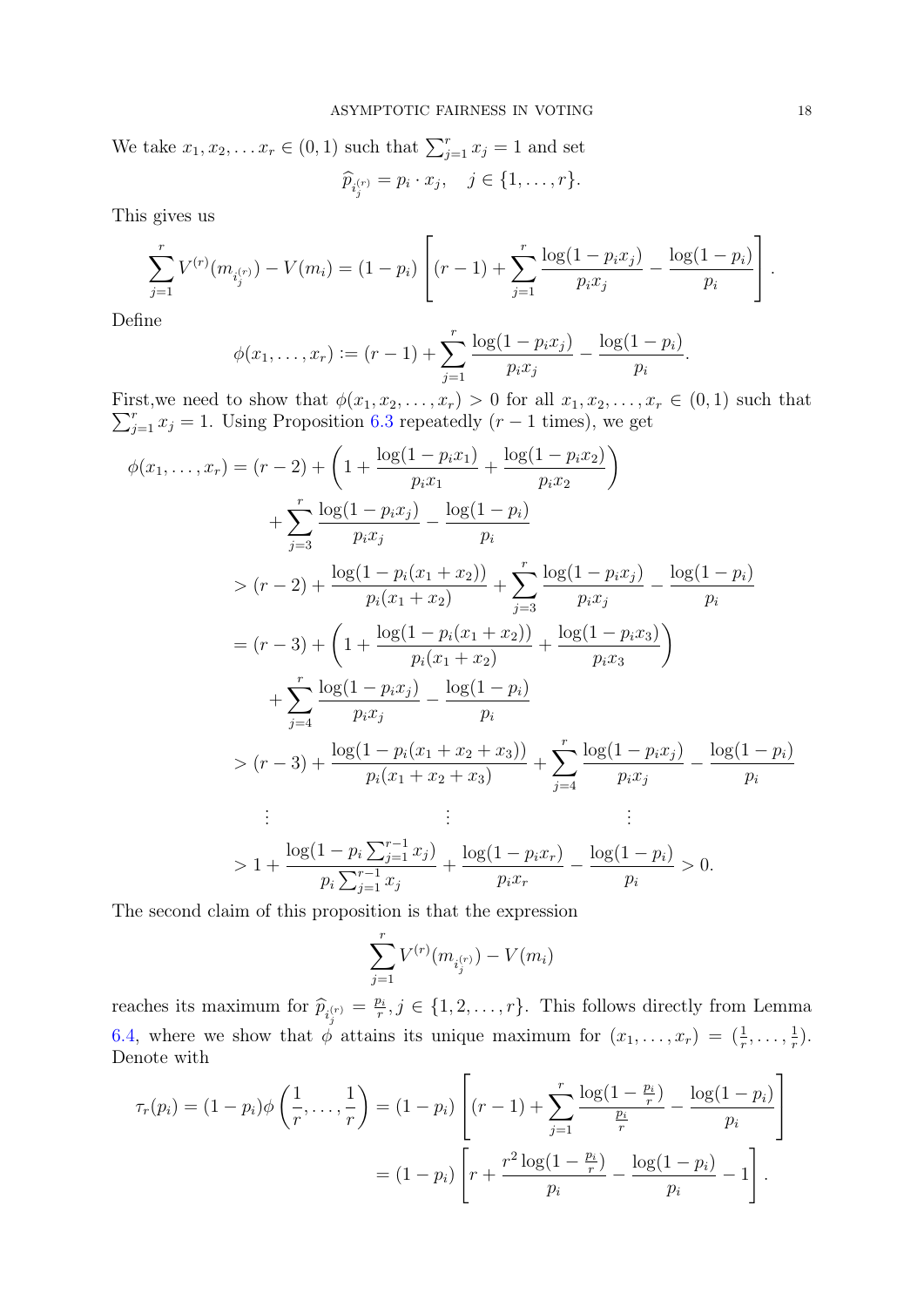By Proposition [6.5](#page-29-0) we have that the sequence  $(\tau_r(p_i))_{r \in \mathbb{N}}$  is strictly increasing and

$$
\tau(p_i) = \lim_{r \to \infty} \tau_r(p_i) = (1 - p_i) \left( -\frac{p_i}{2} - \frac{\log(1 - p_i)}{p_i} - 1 \right).
$$

**Remark 4.2.** We consider the function  $\tau : (0,1) \to \mathbb{R}$  defined by

$$
\tau(m) = (1 - m) \left( -\frac{m}{2} - \frac{\log(1 - m)}{m} - 1 \right).
$$

<span id="page-18-1"></span>This function describes the gain in voting power a node with initial weight m can achieve by splitting up into infinitely many nodes. As Figure [2](#page-18-1) shows, this maximal gain in voting power is bounded. The function  $\tau$  attains maximum at  $m^* \approx 0.82$  and the maximum is  $\tau(m^*) \approx 0.12$ . This means that a node that initially has around 82\% of the total amount of mana can obtain the biggest gain in the voting power (by theoretically splitting into infinite number of nodes) and this gain is approximately 0.12. Loosely speaking, if a voting power of a node increases by 0.12, this means that during the querying, the proportion of queries that are addressed to this particular node increases by around 12%.



FIGURE 2. Graph of the function  $\tau$ .

<span id="page-18-0"></span>**Corollary 4.3.** Let  $m^{(n)}$  be a sequence of weight distributions with corresponding probability distributions  $(P^{(n)})_{n\in\mathbb{N}}$ ,  $P^{(n)} = (p_i^{(n)})$  $\mathcal{L}^{(n)}_{i}$ <sub>i</sub> $\in \mathbb{N}$  on  $\mathbb{N}$ . Let  $m^{(\infty)}$  be a weight distribution such that for its corresponding probability distributions  $P^{(\infty)} = (p_i^{(\infty)})$  $(i^{(\infty)})_{i\in\mathbb{N}}$  we have that

$$
||P^{(n)} - P^{(\infty)}||_{\infty} = \sup_{i \in \mathbb{N}} |p_i^{(n)} - p_i^{(\infty)}| \xrightarrow[n \to \infty]{} 0.
$$

Furthermore, we consider a sequence of r-splittings  $m_{(r)}^{(n)}$  $\hat{m}^{(n)}_{i_1^{(r)}},\ldots, \hat{m}^{(n)}_{i_r^{(r)}}$ 1  $\sum_{i,r}^{(n)}$  > 0 of a node i such that  $m_{\cdot (r)}^{(n)}$  $\sum_{i_j^{(r)}}^{(n)} \xrightarrow[n \to \infty]{n \infty} m_{i_j^{(r)}}^{(\infty)}$  $\sum_{i_j^{(r)}}^{(\infty)}$ ,  $j \in \{1, 2, \ldots, r\}$ , for some r-splitting  $m^{(\infty)}$ . Then, for  $k = 2$  we have

$$
\lim_{n \to \infty} \left( \left( \sum_{j=1}^r V_k^{(\widehat{P}_{r,i}^{(n)})}(\widehat{p}_{i_j^{(r)}}^{(n)}) \right) - V_k^{(P^{(n)})}(p_i^{(n)}) \right)
$$
\n
$$
= \left( \sum_{j=1}^r V_k^{(\widehat{P}_{r,i}^{(\infty)})}(\widehat{p}_{i_j^{(r)}}^{(\infty)}) - V_k^{(P^{(\infty)})}(p_i^{(\infty)}) > 0.
$$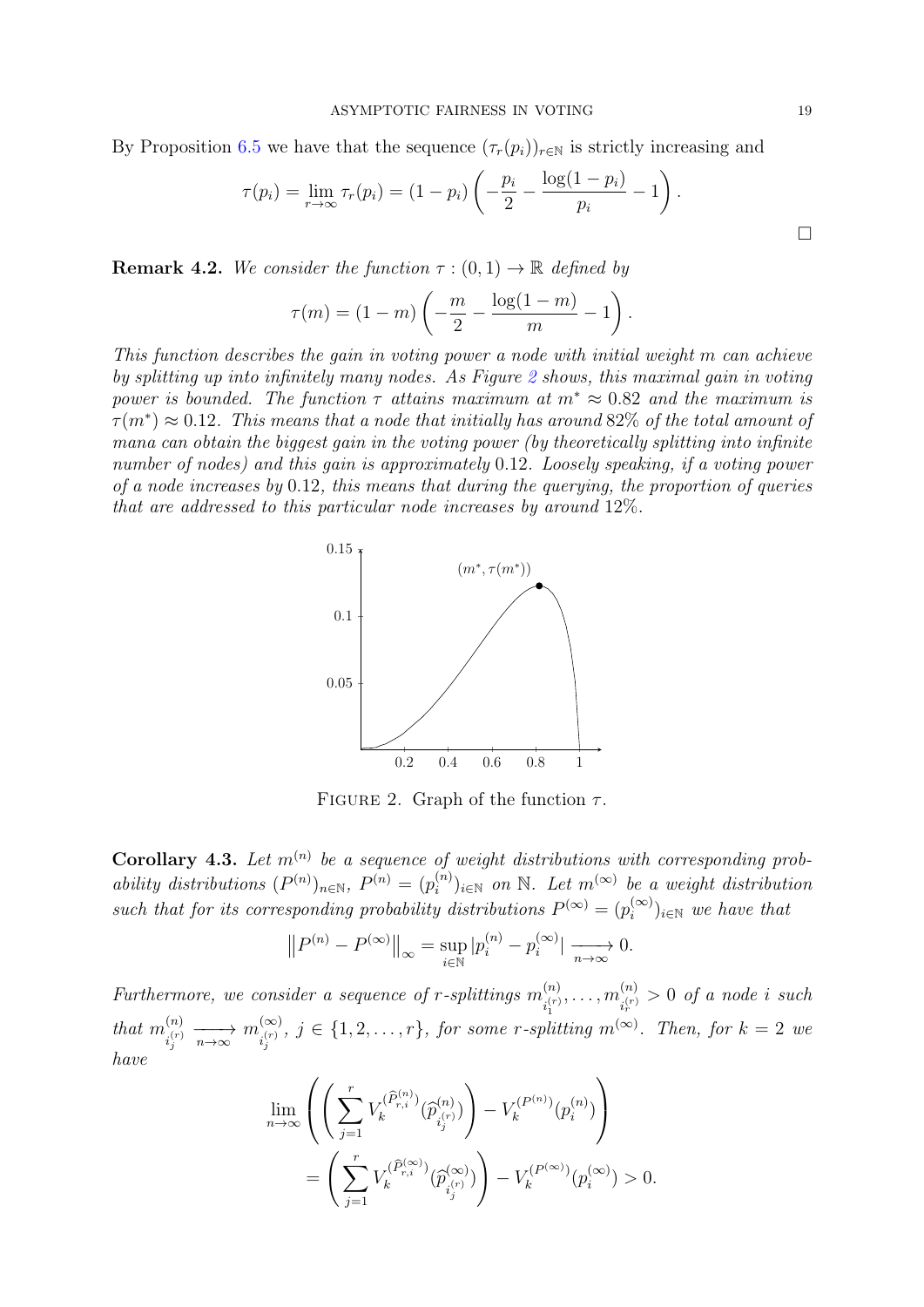Proof. The convergence follows directly from Corollary [3.7,](#page-14-4) and the strict positivity of the limit follows from Proposition [4.1.](#page-15-0)

<span id="page-19-1"></span>**Remark 4.4.** Corollary [4.3](#page-18-0) implies that if  $k = 2$  and if the sequence of weight distributions  $(P^{(n)})_{n\in\mathbb{N}}$  converges to a non-trivial probability distribution on  $\mathbb{N}$ , the voting scheme  $(id, 1)$  is not asymptotically fair. Applying this result to the sequence of Zipf distributions defined in [\(2.6\)](#page-7-3), we see that for  $s > 1$ , and  $k = 2$ , the voting scheme is not asymptotically fair. Simulations suggest, see Figures  $\lambda$  and  $\delta$ , that for higher values of k the difference in voting power of the node i before and after the splitting does not converge to zero as the number of nodes in the network grows to infinity.

In the following proposition we give a condition on the sequence of weight distributions  $(P^{(n)})_{n\in\mathbb{N}}$  under which the voting scheme  $(id, 1)$  is asymptotically fair for any choice of the parameter k.

<span id="page-19-0"></span>**Theorem 4.5.** Let k be a positive integer and  $m^{(n)}$  be a sequence of weight distributions with corresponding probability distributions  $(P^{(n)})_{n\in\mathbb{N}}$ ,  $P^{(n)} = (p_i^{(n)})_{n\in\mathbb{N}}$  $\theta_i^{(n)})_{i\in\mathbb{N}}$  on  $\mathbb{N}.$ We assume that  $||P^{(n)}||_{\infty} \longrightarrow 0$ . Furthermore, we consider a sequence of r-splittings  $m^{(n)}_{\cdot (r)}$  $\binom{n}{i_1^{(r)}},\ldots,m_{i_r^{(r)}}^{(n)}$  $\hat{f}^{(n)}_{i_r^{(r)}} > 0$  of a given node i such that  $m^{(n)}_{i_r^{(r)}}$  $\sum_{i_j^{(r)}}^{(n)} \xrightarrow[n \to \infty]{n \infty} m_{i_j^{(r)}}^{(\infty)}$  $\sum_{i_j^{(r)} , \; j \; \in \; \{ 1, 2, \ldots, r \}, \; for$ some r-splitting  $m^{(\infty)}$ . Then,

$$
\left| \left( \sum_{j=1}^r V_k^{(\widehat{P}_{r,i}^{(n)})} (\widehat{p}_{i_j^{(r)}}^{(n)}) \right) - V_k^{(P^{(n)})} (p_i^{(n)}) \right| \xrightarrow[n \to \infty]{} 0,
$$

*i.e., the voting scheme (id, 1) is asymptotically fair if the sequence of weight distributions* converges in the supremum norm to 0.

*Proof.* For simplicity, we write  $P_r^{(n)} := \widehat{P}_{r,i}^{(n)}, v_k^{(n)}$  $v_k^{(n)} := v_k^{(P^{(n)})}$  $\mathcal{U}_k^{(P^{(n)})}$  and  $v_{k,r}^{(n)} := v_k^{(P_r^{(n)})}$  $\binom{[F_r^{r-1}]}{k}$ ; recall that the random variable  $v_k^{(P)}$  $k<sup>(P)</sup>$  counts the number of samplings with replacement from the distribution  $P$  until  $k$  different elements are sampled. The main idea of the proof is to couple the random variables  $v_k^{(n)}$  $x_k^{(n)}$  and  $v_{k,r}^{(n)}$ . We sample simultaneously from probability distributions  $P^{(n)}$  and  $P^{(n)}_r$  and construct two different sequences of elements that both terminate once they contain  $k$  different elements. We do that in the following way: we sample an element from the distribution  $P^{(n)}$ . If the sampled element is not i, we just add this element to both sequences that we are constructing and then sample the next element. If the element  $i$  is sampled, then we add  $i$  to the first sequence, but to the second sequence we add one of the elements  $i_1^{(r)}$  $i_1^{(r)}, \ldots, i_r^{(r)}$  according to the probability distribution  $(p^{(n)}_{\cdot (r)}$  $\binom{n}{i_1^{(r)}}/p_i^{(n)},\ldots,p_{i_r^{(r)}}^{(n)}$  $\frac{1}{2}$  one since the second sequence always has at least the same amount of different elements  $\binom{n}{i_r^{(r)}}/p_i^{(n)}$ ). Now, the second sequence will terminate not later than the first as the first sequence. This is a consequence of the fact that, each time the element  $i$  is sampled, we add one of the r elements  $i_1^{(r)}$  $i_1^{(r)}, i_2^{(r)}, \ldots, i_r^{(r)}$  to the second sequence while we just add  $i$  to the first sequence, see Figure [3.](#page-20-0)

Denote with

$$
K_k^{(n)} := v_k^{(n)} - v_{k,r}^{(n)}.
$$

Since  $v_k^{(n)} \geq v_{k,r}^{(n)}$ , we have  $K_k^{(n)} \geq 0$ . We also introduce the random variable

$$
L_k^{(n)} := A_k^{(P^{(n)})}(i) - \sum_{j=1}^r A_k^{(P_r^{(n)})}(i_j^{(r)}),
$$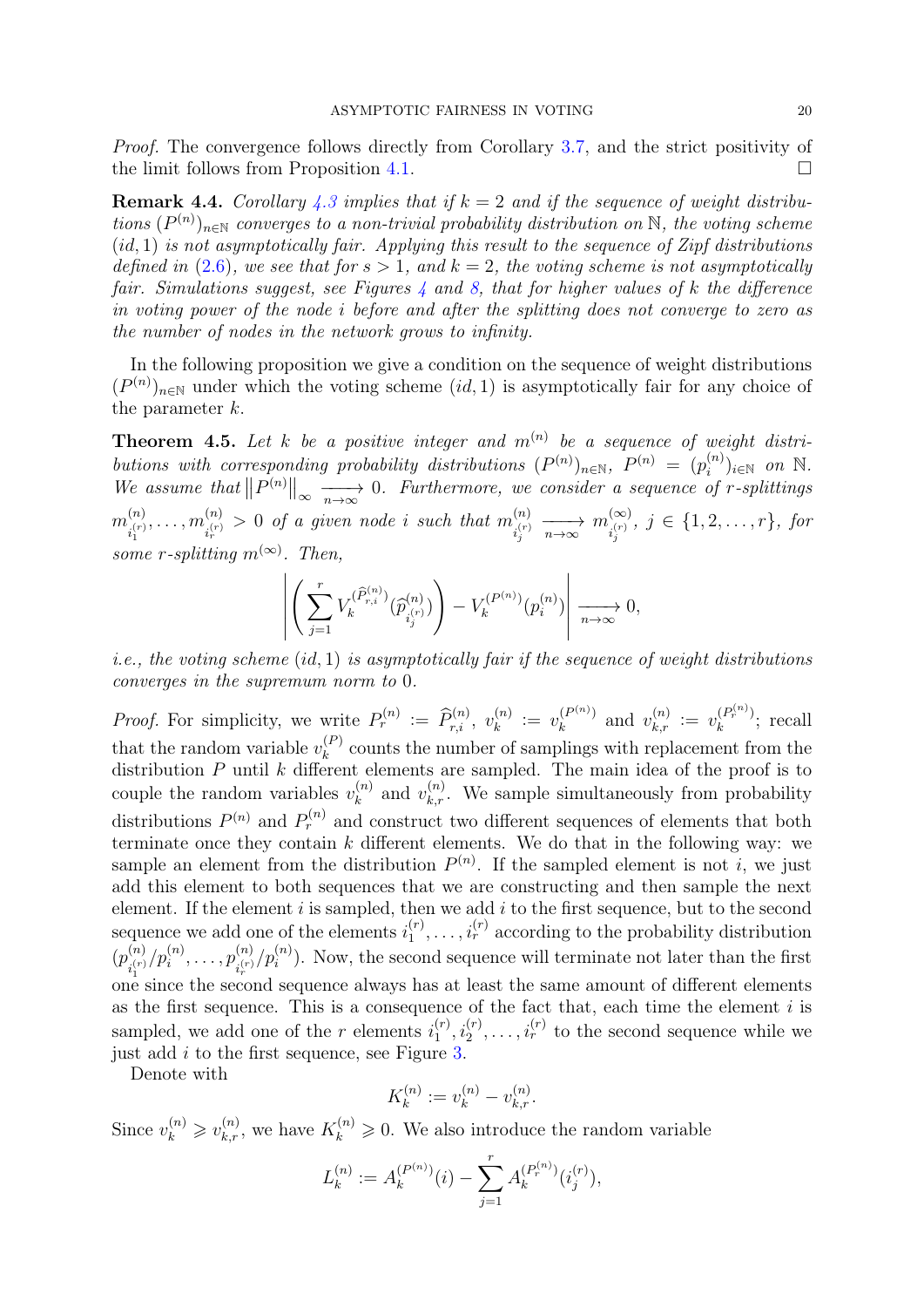<span id="page-20-0"></span>First sequence: v (n) k z }| { ? ? ? i ? i . . . ? ? i ? ? i ? i ? . . . ? ? i ? ? | {z } K (n) k Second sequence: ? ? ? i(r) r ? i(r) 1 . . . ? ? i(r) 2 ? | {z } v (n) k,r

FIGURE 3. Coupling of random variables  $v_k^{(n)}$  $v_k^{(n)}$  and  $v_{k,r}^{(n)}$ .

where  $A_k^{(P)}$  $\binom{P}{k}(i)$  is defined as in [\(2.2\)](#page-4-1). The random variable  $L_k^{(n)}$  $\binom{n}{k}$  is measuring the difference in the number of times the node  $i$  appears in the first sequence and the number of times nodes  $i_1^{(r)}$  $j_1^{(r)}, i_2^{(r)}, \ldots, i_r^{(r)}$  appear in the second sequence. At the time when the second sequence terminates, the number of times the node  $i$  appeared in the first sequence is the same as the number of times that nodes  $i_1^{(r)}$  $i_1^{(r)}, i_2^{(r)}, \ldots, i_r^{(r)}$  appeared in the second sequence, see Figure [3.](#page-20-0) Since the length of the first sequence is always larger than or equal to the length of the second sequence, it can happen that the element  $i$  is sampled again before the k-th different element appears in the first sequence. Therefore,  $L_k^{(n)} \geq 0$ . Clearly,  $L_k^{(n)} \leqslant K_k^{(n)}$  $k^{(n)}_k$  because  $K_k^{(n)}$  $k_k^{(n)}$  counts all the extra samplings we need to sample k different elements in the first sequence, while  $L_k^{(n)}$  $\binom{n}{k}$  counts only those extra samplings in which the element i was sampled. Notice that if the element i is not sampled before the  $k$ -th different element appears or if i is the k-th different element, then  $K_k^{(n)} = L_k^{(n)} = 0$ .

Let

$$
Y_k^{(n)} := A_k^{(P^{(n)})}(i)
$$
 and  $Y_{k,r}^{(n)} := \sum_{j=1}^r A_k^{(P_r^{(n)})}(i_j^{(r)})$ .

Then

$$
V_k^{(P^{(n)})}(p_i^{(n)}) = \mathbb{E}\left[\frac{Y_k^{(n)}}{v_k^{(n)}}\right], \quad \sum_{j=1}^r V_k^{(P_r^{(n)})}(p_{i_j^{(r)}}^{(n)}) = \mathbb{E}\left[\frac{Y_{k,r}^{(n)}}{v_{k,r}^{(n)}}\right] \quad \text{and} \quad Y_k^{(n)} = Y_{k,r}^{(n)} + L_k^{(n)}.
$$

Combining this with  $v_k^{(n)} = v_{k,r}^{(n)} + K_k^{(n)}$  $k^{(n)}$ , we have

$$
\begin{split}\n\left| \left( \sum_{j=1}^{r} V_{k}^{(P_{r}^{(n)})}(p_{i_{j}}^{(n)}) \right) - V_{k}^{(P_{r}^{(n)})}(p_{i}^{(n)}) \right| &= \left| \mathbb{E} \left[ \frac{Y_{k,r}^{(n)}}{v_{k,r}^{(n)}} - \frac{Y_{k}^{(n)}}{v_{k}^{(n)}} \right] \right| = \left| \mathbb{E} \left[ \frac{Y_{k,r}^{(n)}}{v_{k,r}^{(n)}} - \frac{Y_{k,r}^{(n)} + L_{k}^{(n)}}{v_{k,r}^{(n)}} - \frac{Y_{k,r}^{(n)} + L_{k}^{(n)}}{v_{k,r}^{(n)} + K_{k}^{(n)}} \right] \right| \\
&= \left| \mathbb{E} \left[ \frac{Y_{k,r}^{(n)}(v_{k,r}^{(n)} + K_{k}^{(n)}) - (Y_{k,r}^{(n)} + L_{k}^{(n)})v_{k,r}^{(n)}}{v_{k,r}^{(n)}(v_{k,r}^{(n)} + K_{k}^{(n)})} \right] \right| = \left| \mathbb{E} \left[ \frac{Y_{k,r}^{(n)}K_{k}^{(n)}}{v_{k,r}^{(n)}(v_{k,r}^{(n)} + K_{k}^{(n)})} - \frac{L_{k}^{(n)}}{v_{k,r}^{(n)} + K_{k}^{(n)}} \right] \right| \\
&\leq \mathbb{E} \left[ \frac{Y_{k,r}^{(n)}}{v_{k,r}^{(n)}} \cdot \frac{1}{v_{k,r}^{(n)} + K_{k}^{(n)}} \cdot K_{k}^{(n)} + \frac{1}{v_{k,r}^{(n)} + K_{k}^{(n)}} \cdot L_{k}^{(n)} \right].\n\end{split}
$$

Denote with

$$
Z_n := \frac{Y_{k,r}^{(n)}}{v_{k,r}^{(n)}} \cdot \frac{1}{v_{k,r}^{(n)} + K_k^{(n)}} \cdot K_k^{(n)} + \frac{1}{v_{k,r}^{(n)} + K_k^{(n)}} \cdot L_k^{(n)}.
$$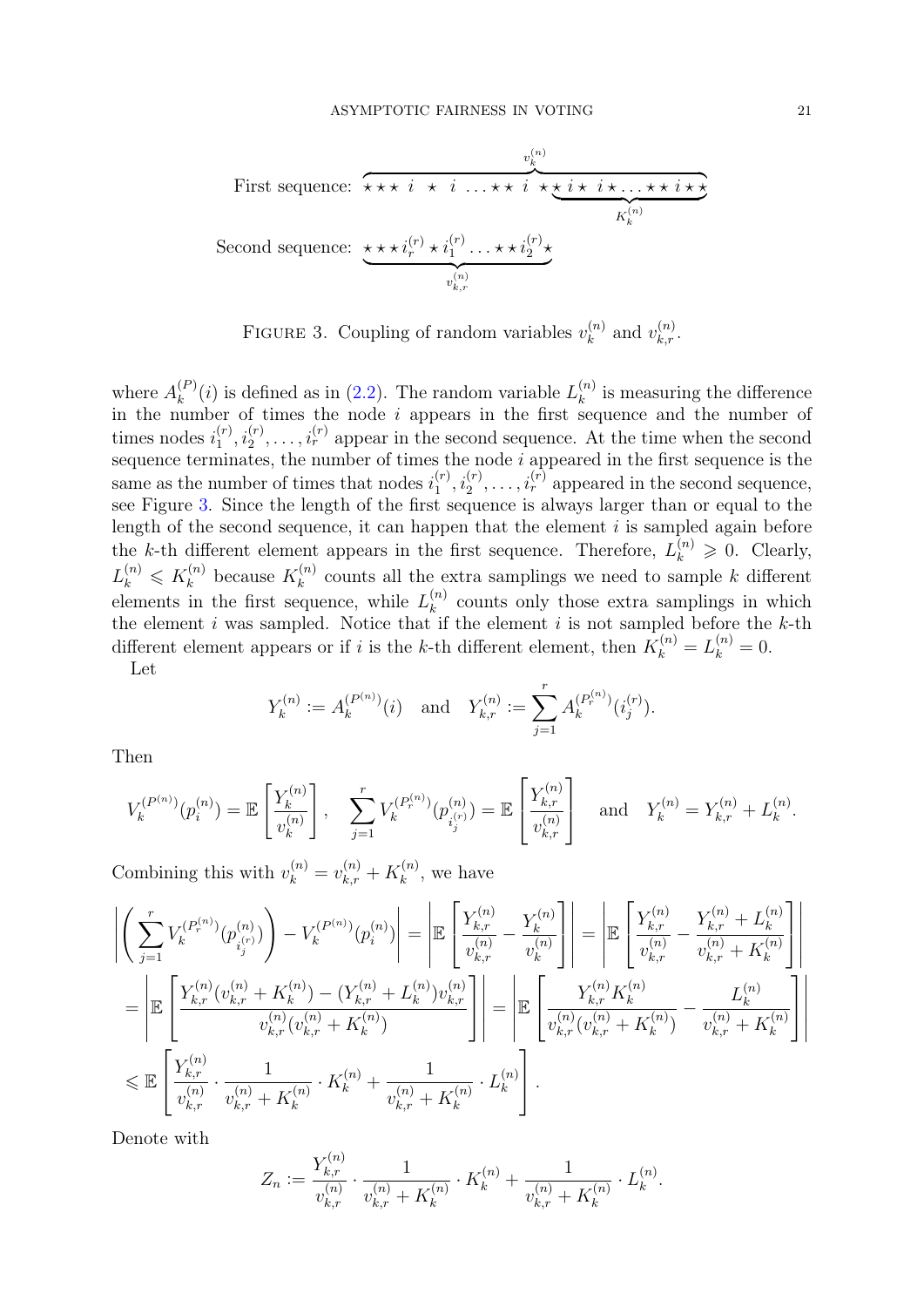It remains to prove that  $\mathbb{E}[Z_n] \longrightarrow 0$ . Since  $Y_{k,r}^{(n)} \leq v_{k,r}^{(n)}$ ,  $k \leq v_{k,r}^{(n)}$ , and  $L_k^{(n)} \leq K_k^{(n)}$  we have

$$
Z_n \leqslant \min\{2K_k^{(n)}, 2\}.
$$

By Lemma [3.4](#page-10-0) we have that  $v_k^{(n)}$ k  $\frac{\mathbb{P}}{n \to \infty}$  k and  $v_{k,r}^{(n)}$  $_{k,r}$  $\frac{P}{n\rightarrow\infty}$  *k* (notice that  $||P_r^{(n)}||_{\infty}$  ≤  $||P^{(n)}||_{\infty}$ ). Therefore,

$$
K_k^{(n)} = v_k^{(n)} - v_{k,r}^{(n)} \xrightarrow[n \to \infty]{\mathbb{P}} 0.
$$

This implies that  $Z_n \xrightarrow[n \to \infty]{} 0$ . Since  $Z_n \leq 2$  we have that  $\lim_{n \to \infty} \mathbb{E}[Z_n] = 0$ .

<span id="page-21-1"></span>**Remark 4.6.** The above proposition shows that  $||P^{(n)}||_{\infty} \longrightarrow 0$  is a sufficient condition to ensure asymptotic fairness, regardless of the value of the parameter  $k \in \mathbb{N}$ . Applying this result to the sequence of probability distributions  $(P^{(n)})_{n\in\mathbb{N}}$  defined by the Zipf's law (see [\(2.6\)](#page-7-3)) we see that for  $s \leq 1$  the voting scheme (id, 1) is asymptotically fair.

#### 5. Simulations and conjectures

<span id="page-21-0"></span>In this section, we present some numerical simulations to complement our theoretical results. We are interested in the rate of convergence in the asymptotic fairness, Theorem [4.5,](#page-19-0) and want to support some conjectures for the situation where our theoretical results do not apply.

We always consider a Zipf law for the nodes' weight distribution; see Relation [\(2.6\)](#page-7-3). The reasons for this assumption are presented in Subsection [2.2.](#page-6-1) We always consider the voting scheme  $(id, 1)$ .

Figure [4](#page-22-0) presents results of a Monte-Carlo simulation for a Zipf distribution with parameter  $s \in \{0.8, 1.1\}$  and different network sizes on the x-axis. For real-world applications we expect values of  $k$  to be at least 20, see also [\[12\]](#page-30-7), and set, therefore, the sample size to  $k = 20$ . The y-axis shows the gain in voting power for the heaviest node splitting into two nodes of equal weight. For each choice of network size, we performed 1 000 000 simulations and use the empirical average as an estimator for the gain in voting power. The gray zone corresponds to the confidence interval of level 0.95. Let us note that to decrease the variance of the estimation, we couple, as in the proof of Theorem [4.5,](#page-19-0) the sampling in the original network with the sampling in the network after splitting.

Theorem [4.5](#page-19-0) and Remark [4.6](#page-21-1) state that if the Zipf parameter  $s \leq 1$  the voting scheme is asymptotically fair, i.e., the difference of the voting power after the splitting and before the splitting of a node  $i \in \mathbb{N}$  goes to zero as the number of nodes in the network increases. The left-hand side of Figure [4](#page-22-0) indicates the speed of convergence for  $s = 0.8$ . The right-hand side of Figure [4](#page-22-0) indicates that for  $s = 1.1$  the voting scheme is not asymptotically fair. Corollary [4.3](#page-18-0) states that for  $k = 2$ , if the sequence of weight distributions  $(P^{(n)})_{n \in \mathbb{N}}$ converges to a non-trivial probability distribution on  $\mathbb{N}$ , the voting scheme  $(id, 1)$  is not asymptotically fair.

**Conjecture 5.1.** Let  $m^{(n)}$  be a sequence of weight distributions with corresponding probability distributions  $(P^{(n)})_{n\in\mathbb{N}}$ ,  $P^{(n)} = (p_i^{(n)})$  $\mathcal{L}^{(n)}_{i}$ <sub>i</sub> $\in \mathbb{N}$  on  $\mathbb{N}$ . Let  $m^{(\infty)}$  be a weight distribution such that for its corresponding probability distribution  $P^{(\infty)} = (p_i^{(\infty)})$  $\binom{(\infty)}{i}$ <sub>i∈N</sub> we have that

$$
||P^{(n)} - P^{(\infty)}||_{\infty} = \sup_{i \in \mathbb{N}} |p_i^{(n)} - p_i^{(\infty)}| \xrightarrow[n \to \infty]{} 0.
$$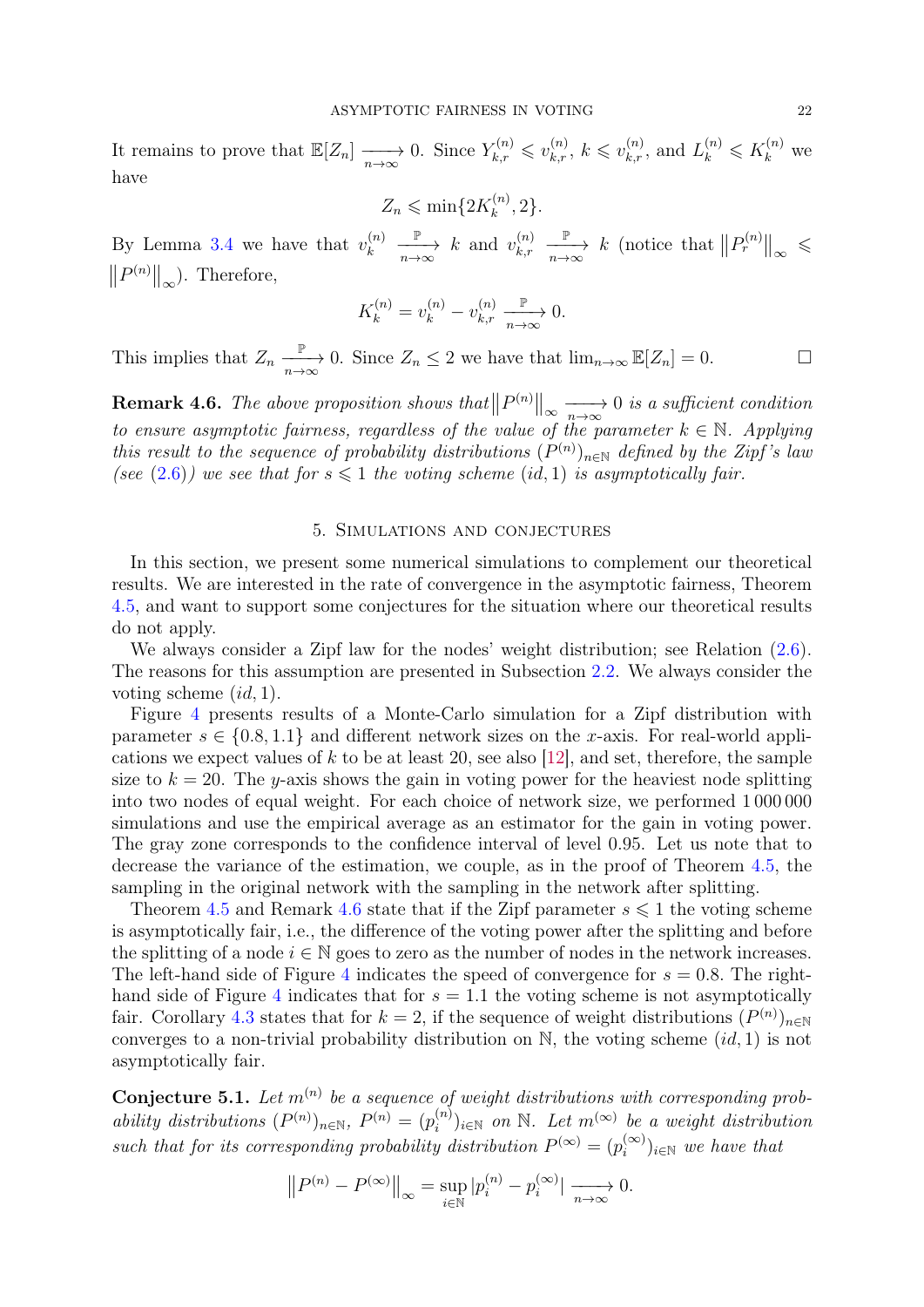<span id="page-22-0"></span>

FIGURE 4. Increase in voting power for fixed  $k = 20$ , varying N, and two different values of s.

Furthermore, we consider a sequence of r-splittings  $m_{(r)}^{(n)}$  $\hat{m}^{(n)}_{i^{(r)}_1},\ldots, \hat{m}^{(n)}_{i^{(r)}_{r}}$ 1  $\sum_{i_r^{(r)}}^{(n)}$  > 0 of a node i such that  $m_{\cdot (r)}^{(n)}$  $\sum_{i_j^{(r)}}^{(n)} \xrightarrow[n \to \infty]{n \infty} m_{i_j^{(r)}}^{(\infty)}$  $\sum_{i_j^{(r)}}^{\infty}$ ,  $j \in \{1, 2, \ldots, r\}$ , for some r-splitting  $m^{(\infty)}$ . Then, for any choice of  $k \in \mathbb{N}$ 

$$
\lim_{n \to \infty} \left( \left( \sum_{j=1}^r V_k^{(\hat{P}_{r,i}^{(n)})}(\hat{p}_{i_j^{(r)}}^{(n)}) \right) - V_k^{(P^{(n)})}(p_i^{(n)}) \right)
$$
\n
$$
= \left( \sum_{j=1}^r V_k^{(\hat{P}_{r,i}^{(\infty)})}(\hat{p}_{i_j^{(r)}}^{(\infty)}) \right) - V_k^{(P^{(\infty)})}(p_i^{(\infty)}) > 0.
$$

We take a closer look at the distribution of the increase in voting power in the above setting. Figures [5](#page-23-0) and [6](#page-23-1) present density estimations, with a gaussian kernel, of the density of the increase in voting power. Again we simulated each data point 1 000 000 times. The density's multimodality should be explained by the different possibilities the heaviest node before and after splitting can be chosen. Figure [6](#page-23-1) explains well the asymptotic fairness; the probability of having only a small change in voting power converges to 0 as the number of participants grows to infinity. Figure [7](#page-23-2) compares the densities for different choices of s in a network of 1000 nodes.

The last figures also show that even in the case where a splitting leads to an increase on average of the voting power, the splitting can also lead to less influence in a single voting round.

We kept the sample size  $k = 20$  in the previous simulations. Increasing the sample size increases the quality of the voting, however with the price of a higher message complexity. Figure [8](#page-24-0) compares the increase in voting power for different values of k and s. We can see that an increase of k increases the fairness of the voting scheme and that for some values of k the increase in voting power may even be negative.

Figure [9](#page-24-1) presents density estimations of the increase of voting power. We can see the different behaviors in the more decentralized setting,  $s < 1$ , and the centralized setting,  $s > 1$ . In the first case, it seems that the density converges to a point mass in 0, whereas in the second case, the limit may be described by a Gaussian density. A QQ-plot supports this first visual impression in Figure [10.](#page-25-0)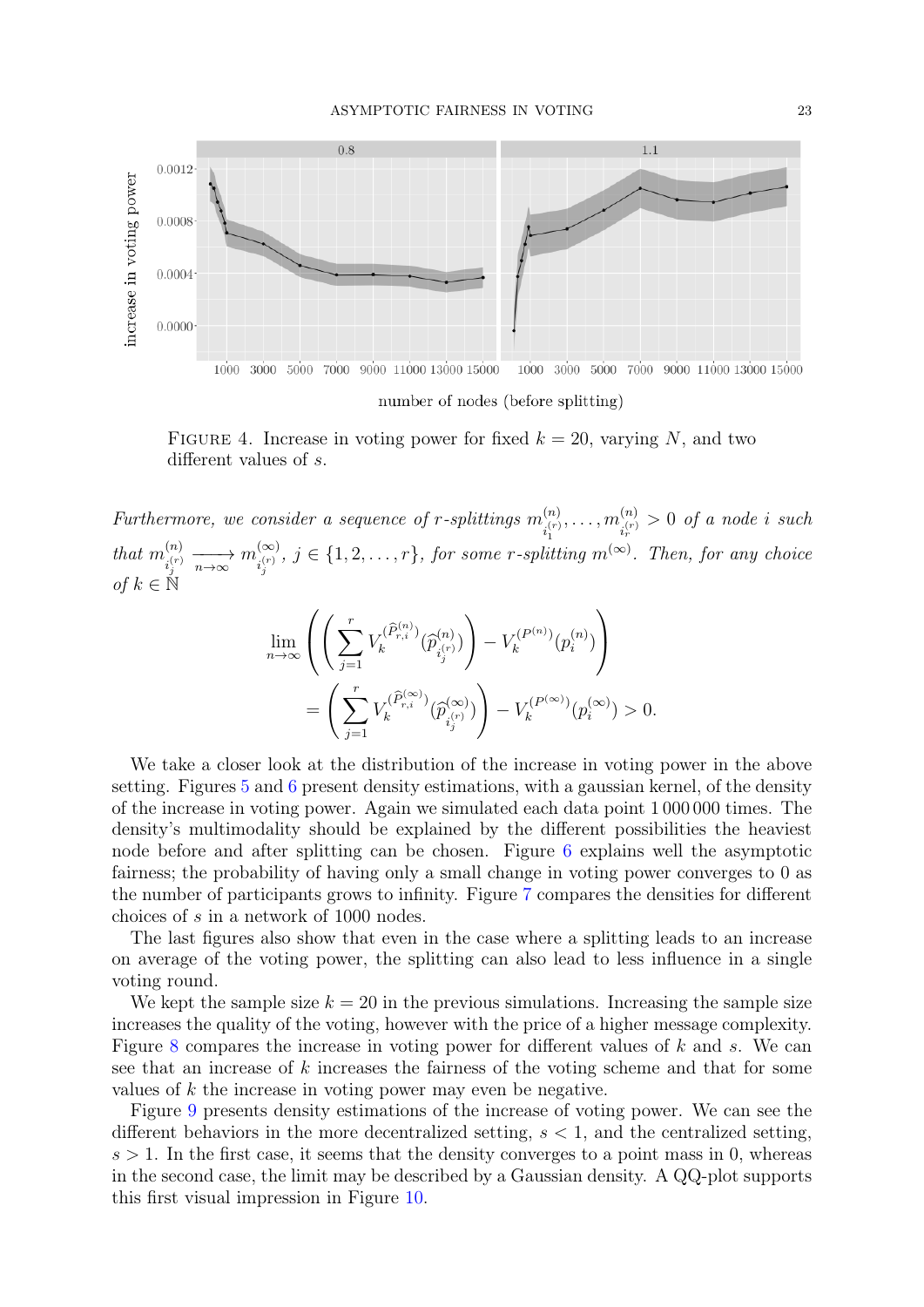<span id="page-23-0"></span>

increase in voting power

FIGURE 5. Density estimation for increase in voting power for two choices of network sizes.  $(k = 20, s = 1.1)$ .

<span id="page-23-1"></span>

increase in voting power

<span id="page-23-2"></span>FIGURE 6. Density estimation for increase in voting power for two choices of network sizes.  $(k = 20, s = 0.8)$ . The right-hand side is a zoom of the left-hand side.



increase in voting power

Figure 7. Density estimation for increase in voting power for two choices of the Zipf parameter s for a network size of 1000 nodes and  $k = 20$ .

While the study of the actual distribution of the increase in voting power is out of the scope of this paper we think that the following questions might be of interest.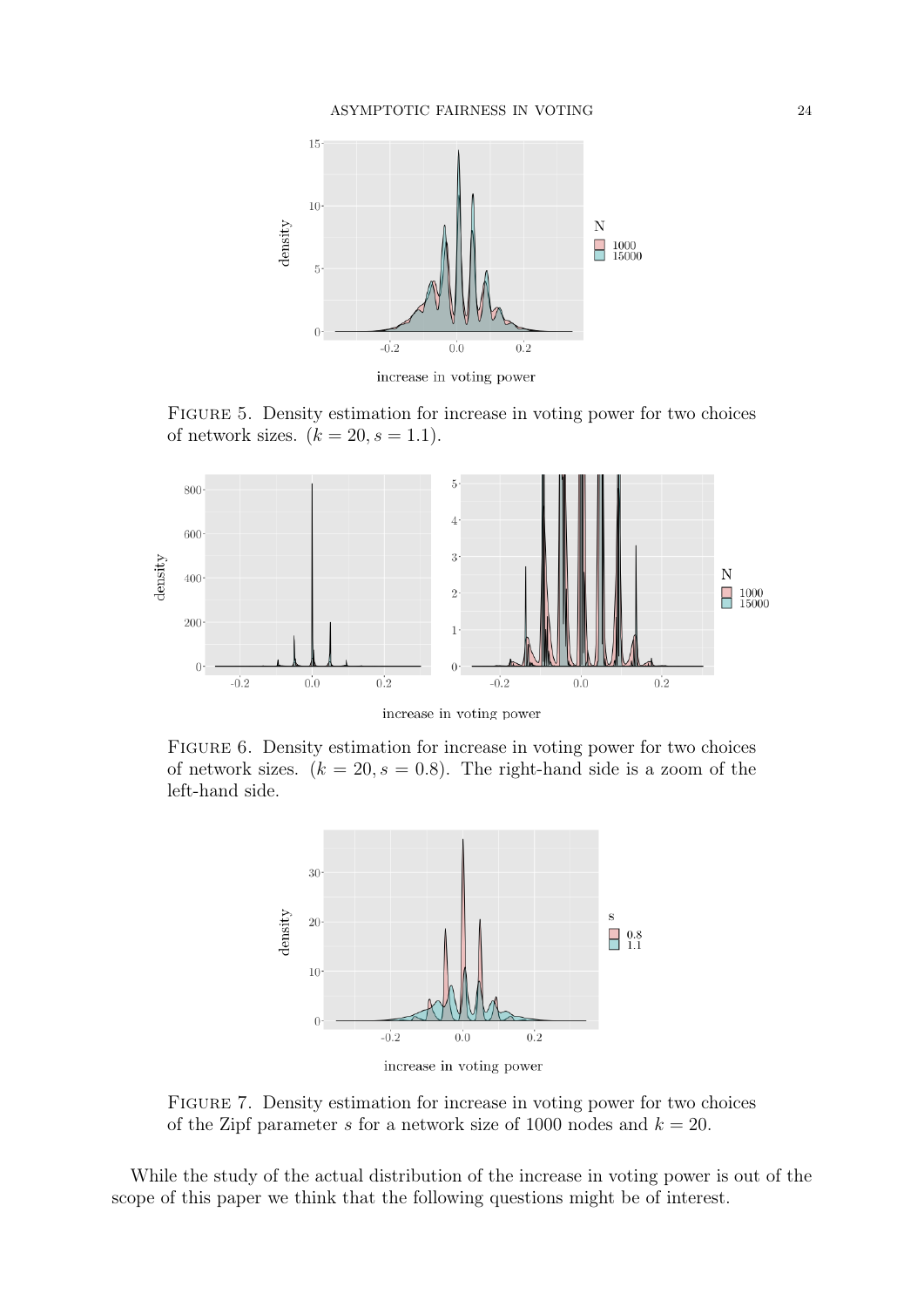<span id="page-24-0"></span>

FIGURE 8. Mean increase in voting power for different values of the sample size  $k$ , two different values of  $s$ , and a network size of 1000 nodes.

<span id="page-24-1"></span>

Figure 9. Density estimation for increase in voting power for two choices of the Zipf parameter s for a network size of 1000 nodes and two choices of k.

Question 5.2. In what way can the distribution of the increase in voting power be described?

Question 5.3. What kind of characteristics of the distribution of the increase in voting power are important for the voting scheme and its applications.

Recall that we only considered the change in voting power of the heaviest node that splits into two nodes of equal weight until now.

The goal of the next two simulations, see Figures [11](#page-25-1) and [12,](#page-26-0) is to inspect what happens with the voting power of a node when it splits into more than just two nodes.

For the simulation shown in Figure [11,](#page-25-1) we fix the value of the parameter  $k$  and we vary the value of the parameter s. In Proposition [4.1](#page-15-0) we showed that for  $k = 2$ , a node always gains voting power with splitting. This result holds without any additional assumptions on the weight distribution of the nodes in the network. We run simulations with  $k = 20$ and we split the heaviest node into r nodes; r ranging from 2 to 200. We keep the network size equal to 1000 and vary the parameter s in the set  $\{0.8, 1, 1.1, 1.5, 2\}$ . For each different value of the parameter s we ran  $100000$  simulations of the voting scheme  $(id, 1)$ . Several conjectures can be made from Figure [11.](#page-25-1) It seems that if the parameter  $k$  is equal to 20, we can even have a drop in the voting power for small values of the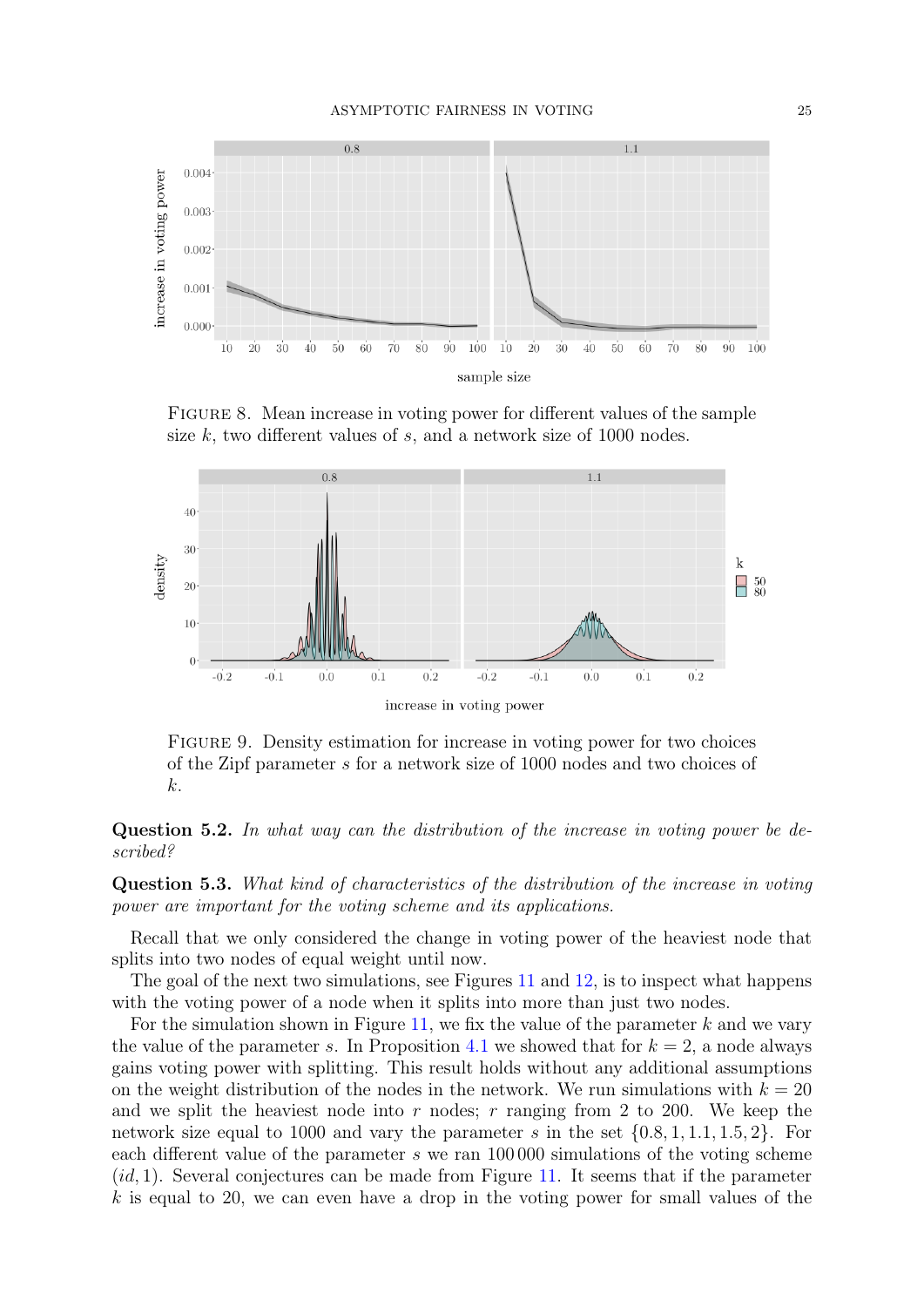<span id="page-25-0"></span>

<span id="page-25-1"></span>FIGURE 10. QQ-plots of the increase in voting power against a Gaussian distribution for different choices of k and  $s = 1.1$  in a network of size 1000.



FIGURE 11. The effect of multiple splitting on the voting power of a node for  $k = 20$  and different s in a network of size 1000.

parameter r. This drop appears to be more significant the bigger the parameter s is. But if we split into more nodes (we set  $r$  to be sufficiently high), it seems that splitting gives us more voting power, and the gain is bigger for values of  $s$  larger than 1. This suggests that it is possible to have robustness to splitting into r nodes for r smaller than some threshold  $\delta$ , and robustness to merging of r nodes for  $r > \delta$ .

The simulations presented in Figure [12](#page-26-0) show the change of the voting power of a node after it splits into multiple nodes for different values of the parameters k and s. As in the previous simulation, we consider a network size of 1000 and assume that the first node splits into r different nodes (where r is again ranging from 2 to 200). For each combination of values of parameters  $k$  and  $s$ , we ran 100 000 simulations. Our results suggest that for  $s \leq 1$ , we always gain voting power with additional splittings. On the other hand, if  $s > 1$  then the voting power's behavior depends even more on the precise value of k. It seems that for small k, we still cannot lose voting power by splitting, but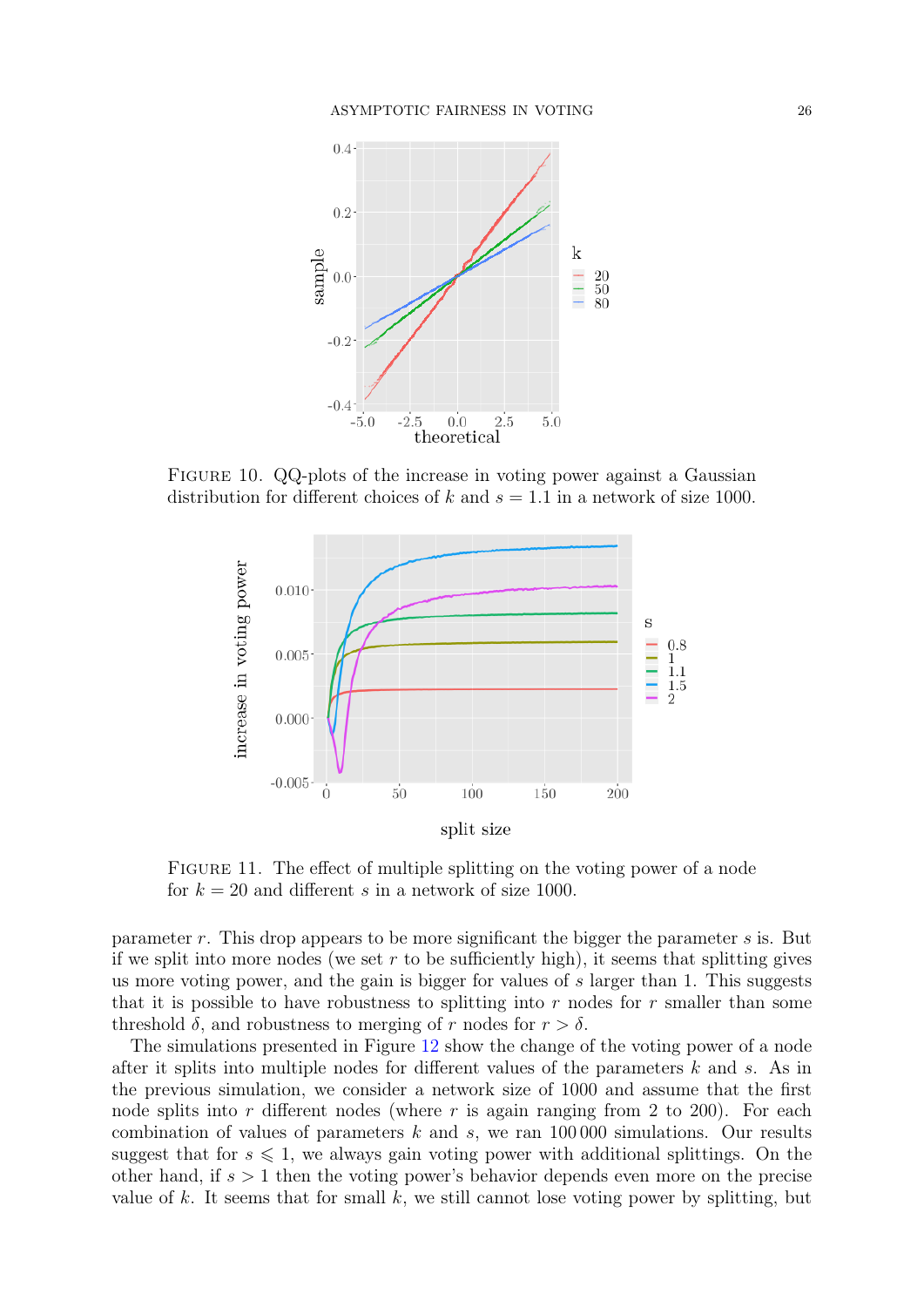<span id="page-26-0"></span>

for k sufficiently large it seems that there is a region where the increase in voting power is negative.

FIGURE 12. The effect of multiple splitting on the voting power of the heaviest node in a network of size 1000 ( $s \in \{0.8, 1.1, 1.5, 2\}, k \in$  $\{5, 10, 15, 20\}.$ 

**Question 5.4.** How does the increase in voting power of the heaviest node depends on  $k$ , s, and  $N$ ? For which choices of these parameters the increase in voting power is negative?

The above simulation study is far from complete, but we believe that our results already show the model's richness. In the simulations, we only split the heaviest node.

Question 5.5. How does the increase in voting power of the node of rank M depends on  $M, k, s, and N?$ 

In a more realistic model, not only one but all nodes may simultaneously optimize their voting power. This is particularly interesting in situations that are not robust to splitting. We believe that it is reasonable that nodes may adapt their strategy from time to time to optimize their voting power in such a situation. This simultaneous splitting or merging of the nodes may lead to a periodic behavior of the nodes or convergence to a stable situation, where none of the nodes has an incentive to split or merge.

Question 5.6. Construct a multi-player game where the aim is to maximize the voting power. Do the corresponding weights always converge to a situation in which the voting scheme is fair?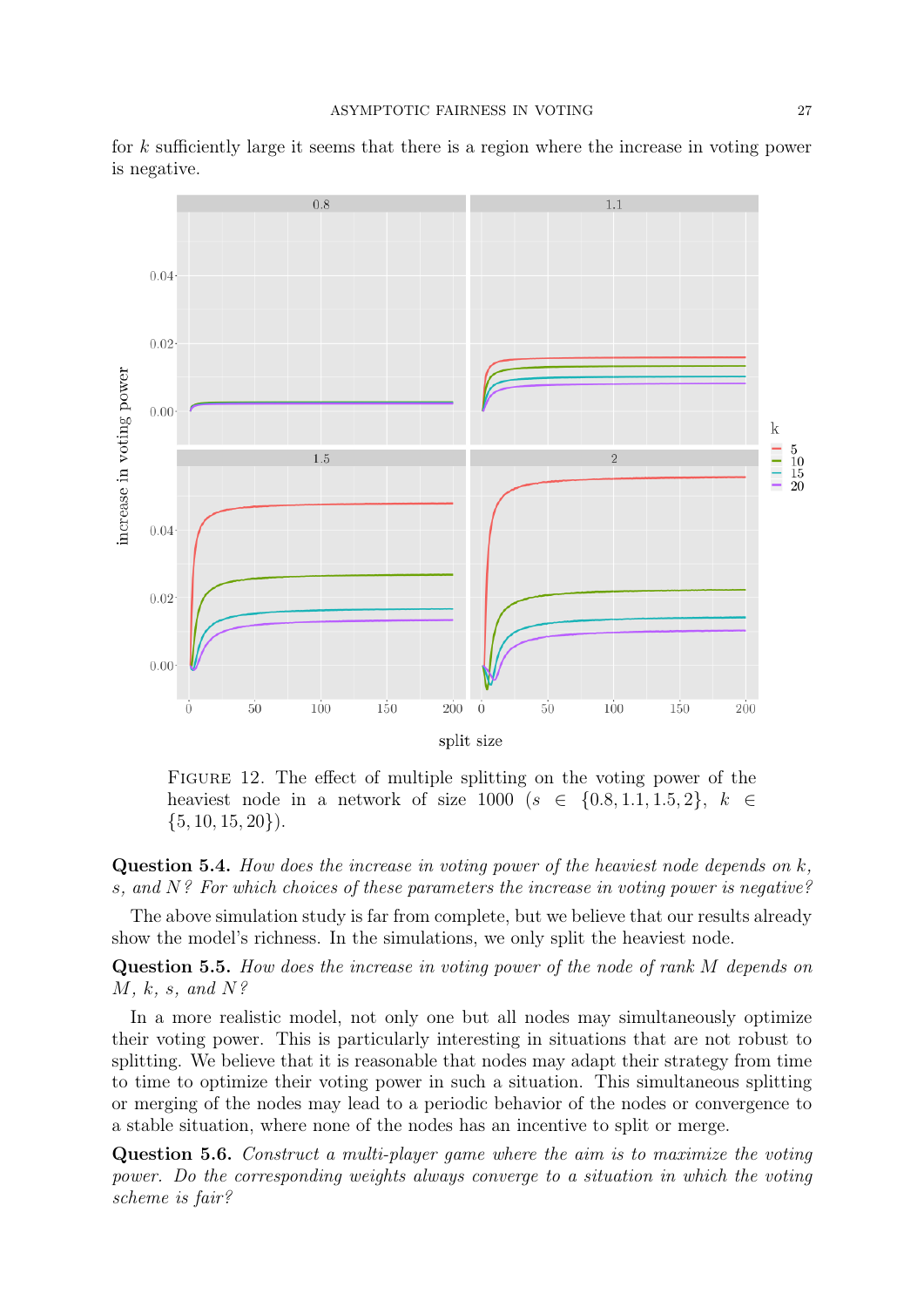### 6. Appendix

<span id="page-27-0"></span>In this section, we provide proofs of several results that we use throughout the paper.

6.1. Auxiliary results for Section [3.](#page-7-1) The first result is proved by induction.

<span id="page-27-2"></span>**Lemma 6.1.** Let  $w \in \mathbb{N}$  and let  $a_1, a_2, \ldots, a_w, b_1, b_2, \ldots, b_w \in \mathbb{R}$ , then

$$
(a_1 a_2 \cdots a_w) - (b_1 b_2 \cdots b_w) = \sum_{j=1}^w a_1 a_2 \cdots a_{j-1} (a_j - b_j) b_{j+1} \cdots b_w.
$$

<span id="page-27-1"></span>Proposition 6.2. Let  $(P^{(n)})_{n\in\mathbb{N}},\ P^{(n)}\ =\ (p_i^{(n)})$  $i_i^{(n)}$ <sub>i</sub> $\in \mathbb{N}$ , be a sequence of probability distributions on N, and let  $P^{(\infty)} = (p_i^{(\infty)})$  $\binom{(\infty)}{i}$ <sub>i</sub>∈N be a probability distribution on N. Then, the following statements are equivalent:

(a) 
$$
||P^{(n)} - P^{(\infty)}||_{\infty} = \sup_{i \in \mathbb{N}} |p_i^{(n)} - p_i^{(\infty)}| \xrightarrow[n \to \infty]{} 0,
$$
  
(b)  $||P^{(n)} - P^{(\infty)}||_1 = \sum_{i=1}^{\infty} |p_i^{(n)} - p_i^{(\infty)}| \xrightarrow[n \to \infty]{} 0.$ 

*Proof.* (b)  $\Rightarrow$  (a): This follows immediately from  $\sup_{i \in \mathbb{N}} |p_i^{(n)} - p_i^{(\infty)}|$  $|p_i^{(\infty)}| \leqslant \sum_{i=1}^{\infty} |p_i^{(n)}-p_i^{(\infty)}|$  $\binom{(\infty)}{i}$ . (a)  $\Rightarrow$  (b): Let  $\varepsilon > 0$ . Choose  $n_0 = n_0(\varepsilon)$  such that

<span id="page-27-3"></span>
$$
\sum_{i=1}^{n_0} p_i^{(\infty)} > 1 - \varepsilon. \tag{6.1}
$$

This can be done because  $P^{(\infty)}$  is a probability distribution on N. Furthermore, let  $n_1 = n_1(\varepsilon, n_0) \in \mathbb{N}$  be such that for every  $n \geq n_1$  we have

$$
\left\|P^{(n)} - P^{(\infty)}\right\|_{\infty} < \frac{\varepsilon}{n_0}.\tag{6.2}
$$

Using this we get for all  $n \geq n_1$ :

<span id="page-27-4"></span>
$$
\sum_{i=1}^{n_0} |p_i^{(n)} - p_i^{(\infty)}| \le n_0 \cdot ||P^{(n)} - P^{(\infty)}||_{\infty} < n_0 \cdot \frac{\varepsilon}{n_0} = \varepsilon.
$$
 (6.3)

On the other hand, we have that for all  $n \geq n_1$ :

<span id="page-27-5"></span>
$$
\sum_{i=n_0+1}^{\infty} p_i^{(n)} < \varepsilon + \sum_{i=1}^{n_0} (p_i^{(\infty)} - p_i^{(n)}) \leq \varepsilon + \sum_{i=1}^{n_0} |p_i^{(\infty)} - p_i^{(n)}| < 2\varepsilon,\tag{6.4}
$$

where in the first inequality we used equation [\(6.1\)](#page-27-3) together with the fact that  $\sum_{i=1}^{\infty} p_i^{(n)} =$ 1 and in the last inequality we used equation  $(6.3)$ . Combining Equations  $(6.4)$  and  $(6.1)$ we get

<span id="page-27-6"></span>
$$
\sum_{i=n_0+1}^{\infty} |p_i^{(n)} - p_i^{(\infty)}| \leq \sum_{i=n_0+1}^{\infty} p_i^{(n)} + \sum_{i=n_0+1}^{\infty} p_i^{(\infty)} < 2\varepsilon + \varepsilon = 3\varepsilon,\tag{6.5}
$$

for all  $n \geq n_1$ . Finally, we have

$$
||P^{(n)} - P^{(\infty)}||_1 = \sum_{i=1}^{n_0} |p_i^{(n)} - p_i^{(\infty)}| + \sum_{i=n_0+1}^{\infty} |p_i^{(n)} - p_i^{(\infty)}| < \varepsilon + 3\varepsilon = 4\varepsilon,
$$

where we used equations [\(6.3\)](#page-27-4) and [\(6.5\)](#page-27-6). This proves that  $||P^{(n)} - P^{(\infty)}||_1 \longrightarrow 0$  assuming that  $||P^{(n)} - P^{(\infty)}||_{\infty} \longrightarrow 0$ , which is exactly what we wanted to prove.  $\square$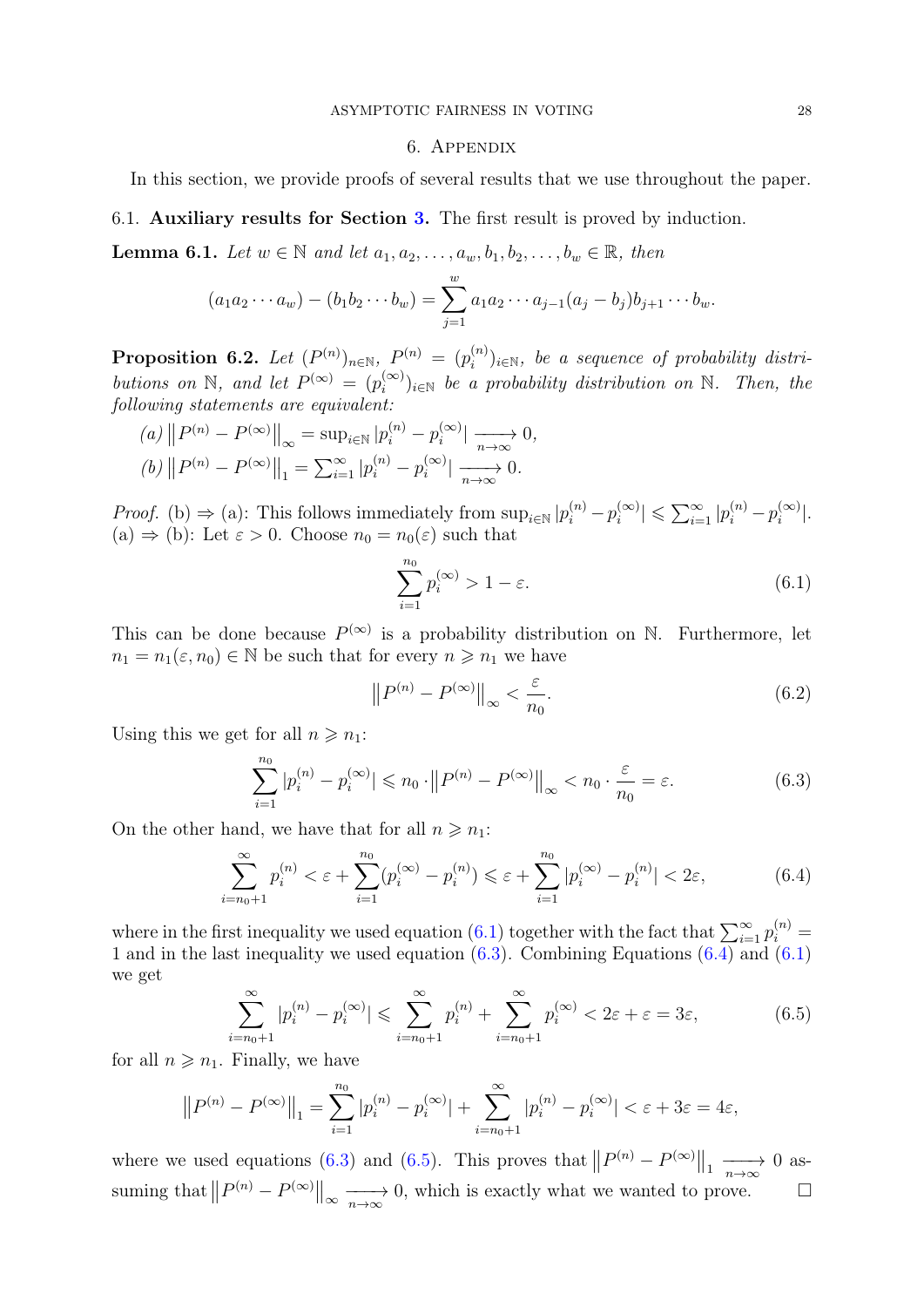## 6.2. Auxiliary results for Section [4.](#page-15-1)

<span id="page-28-0"></span>**Proposition 6.3.** Let  $x, y > 0$  such that  $x + y < 1$ . Then

$$
1 + \frac{\log(1-x)}{x} + \frac{\log(1-y)}{y} > \frac{\log(1 - (x+y))}{x+y}.\tag{6.6}
$$

Proof. Define

$$
g(x,y) := 1 + \frac{\log(1-x)}{x} + \frac{\log(1-y)}{y} - \frac{\log(1-(x+y))}{x+y}.
$$

We now show that  $g(x, y) > 0$  for all  $x, y > 0$  such that  $x + y < 1$ . Let  $y \in (0, 1)$  be arbitrary but fixed. Notice that

$$
\lim_{x \to 0} g(x, y) = 0.
$$

Hence, to prove that  $g(x, y) > 0$  for all  $x \in (0, 1 - y)$  (for fixed y) it is sufficient to show that  $x \mapsto g(x, y)$  is strictly increasing on  $(0, 1 - y)$ . We have

$$
\frac{\partial g}{\partial x}(x,y) = \frac{\log(1 - (x + y))}{(x + y)^2} + \frac{1}{(x + y)(1 - (x + y))} - \frac{\log(1 - x)}{x^2} - \frac{1}{x(1 - x)}
$$

$$
= h(x + y) - h(x)
$$

for

$$
h(x) := \frac{\log(1-x)}{x^2} + \frac{1}{x(1-x)}.
$$

Therefore, it is enough to show that  $h(x)$  is a strictly increasing function on  $(0, 1)$  since then (for  $y \in (0,1)$  and  $x \in (0,1-y)$ ) we would have  $\frac{\partial g}{\partial x}(x,y) = h(x+y) - h(x) > 0$ . We verify that  $h(x)$  is strictly increasing on  $(0, 1)$  by showing that  $h'(x) > 0$  on  $(0, 1)$ . We have that

$$
h'(x) = \frac{1}{x^3} \left( \frac{x(3x-2)}{(1-x)^2} - 2\log(1-x) \right).
$$

Hence, it remains to prove that

<span id="page-28-2"></span>
$$
\log(1-x) < \frac{x(3x-2)}{2(1-x)^2}.\tag{6.7}
$$

One way to see this is to prove that

$$
\log(1-x) < -x - \frac{x^2}{2} < \frac{x(3x-2)}{2(1-x)^2}.\tag{6.8}
$$

As this is basic analysis we omit the details.

<span id="page-28-1"></span>**Lemma 6.4.** Let  $p \in (0,1)$  and let  $D = \{x_1, x_2, \ldots, x_r \in (0,1) : \sum_{j=1}^r x_j = 1\}$ . The function  $g: D \to \mathbb{R}$  defined by

$$
g(x_1, x_2, \dots, x_r) = \sum_{j=1}^r \frac{\log(1 - px_j)}{px_j}
$$

has a unique maximum on the set D at the point  $(x_1, x_2, \ldots, x_r) = (\frac{1}{r}, \frac{1}{r})$  $\frac{1}{r}, \ldots, \frac{1}{r}$  $(\frac{1}{r})$ .

The proof of Lemma [6.4](#page-28-1) is a standard application of Lagranges's multiplier and omitted.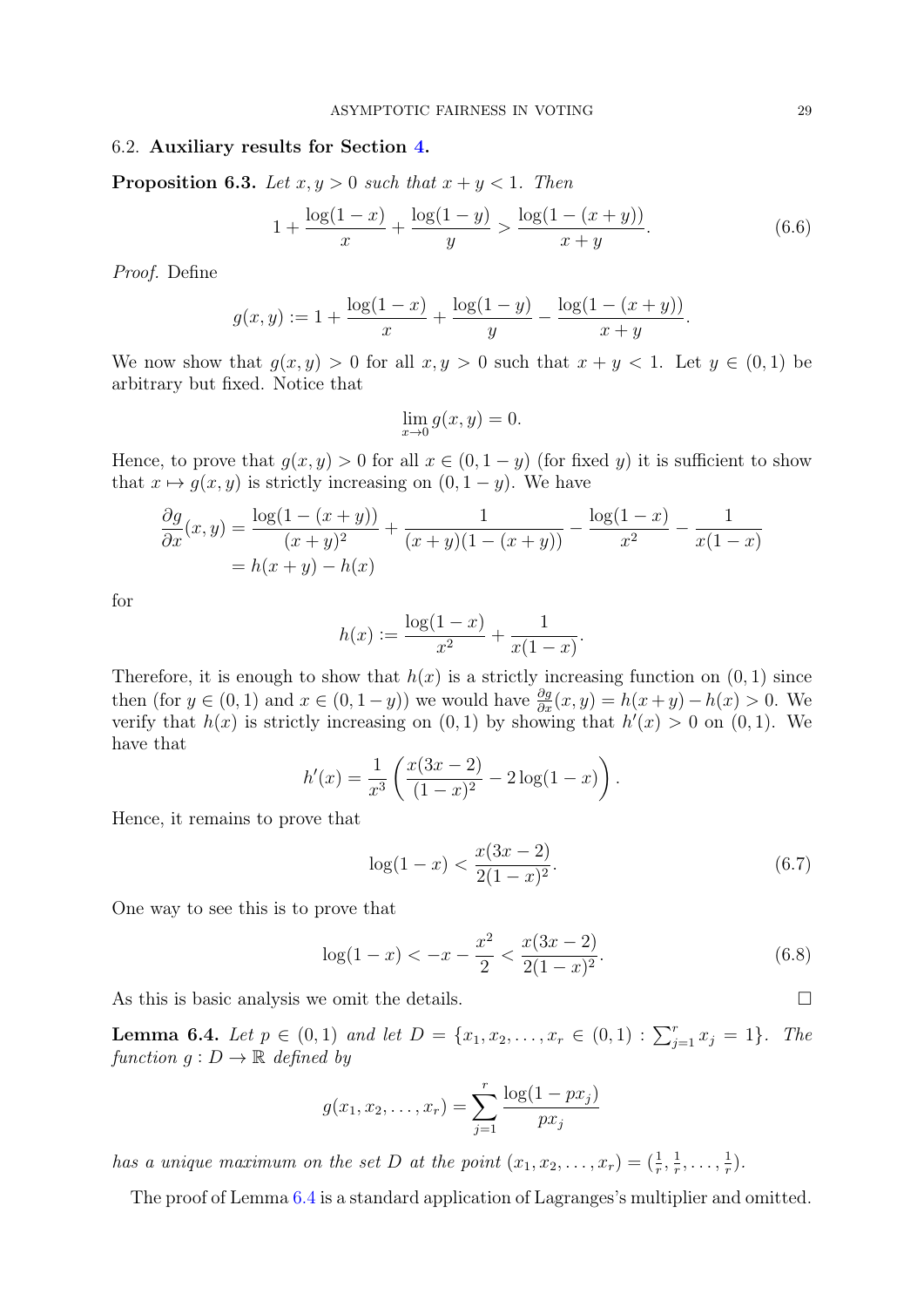<span id="page-29-0"></span>**Proposition 6.5.** Let  $p \in (0,1)$  and let

$$
\tau_r(p) = (1-p) \left[ r + \frac{r^2 \log(1-\frac{p}{r})}{p} - \frac{\log(1-p)}{p} - 1 \right].
$$

Then, the sequence  $(\tau_r(p))_{r \in \mathbb{N}}$  is an increasing sequence for all  $p \in (0,1)$  and it holds that

$$
\tau(p) = \lim_{r \to \infty} \tau_r(p) = (1 - p) \left( -\frac{p}{2} - \frac{\log(1 - p)}{p} - 1 \right).
$$

*Proof.* Let us first show that the sequence  $(\tau_r(p))_{r \in \mathbb{N}}$  is strictly increasing. For this, it is sufficient to show that for  $p \in (0,1)$  the function

$$
\phi(x) := x + \frac{x^2 \log(1 - \frac{p}{x})}{p}
$$

is strictly increasing on  $[1,\infty)$ , because the sequence  $(\tau_r(p))_{r\in\mathbb{N}}$  satisfies  $\tau_r(p) = (1-\tau)^{r-1}$  $p(\phi(r) - \phi(1))$ . We will show that  $\phi'(x) > 0$  for all  $x \in [1, \infty)$ . We have

$$
\phi'(x) = 1 + \frac{2x \log(1 - \frac{p}{x})}{p} + \frac{x}{x - p}.
$$

Since  $\lim_{x\to\infty}\phi'(x)=0$  and  $\phi'(x)$  is a continuous function on  $[1,\infty)$ , it is now enough to show that  $\phi'(x)$  is strictly decreasing on  $[1,\infty)$  to be able to conclude that  $\phi'(x) > 0$  for all  $x \in [1,\infty)$ . Observe that

$$
\phi''(x) = \frac{2}{p} \log \left( 1 - \frac{p}{x} \right) + \frac{2x - 3p}{(x - p)^2}.
$$

We can now check that  $\phi''(x) < 0$  on  $[1, \infty)$ :

$$
\phi''(x) < 0 \Leftrightarrow \frac{2}{p} \log \left( 1 - \frac{p}{x} \right) < \frac{3p - 2x}{(x - p)^2}
$$
\n
$$
\Leftrightarrow \log \left( 1 - \frac{p}{x} \right) < \frac{\frac{p}{x} \left( 3\frac{p}{x} - 2 \right)}{2 \left( 1 - \frac{p}{x} \right)^2}.
$$

Since  $p \in (0,1)$  and  $x \in [1,\infty)$ , we have  $p/x \in (0,1)$  so the desired inequality follows from [\(6.7\)](#page-28-2). Hence,  $\phi'(x)$  is decreasing and we have that  $\phi'(x) > 0$  on  $[1,\infty)$ , which is exactly what we wanted to prove.

Let us now calculate the limit of the sequence  $(\tau_r(p))_{r \in \mathbb{N}}$ . Notice that

<span id="page-29-1"></span>
$$
\tau_r(p) = (1-p) \left[ \frac{1 + \frac{\log(1-p)}{p}}{\frac{1}{r}} - \frac{\log(1-p)}{p} - 1 \right]. \tag{6.9}
$$

Applying L'Hospital's rule twice, we obtain

$$
\lim_{x \to 0^+} \frac{1 + \frac{\log(1 - px)}{px}}{x} = \lim_{x \to 0^+} \frac{\frac{-p^2x}{1 - px} - p \log(1 - px)}{p^2 x^2} = \lim_{x \to 0^+} \frac{-\frac{p^3x}{(1 - px)^2}}{2p^2 x} = -\frac{p}{2}.
$$

Plugging this in Equation [\(6.9\)](#page-29-1) we obtain

$$
\tau(p) = \lim_{r \to \infty} \tau_r(p) = (1 - p) \left( -\frac{p}{2} - \frac{\log(1 - p)}{p} - 1 \right),\,
$$

which concludes the proof.  $\Box$